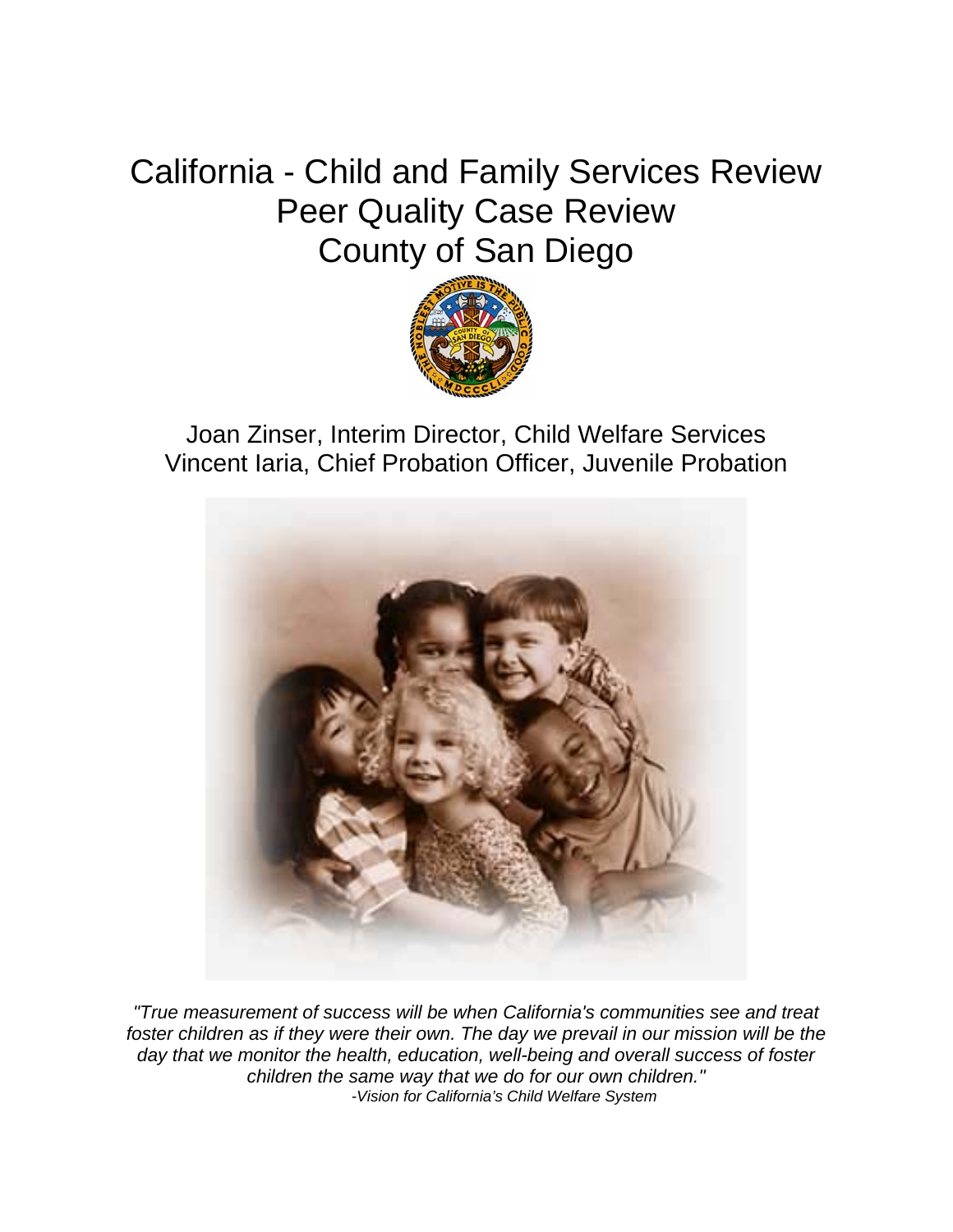# PQCR Cover Sheet

| <b>California's Child and Family Services Review</b><br><b>Peer Quality Case Review</b> |                                                                     |  |  |  |
|-----------------------------------------------------------------------------------------|---------------------------------------------------------------------|--|--|--|
| County:                                                                                 | San Diego                                                           |  |  |  |
| <b>Responsible County Child</b><br><b>Welfare Agency:</b>                               | Health and Human Services Agency - Child Welfare<br><b>Services</b> |  |  |  |
| <b>PQCR Review Week</b>                                                                 | 04/11/05-04/15/05                                                   |  |  |  |
| <b>PQCR Final Debriefing</b>                                                            | 05/18/05                                                            |  |  |  |
| <b>Date Submitted:</b>                                                                  | 06/03/05                                                            |  |  |  |
|                                                                                         |                                                                     |  |  |  |
|                                                                                         | <b>County Contact Person for the Peer Quality Case Review</b>       |  |  |  |
| Name:                                                                                   | Reneé Smylie, MSW                                                   |  |  |  |
| Title:                                                                                  | <b>Assistant Deputy Director</b>                                    |  |  |  |
| <b>Address:</b>                                                                         | 6950 Levant Street, San Diego, CA 92111                             |  |  |  |
| <b>Phone/Email</b>                                                                      | (858) 694-5202/Renee.Smylie@sdcounty.ca.gov                         |  |  |  |
|                                                                                         | Submitted by each agency for the children under its care            |  |  |  |
| <b>Submitted by:</b>                                                                    | County Child Welfare Agency Interim Director<br>(Lead<br>Agency)    |  |  |  |
| Name:                                                                                   | Joan Zinser                                                         |  |  |  |
| Signature:                                                                              |                                                                     |  |  |  |
|                                                                                         |                                                                     |  |  |  |
| <b>Submitted by:</b>                                                                    | <b>County Chief Probation Officer</b>                               |  |  |  |
| Name:                                                                                   | Vincent Iaria                                                       |  |  |  |
| Signature:                                                                              |                                                                     |  |  |  |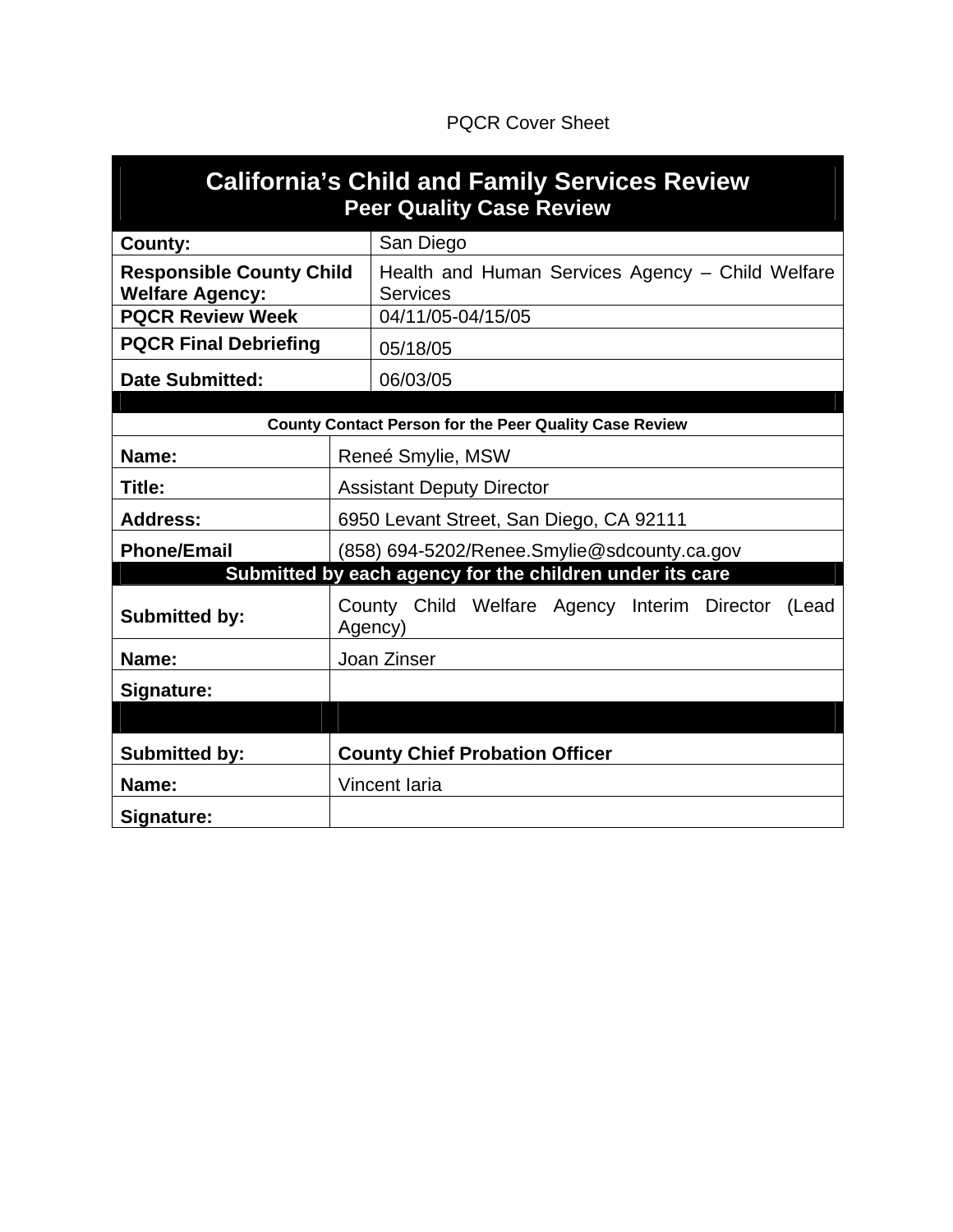# **Table of Contents**

|      |                   | <b>iv</b>      |
|------|-------------------|----------------|
|      |                   | 1              |
| ı.   |                   | $\overline{2}$ |
|      |                   | 2              |
|      |                   | 2              |
|      |                   | 2              |
|      |                   | 3              |
|      |                   | 4              |
| Ш.   |                   | 8              |
|      |                   | 8              |
|      |                   | 10             |
|      |                   | 11             |
|      |                   | 12             |
| III. |                   | 13             |
|      |                   | 13             |
|      |                   | 15             |
|      |                   | 15             |
|      |                   | 16             |
| IV.  |                   | 17             |
|      | <b>Appendix A</b> | 22             |
|      | <b>Appendix B</b> | 43             |
|      | <b>Appendix C</b> | 61             |
|      | <b>Appendix D</b> | 72             |
|      | <b>Appendix E</b> | 79             |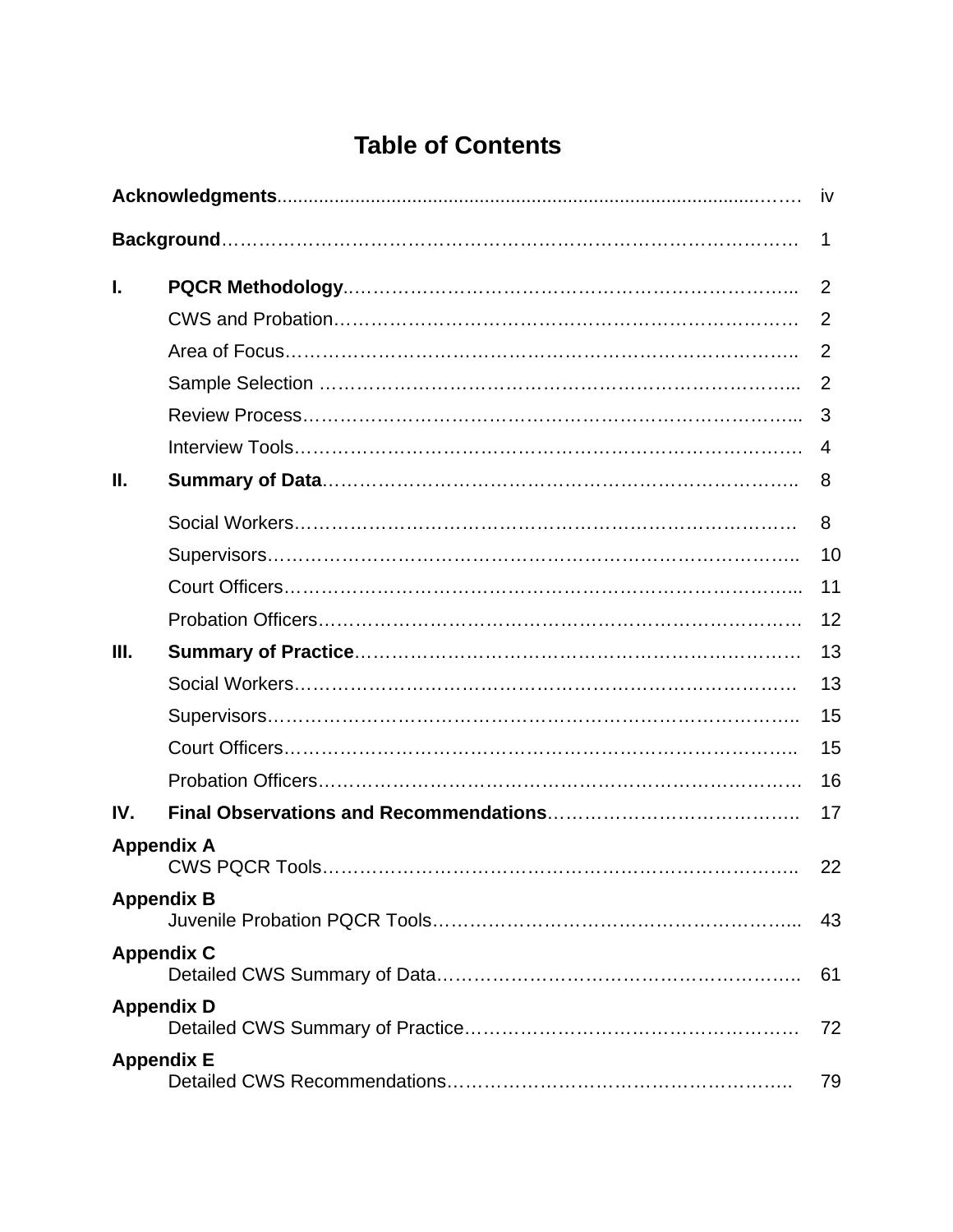# **Acknowledgements**

The County of San Diego Child Welfare Services Agency would like to thank all of the Peer Quality Case Review Team members listed below for their hard work, commitment and important contributions to this effort. This report would not have been possible without their expertise, commitment and dedication.

# **Peers from Other California Counties**

**Contra Costa Los Angeles** David Ellis **Charles Willis** Brittanie Flores Patricia Perkins

Yvonne Chevalier **Volume** Jonathan S. Byers

**Imperial** Crange **Constanting Crange** Oracio Carranza **Barry Dewing** 

 Cheryl Poynter Trisha Schwenn

# **Public Child Welfare Training Academy**

Connie M. Roberts **Linda V. Walker** 

# **California Department of Social Services**

Linda Tolintino-Thomas (Co-Chair) Debbie Williams

# **County of San Diego**

# **Health and Human Services Agency Child Welfare Services (CWS)**

**Policy and Program Support**  *Policy and Program Support* 

Julie Anders Patricia Devlin, Residential Services Yahairah Aristy (Co-Chair) June Herzog, North Coastal Diane Ferreira **Karen Hockensmith, Adoptions** Caren Hockensmith, Adoptions Leesa Solit (Co-Chair) **Andrea Jackson, Central - Mills** Andrea Jackson, Central - Mills Reneé Smylie **Grand Contract Contract Contract Contract Contract Contract Contract Contract Contract Contract Contract Contract Contract Contract Contract Contract Contract Contract Contract Contract Contract Contract Cont**  Vincent Peppard, Central – Mid-City Adrienne Sierra, East Pilar Velasco, South Johnnie Washington-Robertson, North Central

## **Other County Departments Probation**

*Juvenile Probation Placement Unit*  Judy Bellard **Denise Ortega** Pablo Carrillo, (Co-Chair)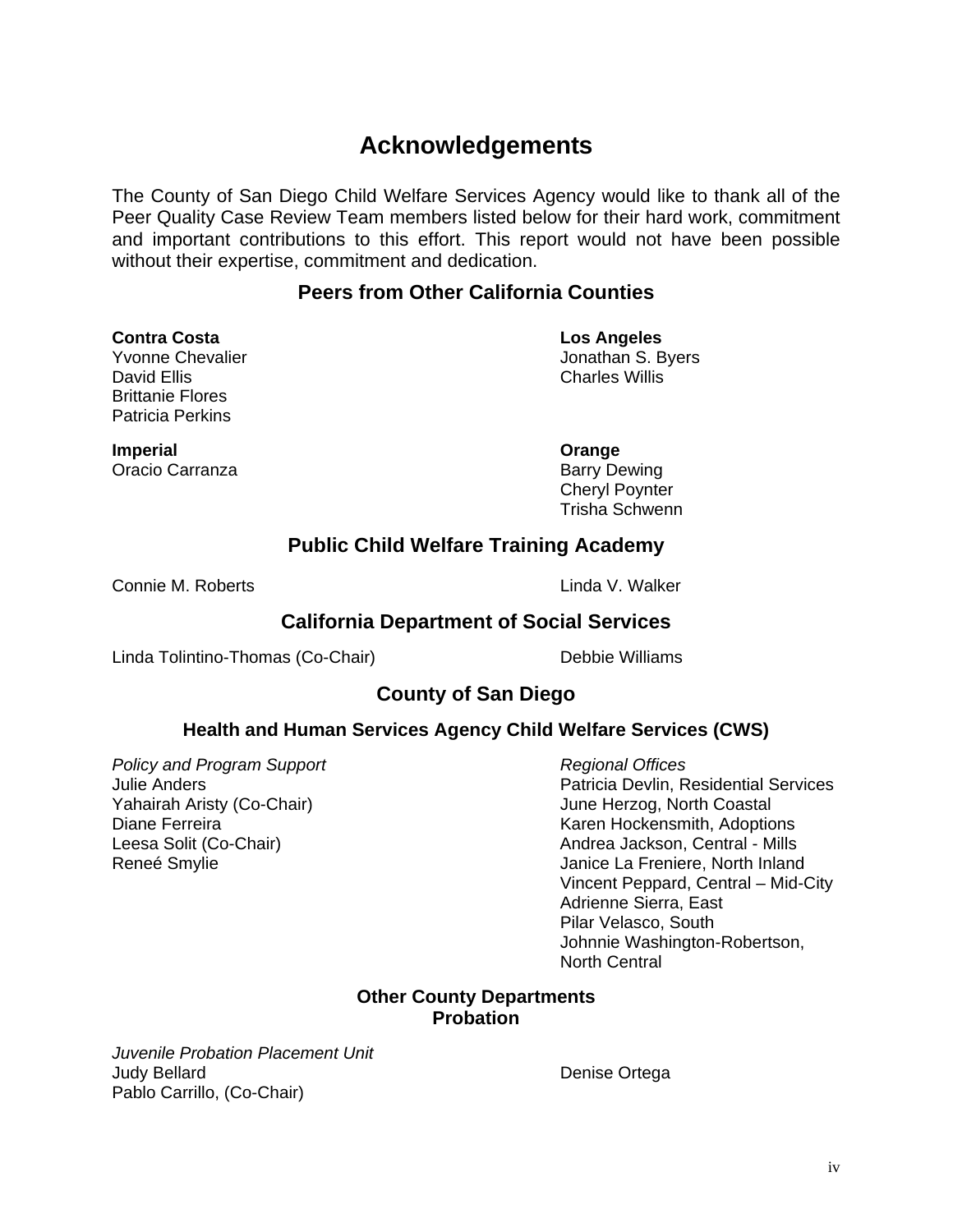# **Background**

In January 2004, the State began the California-Child and Family Services Review (C-CFSR). The State identified four child welfare outcomes and seven systemic factors for each county to use to assess the effectiveness of its child welfare system. These outcomes are: safety, permanency and stability, family relationships and connections, and well-being. Associated with each of these outcomes are indicators to measure the County's performance. The systemic factors are: Relevant Management Information System, Case Review System, Foster/Adoptive Parent Licensing, Recruitment and Retention, Quality Assurance System, Service Array, Staff/Provider training, and Agency Collaborations.

The first step in the C-CFSR process was for each county to conduct a County Self-Assessment (CSA) of its child welfare system strengths and areas of need. On June 30, 2004, San Diego County completed its CSA.

The second step in the C-CFSR process was for each county to develop a System Improvement Plan (SIP). The State directed each County to develop strategies for improvement on a few selected outcomes and systemic factors identified as needing improvement in the CSA. On September 30, 2004, San Diego County submitted its SIP.

The CSA and SIP process indicated that the County needed to focus on the following outcome indicators and systemic factors:

# *Outcome Indicators*

- Safety: The rate of child abuse and/or neglect in foster care
- Permanency and Stability: The length of time to exit foster care to reunification
- Family Relationships and Community Connections: The number of siblings placed together in foster care

# *Systemic Factors*

- Fairness and Equity: Understand and develop strategies that address overrepresentation of certain ethnic and cultural groups in the child welfare system, which is a nationwide problem.
- Quality Assurance System: Evaluate current social work practices and provide technical assistance to social work staff that will improve accountability and promote continuous improvement.

The third step in this process was for each county to conduct a Peer Quality Case Review (PQCR). The PQCR is an intensive examination of a selected social work/probation officer practice area aimed at improving the provision of child welfare services. Social Work/Juvenile Probation staff have an opportunity to freely and honestly provide insight and practice wisdom for improving the provision of child welfare services. Cases are selected for review, and staff are interviewed on the selected cases. On April 15, 2005, San Diego County completed its PQCR.

The first section of this report describes the PQCR process in San Diego County. The second section of this report provides a summary of the data collected from the PQCR. The third section of this report provides a summary of the practices reported to contribute to the County's efforts to provide effective child welfare services. The last section of this report provides final observations and recommendations from the PQCR process.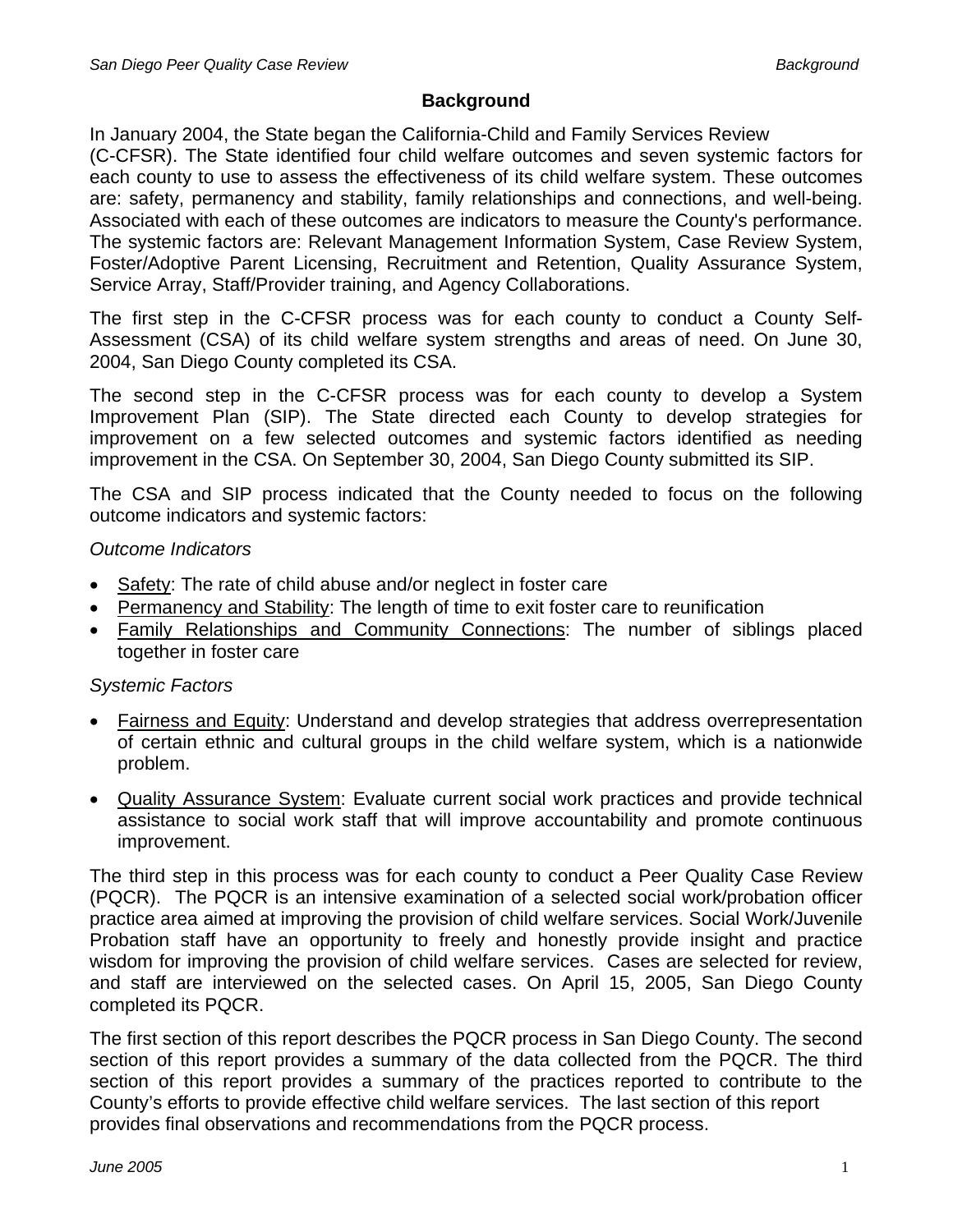# **I. PQCR METHODOLOGY**

## Child Welfare Services and Juvenile Probation

In San Diego County, Child Welfare Services (CWS) is the primary County entity responsible for providing child welfare services to families experiencing child abuse and neglect. Juvenile Probation is the department responsible for providing child welfare services to children involved in the County's juvenile delinquency system.

Because CWS and Juvenile Probation play an important role in providing child welfare services to children and families, the PQCR was a concurrent process. CWS and Juvenile Probation worked together in the planning, facilitating and report writing of the PQCR.

## Area of Focus

The PQCR is designed to review a specific area of focus of the County's social work and probation practice. The goal is to identify strengths, areas of need and make recommendations for improvement. CWS and Juvenile Probation conducted the PQCR as a concurrent process with different areas of focus.

- CWS: The area of focus for CWS was the outcome indicator, length of time to exit foster care to reunification. This area of focus was chosen because actual social work practice and its impact on children and families could be assessed. This area of focus parallels the County's focus in its System Improvement Plan, and thus, helps guide the County's improvement efforts.
- Juvenile Probation: The area of focus for Juvenile Probation was the outcome indicator, Probation Officer visits with children in foster care and their parents. This area of focus was chosen because of the connection between continued contact with children and their parents, and the effect it has on the children's success in treatment and family reunification. This area of focus was chosen to review Juvenile Probation's policies or practices that create challenges or barriers to meeting the State's mandate on Probation Officer visits with children and their parents.

## **Sample Selection**

The purpose of the PQCR is to obtain qualitative information about the area of focus. Therefore, it was not necessary that the County's entire child welfare caseload be reviewed, nor that the cases selected represent a statistically valid sample. The sample selection for the County's PQCR was limited to the cases that fell within the area of focus resulting in a different sample selection for CWS and Juvenile Probation.

CWS: The CWS cases selected for the PQCR were from the County's family reunification caseload in January 2004 through March 2005. There were a total of 929 cases, of which 73 cases were randomly selected. The objective was to gather information from these cases on social work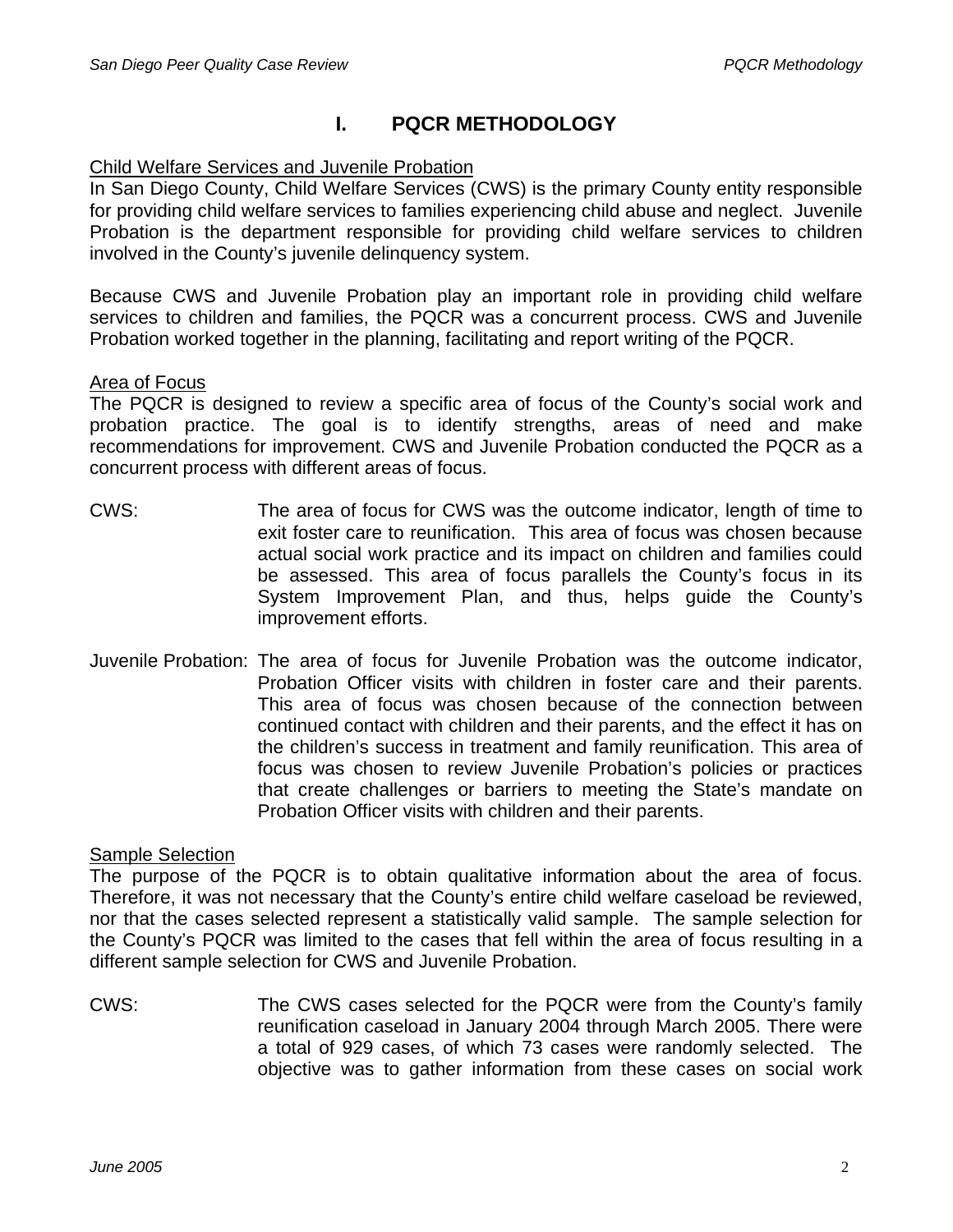practices, CWS policy and procedures, and obstacles present in family reunification cases that did and did not reunify timely.

Timely reunification is defined as those children who entered foster care for the first time, stayed at least five days and reunified within 12 months. After the PQCR was completed, 72 of the 73 cases selected had been reviewed. One case was removed from the sample because an emergency arose.

Juvenile Probation: The Juvenile Probation cases selected for the PQCR were from the County's Juvenile Probation foster care caseload in March 2005. There were 150 cases, of which 15 cases were randomly selected for the PQCR. The objective was to gather information from these cases on probation officer policies, practices and obstacles in visiting children and parents.

## Review Process

The PQCR involves conducting interviews to gather information on the areas of focus. The interviews are conducted individually or as focus groups. After the completion of the interviews and the focus groups, the information is gathered, analyzed and summarized to write the PQCR report. CWS and Juvenile Probation had concurrent but separate review processes. Neither CWS nor Juvenile Probation observed any unique county issues during the PQCR process.

## CWS: Logistics

CWS had a strong commitment to ensuring the PQCR process was a positive experience for the social workers, supervisors and court officers participating. Several steps were taken to educate all of the participants and ease any concerns they may have had about the PQCR process. The steps were as follows:

- A PQCR Orientation was provided to all of the social workers and supervisors.
- The social worker interviews were located in three regions of the County to make it as accessible as possible.
- The supervisors' focus groups were located in two regions of the County to make it accessible.
- The court officers submitted their interview tools via e-mail.

## PQCR Team

The PQCR Team conducted the actual interviews and focus groups. The members of the PQCR Team are listed in the acknowledgment section of this report. The CWS PQCR Team was composed of San Diego County staff, staff from Contra Costa, Los Angeles and Orange counties, the California Department of Social Services, and the Public Child Welfare Training Academy (PCWTA).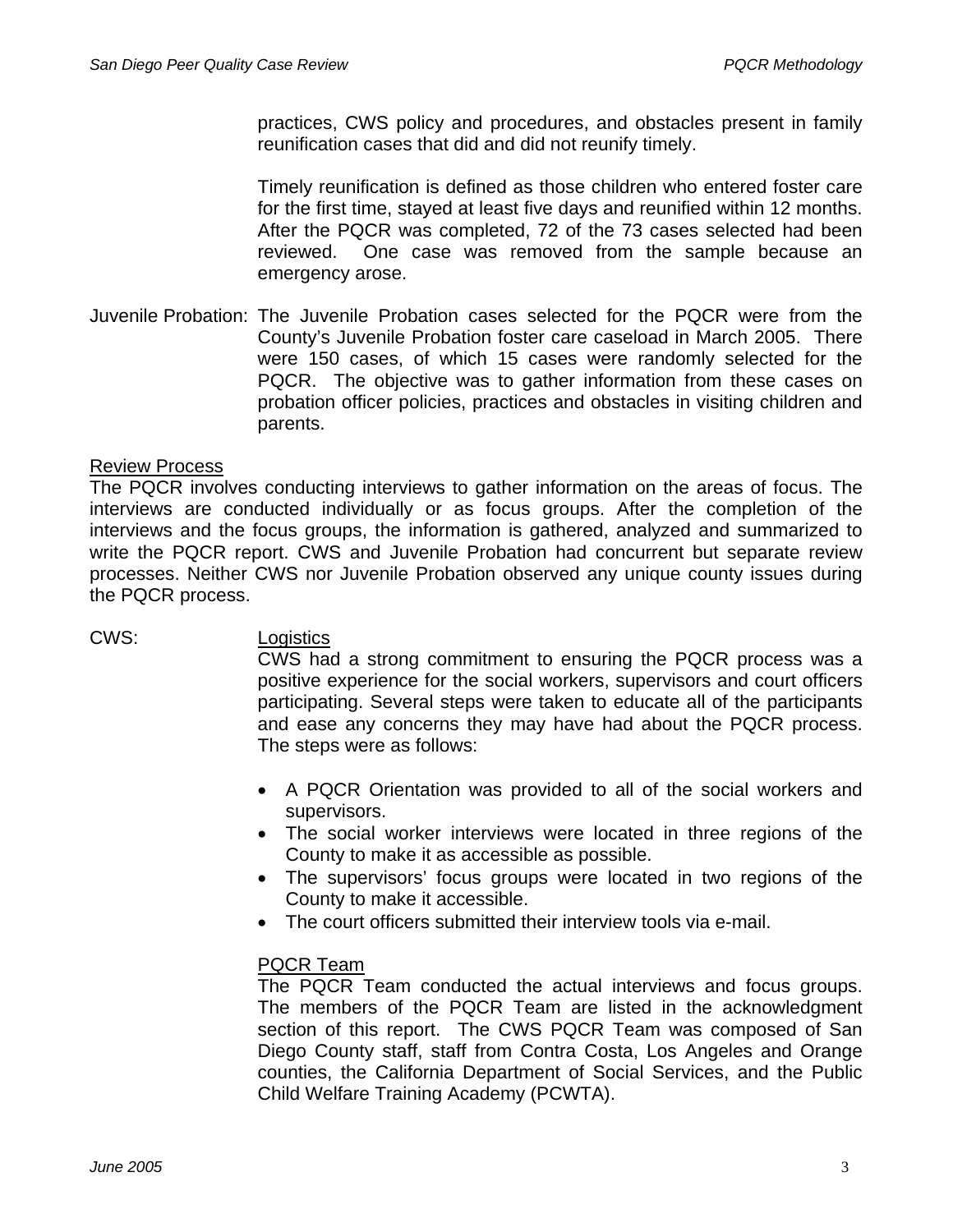The PQCR Team was divided into six interview teams, two teams for each social worker interview location. Neither the PCWTA nor the CDSS were members of the social worker interview teams. There was one interview team for the supervisors' focus groups. The CDSS was a member of this team. The PCWTA facilitated the training orientations for the PQCR Team.

## Interviews and Focus Groups

A total of 53 social workers, 22 supervisors and seven court officers were interviewed. Court officers submitted their interview tools via e-mail by April 12, 2005. Social worker interviews and supervisors' focus groups were conducted from April 12, 2005 through April 14, 2005. Four social worker interviews and at least one supervisor focus group were held each day.

## Juvenile Probation: Logistics

Juvenile Probation did not share the same logistics concerns CWS did because its program has only one location. All of the interviews were conducted at the probation officers and supervisor office.

## Juvenile Probation PQCR Team

The Juvenile Probation PQCR Team was composed of San Diego County staff, staff from Contra Costa, and Imperial counties, California Department of Social Services, and the PCWTA.

The Juvenile Probation PQCR Team was divided into two interview teams. The CDSS was a member of one team. The PCWTA facilitated the training orientations for the PQCR Team.

### Interviews

A total of seven Probation Officers and one Probation Officer Supervisor were interviewed. The interviews were conducted from April 12, 2005 through April 14, 2005. Five interviews were conducted each day. The Probation Officers were interviewed twice and the Probation Officer Supervisor was interviewed once.

### Interview Tools

The California Department of Social Services (CDSS) provided sample tools to CWS and Juvenile Probation to be used during the PQCR interviews. These tools were modified as detailed below.

- CWS: CWS used five PQCR tools (see Appendix A), which were modified from the CDSS version. The tools used were:
	- 1. Case Review Tool (CRT): CWS had two Case Review Tools. One was the CDSS version of the CRT, which the CWS Co-Chairs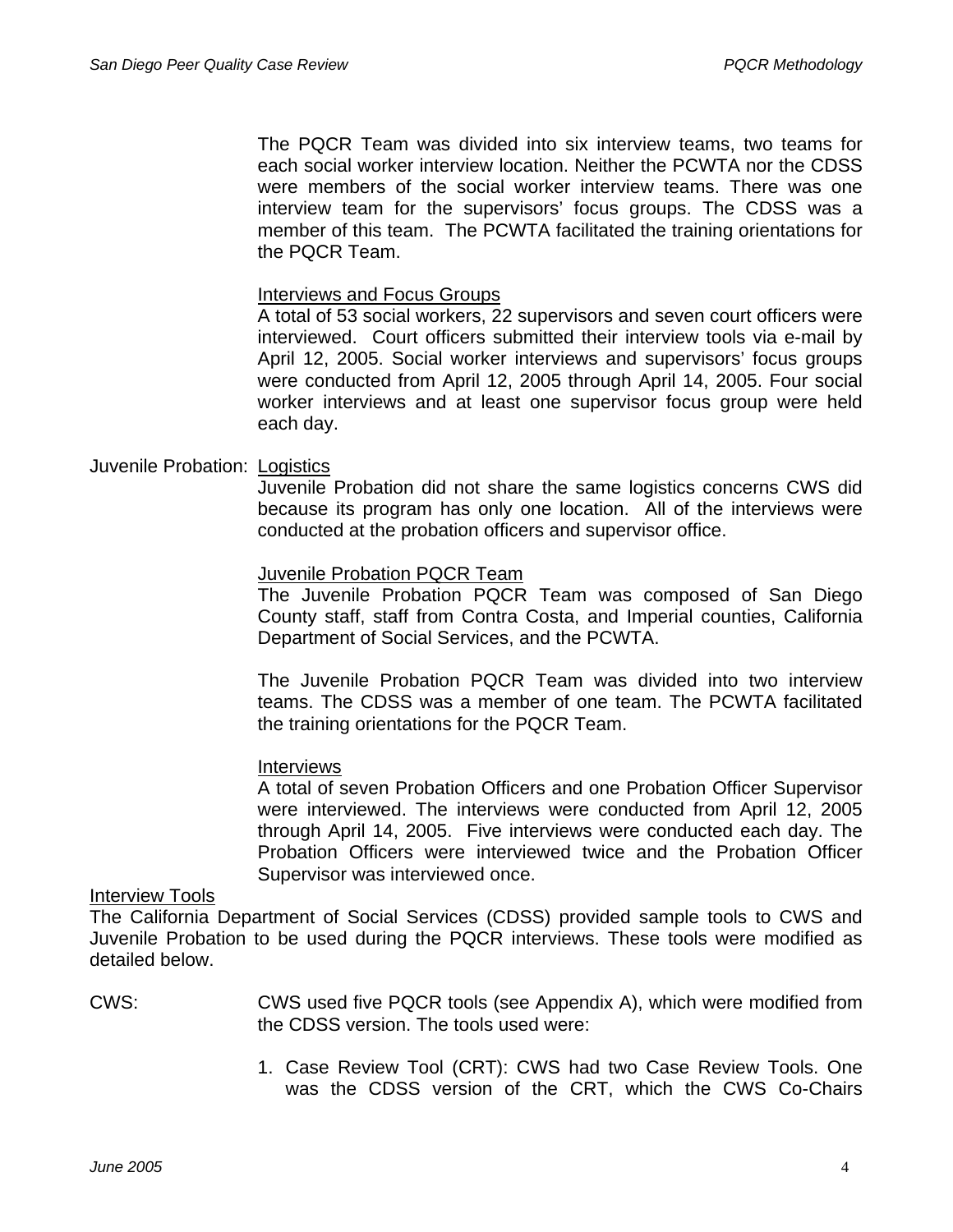completed using CWS/CMS, and the other version was generated and completed by the Children's Research Center<sup>[1](#page-8-0)</sup>. Both of the CRTs were designed to give the PQCR interviewers background information about the case (e.g. ethnicity, sibling information, age, primary language, type of allegation, perpetrator, case plan, placement, etc.).

CWS modified the CDSS version of the CRT tool by narrowing the questions to information that could be captured from CWS/CMS. The questions that pertained to the Transitional Independent Living Plan were deleted from the CDSS version. Questions from the following areas were also deleted and included in the social worker interview tool:

- Timeliness in response to investigating referrals
- Recurrence of abuse and neglect
- In-home services
- Assessments of needs and services
- Case plan goal
- Family involvement in the case planning
- Placement stability
- Family relationships and community connections (as it pertained to siblings placed together and visitation)
- 2. Social Worker Interview Tool: This tool was designed to capture information about social work practices that contribute to family reunification. It was used for all of the social worker interviews and completed by the PQCR Team during the interviews.

CWS modified the CDSS version of this tool by adding questions about the following:

- Housing
- Income
- Transportation
- Employment
- In-home services if there was a previous voluntary case
- Assessment of needs and services for the child and parent
- Family involvement in case planning
- Placement stability
- Family relationships and community connections
- Visitation

<span id="page-8-0"></span>l  $1$  This tool is not included in the Appendix.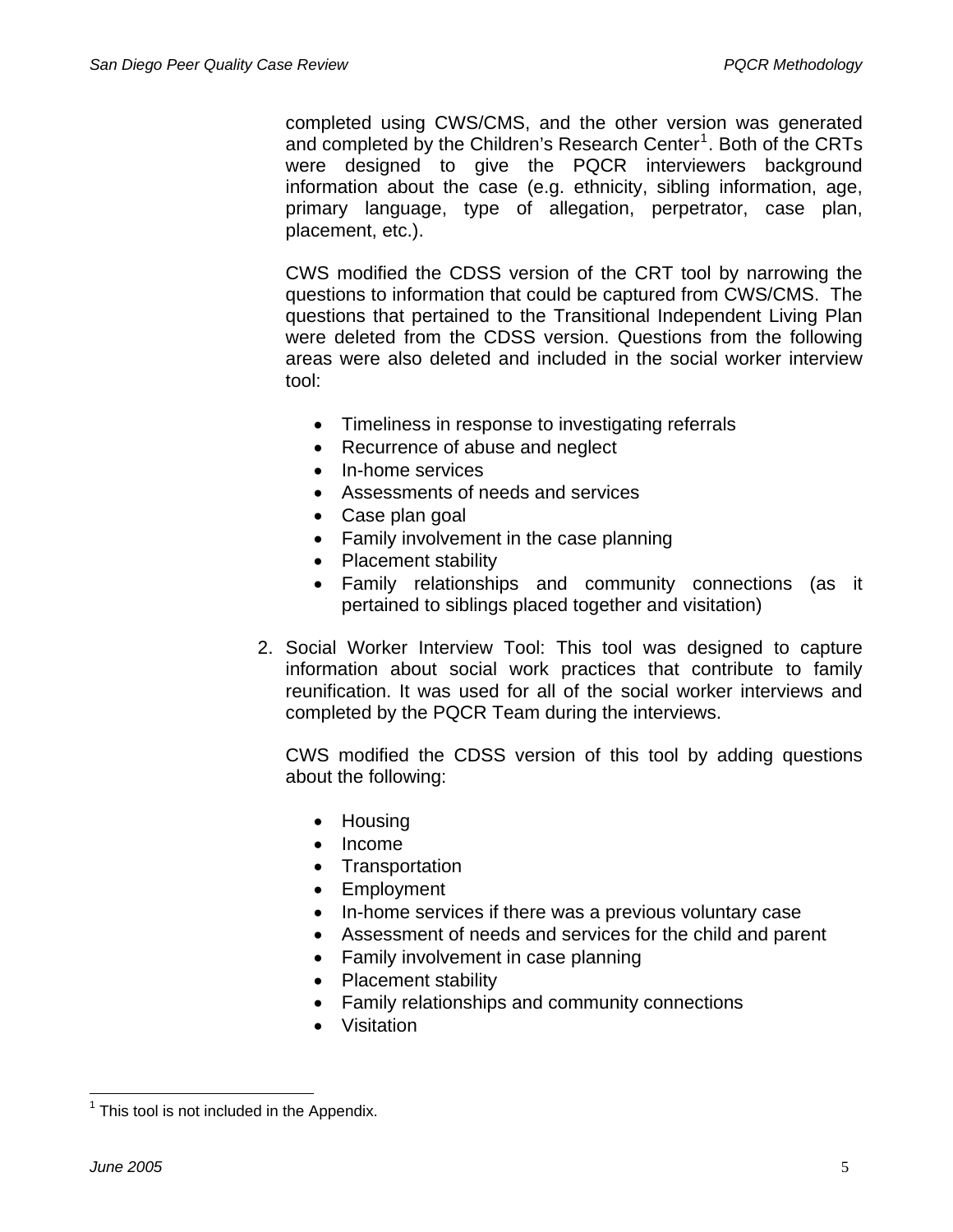Questions that pertained to permanency planning, school stability, and the independent living plan were deleted because these either were not pertinent to the area of focus or fell into one of the topics listed above.

3. Supervisor Focus Group Tool: This tool was designed to capture social work practice and supervisory techniques that contribute to family reunification. It was used with all of the supervisors that participated in the supervisors' focus groups and completed by the PQCR Team during the focus groups.

CWS modified the CDSS version of this tool by deleting sections that did not pertain to family reunification (e.g. County's Self-Assessment; Emergency Response; etc…). The tool was modified to include the following topics deemed important to understanding social work practice in family reunification cases.

- CWS programs that contribute to timely family reunification
- Challenges and barriers in family reunification cases
- Social work practices that lead to timely reunification
- Concurrent planning and family reunification
- Supervisory techniques that help social work staff assess, plan and monitor family reunification cases
- Training needs to accomplish timely family reunification
- 4. Court Officer Interview Tool: This tool was designed to capture information about social work and court practices that impact family reunification. The court officers completed this tool via electronic mail. CWS used the CDSS – Riverside County version of this tool and made only minor technical modifications.
- 5. Daily Debrief Guide: This tool was designed to capture trends of the information gathered each day from the social worker interviews and supervisors' focus groups. CWS modified the CDSS version of this tool to include questions specifically focused on family reunification. This tool was completed after each interview or at the end of each interview day by the CWS PQCR Team.
- Juvenile Probation: Juvenile Probation used three tools, two of which were modified from the CDSS version. The tools used were:
	- 1. Case Review Tool (CRT): This tool was designed to give the PQCR interviewers background information about the case. Juvenile Probation modified the CDSS version of this tool by deleting questions that pertained to the Indian Child Welfare Act, termination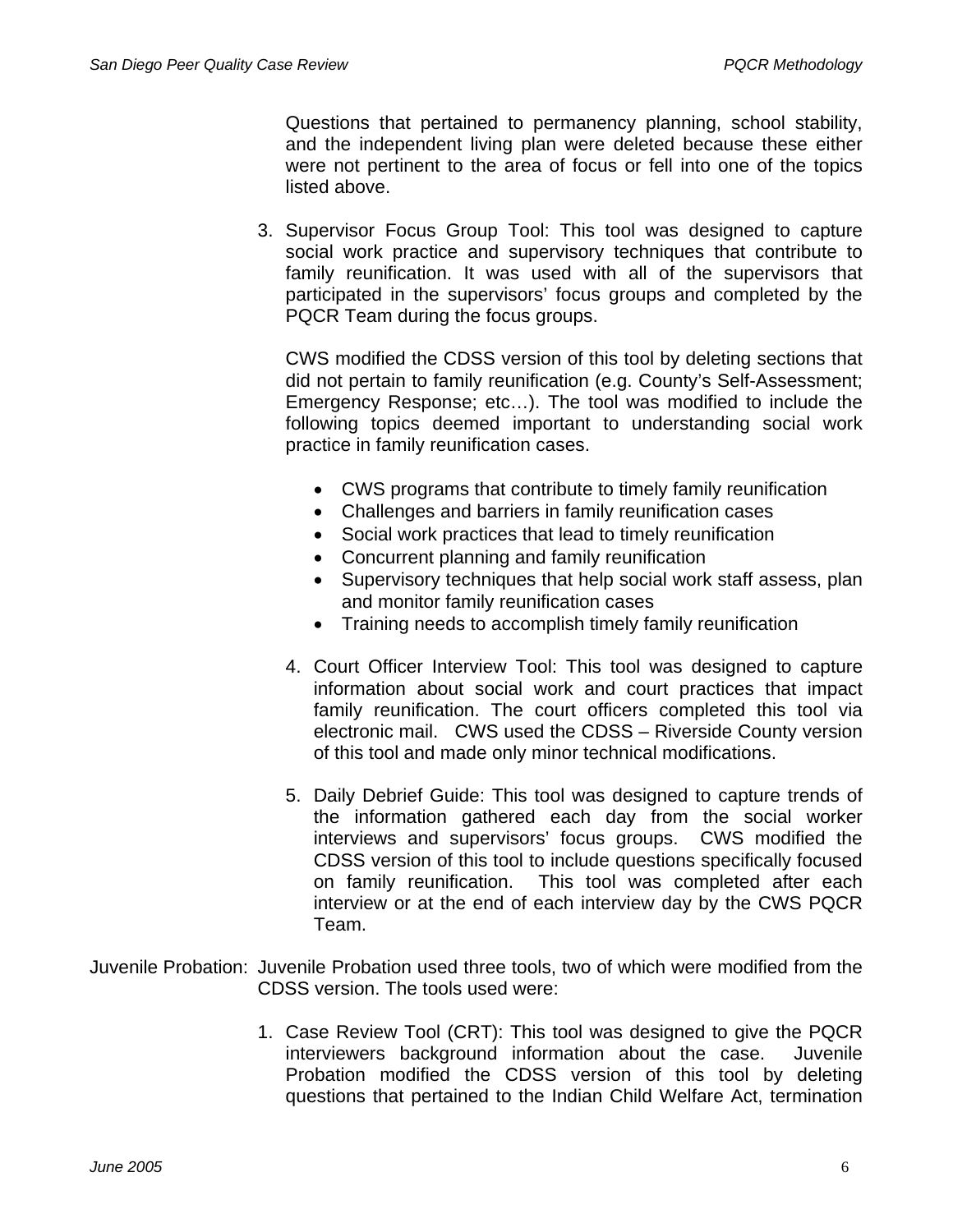of parental rights and siblings placed together. These questions were deleted because they were not questions relevant to Juvenile Probation cases. This tool was completed before the interviews by the PQCR Team.

- 2. Deputy Probation Officer Interview Tool: This tool was designed to capture information about Probation Officer practices that impact contact with children and parents. Juvenile Probation modified the CDSS version of this tool by deleting questions that pertained to assessment of needs and case plan, delivery of services, school stability, independent living plan, and services to meet the physical and mental health needs of the child. The questions were deleted because these questions did not encompass issues of the area of focus. This tool was used for all of the Probation Officer interviews and completed during the interviews by the PQCR Team.
- 3. Probation Officer Supervisor Interview Tool: This tool was designed to document Probation's involvement in the County's Self-Assessment process, issues related to out-of-home placements, reunification and supervisory techniques that contribute to visiting children and parents. This tool was not modified and was used for the Probation Officer Supervisor interview. The PQCR Team member from the CDSS completed it during the interview with the Probation Officer Supervisor.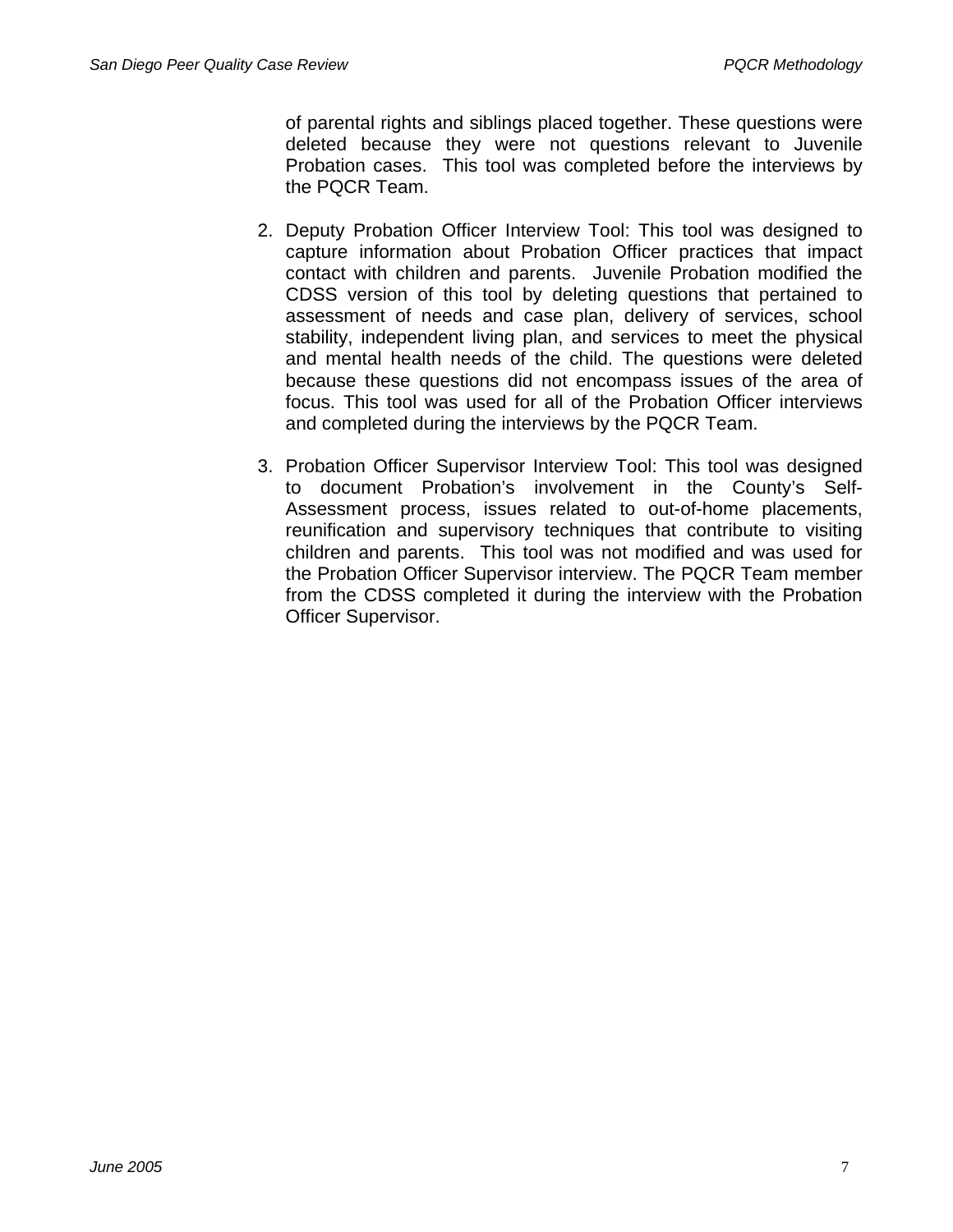# **II. Summary of Data[2](#page-11-0)**

Once the PQCR interviews were completed, the information recorded on the case review and the interview tools was compiled, analyzed and prioritized into major categories. Trends and recurring themes revealed by the data were identified. This information coupled with the Summary of Practice (see Section III), resulted in recommendations for improvement in the area of focus (see Section IV). CWS and Juvenile Probation compiled, analyzed and summarized their PQCR data separately, as detailed below.

# CWS: Social Workers

A total of 72 cases were reviewed. 46 of the cases were reunified timely and 26 cases were not reunified timely. The 46 cases reunified timely represented 64% of the sample, which parallels the County's outcomes data. The following major **countywide** trends were observed.

# *Trends*

 $\triangleright$  Child Abuse Allegation

Timely Family Reunification

- Substantial risk was the most common abuse allegation.
- Sexual abuse was the least common abuse allegation.

# Not Timely Family Reunification

- Emotional abuse and general neglect were the most common abuse allegations.
- Sexual abuse was the least common abuse allegation.

# ¾ Housing, Transportation & Employment

In timely and not timely family reunification cases:

- Families were likely to have some form of housing (e.g. own home, renting an apartment or home, living with relatives or friends).
- Families were likely to either own their own vehicle, use public transportation or both.
- Families were likely to have some type of employment.

# $\triangleright$  Ethnicity

In timely and not timely family reunification cases:

- Hispanic families were the largest group.
- Caucasian families were the second largest group.
- African American families were the third largest group.
- Least common were American Indian, Asian, Filipino, Middle Eastern and Vietnamese families.

<span id="page-11-0"></span>l  $2$  Please see Appendix C for detailed CWS Summary of Data.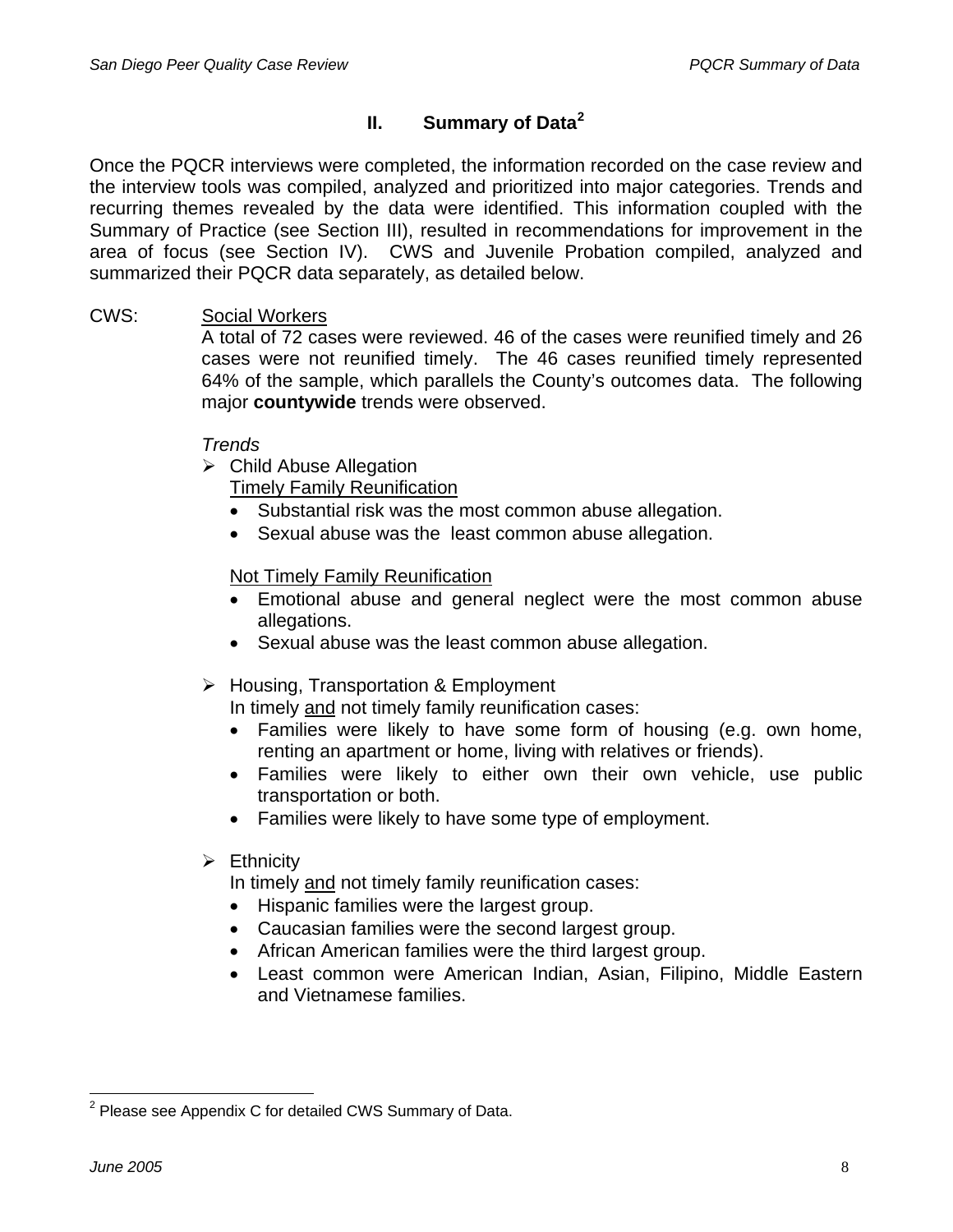$\triangleright$  Assessment of Needs and Services

Children

In timely and not timely family reunification cases:

- Children' needs were assessed.
- Services were available and accessible.
- Major needs were:
	- therapy (e.g. individual and family)
	- medical care (e.g. health or dental)
	- safe, nurturing and structured environment
- Special needs were unlikely, but included:
	- special education
	- medical (e.g. lung infection, positive toxicology at birth, failure to thrive)
	- psychological

# **Parents**

In timely and not timely family reunification cases:

- Parents needs were assessed.
- Services were available and accessible.
- Major needs were:
	- domestic violence treatment
	- therapy (e.g. individual, family or couple)
	- drug treatment (e.g. random drug testing, aftercare or in-depth treatment)
	- parenting skill development
	- in-home support services
- Special needs were unlikely, but included:
	- psychological (e.g. depression)
	- psychiatric (e.g. psychotropic medication)
- $\triangleright$  Case Planning

In timely and not timely family reunification cases:

- *Child involvement* in the case plan development and update was not likely because of the child's young age.
- *Parental involvement* in the case plan development and update was common.
- *Extended family members* were likely to be involved in the case plan or case by providing a placement for the child(ren), facilitating visitations, reporting the parents' progress, or attending Family Unity Meetings.
- *Cultural issues* were considered and likely to include language, poverty, immigration status and family traditions.
- *Most common barriers* to case plan development were:
	- incarcerated parents
	- parent's resistance to participating in the case plan
	- parent's denial of the problem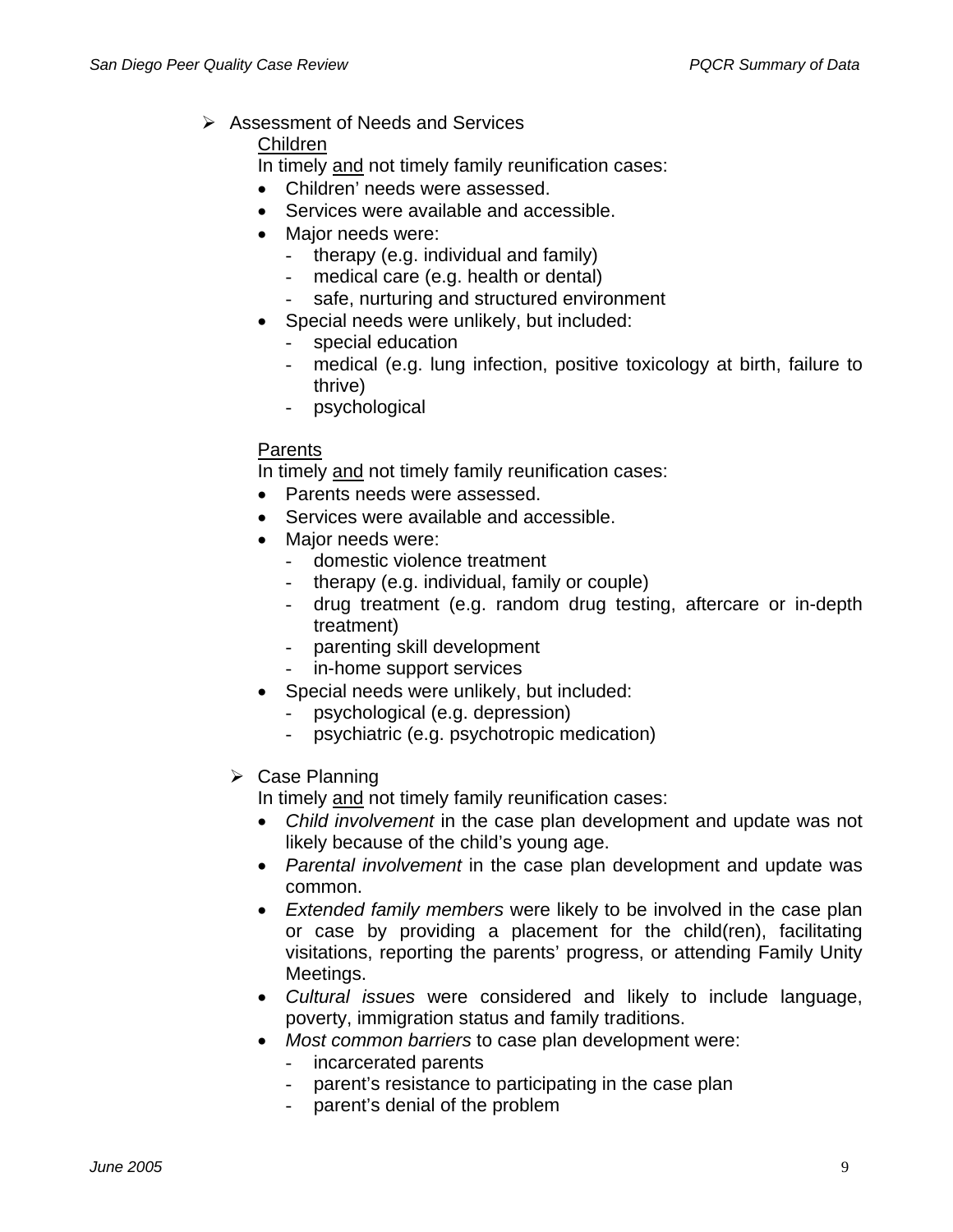$\triangleright$  Multiple Placements

In timely and not timely family reunification cases:

- Children were likely to have at least two to seven placements by the time they were reunified.
- Multiple placements were the most common because the child was: - initially placed in the County's shelter care facility and then
	- either had one or more placements in a relative home, nonrelative extended family member home or foster home.
- ¾ Location of Out-of Home Placement In timely and not timely family reunification cases
	- Children were likely to be placed in the same region as their parents.
- $\triangleright$  Sibling Placements

In timely and not timely family reunification cases

- All or some siblings were likely to be placed together.
- Most common reasons for not placing siblings together were:
	- insufficient adequate homes who could accept siblings
	- some of the siblings were not part of the child welfare case because they were not dependents.
- $\triangleright$  Visitation

In timely and not timely family reunification cases

- The pattern of visitation progressed from supervised to unsupervised to overnights to trial home visits.
- No clear trend on when visitation progressed was identified for how the progression of visits occurred.
- Major barriers to the progression of visits included:
	- Parent's lack of progress
	- Parent's resistance to child welfare services
	- Children's attorneys' objections to progression of visits and needing their concurrence before progression of visits could begin.

## **Supervisors**

A total of 22 supervisors were interviewed. The following trends and recurring themes were identified.

## *Trends*

- $\triangleright$  Top best practices that facilitate timely family reunification:
	- Family Unity Meetings Help locate relatives for placements and conduct quick relative assessments; identify support system and resources the family has; and engages the family in the problem solving process.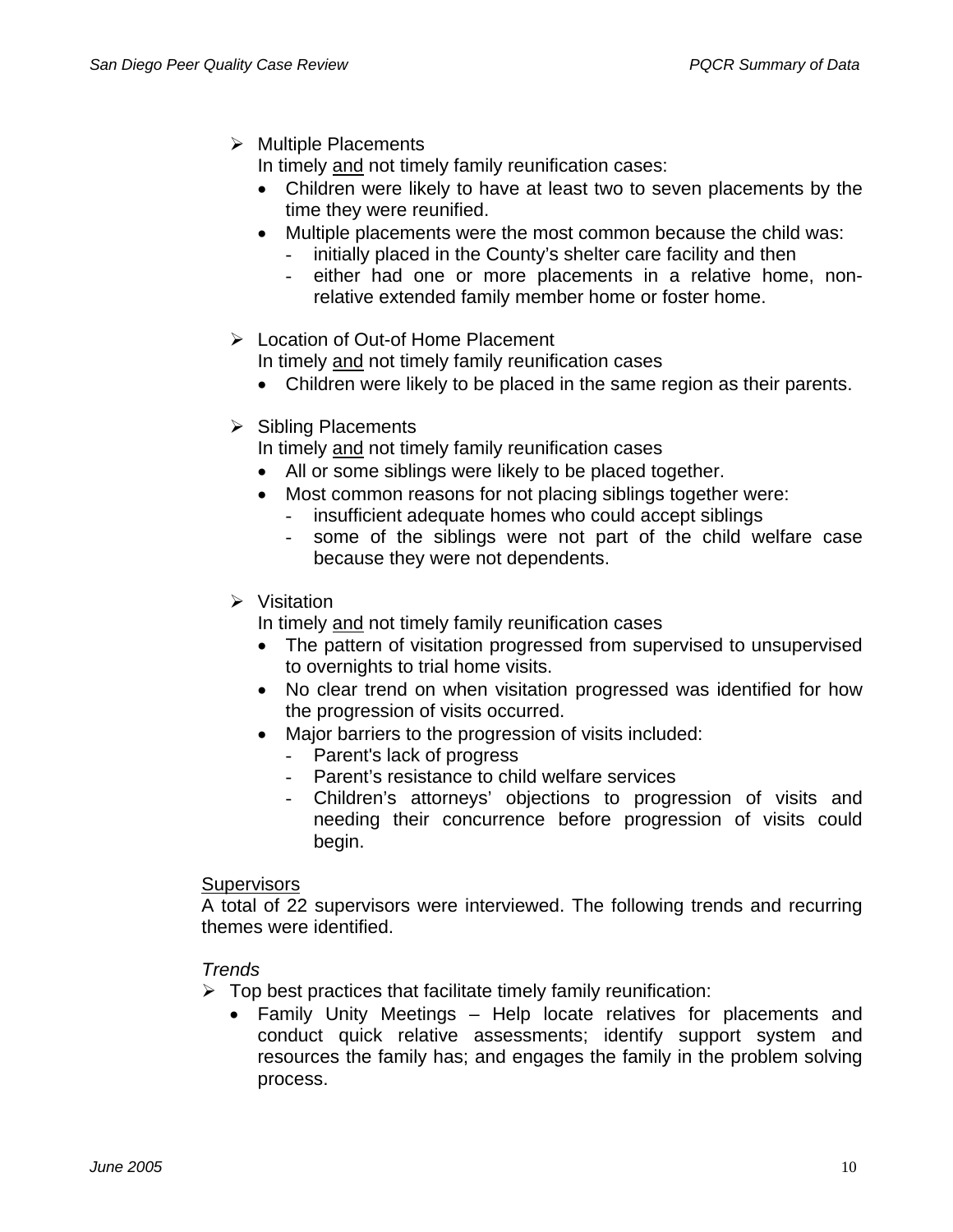- Intensive Family Preservation Program (IFPP) Is a flexible program adaptable to the family's needs; provides feedback to the case carrying social worker because the FPP worker regularly visits and communicates with the family; and helps the family remain focused and reunified.
- Substance Abuse Recovery Management System (SARMS) It helps address drug treatment and provides drug testing for clients presenting with alcohol and drug issues.
- $\triangleright$  Processes supervisors utilize to help social workers facilitate timely reunification:
	- Meet with social workers on a consistent basis (e.g. monthly meetings, unit case reviews, case consultations, open door policy) to review the case (e.g. review family strengths, areas of needs, court reports, narratives).
	- Encourage contact with service providers and attorneys.
	- Cover on-call duty schedule or paperwork to help free up the social worker's time.
	- Develop mentoring relationships between new social work staff and experienced social work staff.

## *Recurring Themes*

Recurring themes were present when the supervisors were asked about what they observe when working with family reunification cases. The themes were as follows:

- $\triangleright$  Timely family reunification occurs when:
	- Families are engaged via strength-based and non-adversarial interviews and interactions.
	- The family's support systems are identified and used.
	- Everyone involved in the case works as a team (e.g. family, social worker, foster parents, community, service providers, attorneys, etc.).
- $\triangleright$  Not timely family reunification occurs when:
	- Parents lack knowledge about how the child welfare system works.
	- Parents lack insight into why they are involved in the child welfare system.

## Court Officers

## *Trends*

Seven Court officers completed the interview tool. The information gathered from the court officers revealed trends in the following areas:

- $\triangleright$  Agency's influence on family reunification decision:
	- Social workers have the greatest influence.
	- Supervisors have a low to medium influence.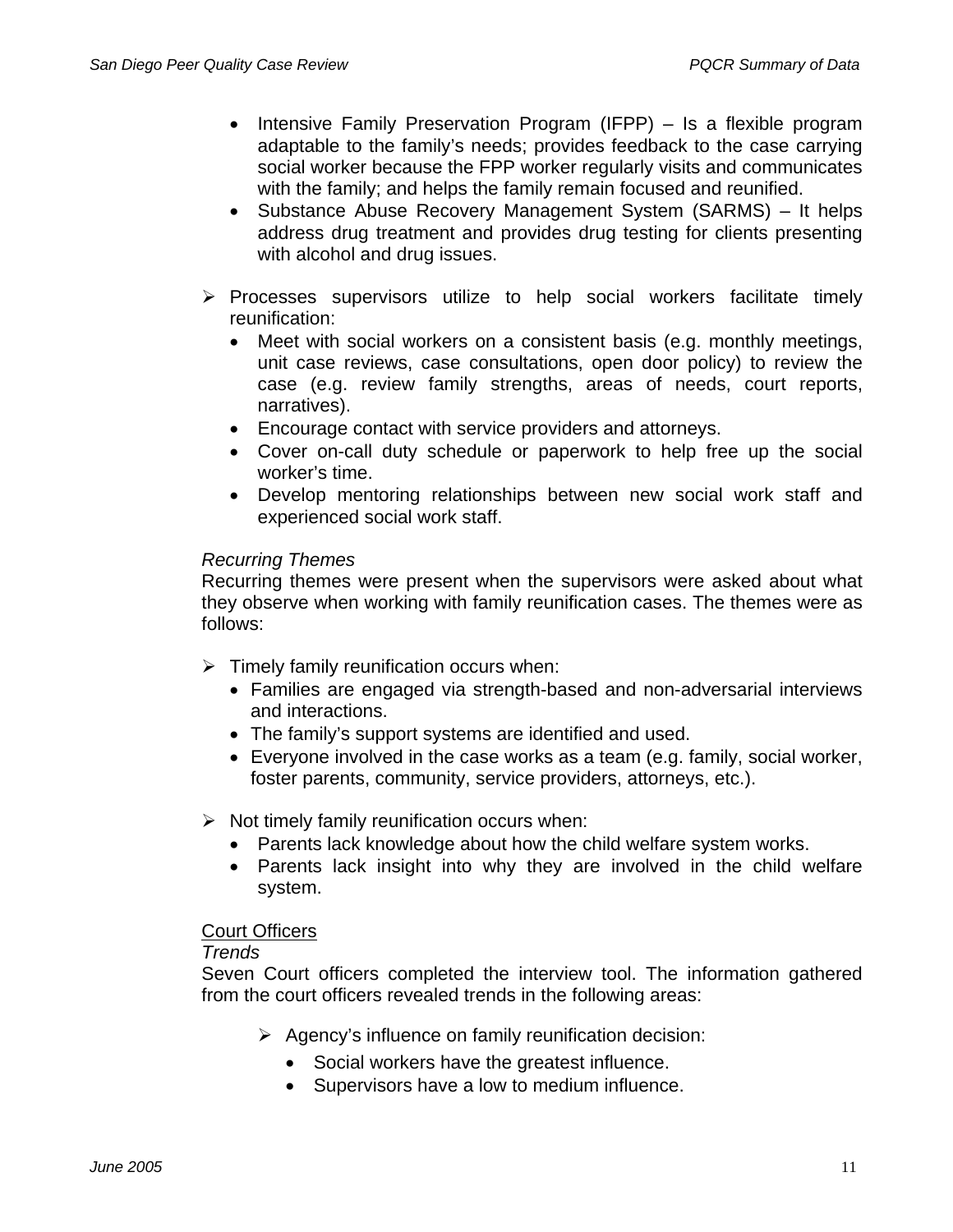- Managers have no or medium influence, depending on the manager.
- $\triangleright$  Court influence on family reunification decision:
	- Juvenile dependency Judges have the greatest influence.
	- County Counsel and the dependency attorneys have a low to medium influence.
	- Court Appointed Special Advocates (CASA) have a low influence.
- $\triangleright$  Factors for successful family reunification:
	- The top two factors are (1) parents' compliance with the case plan and (2) parents' willingness and ability to participate in services by their own initiative and with minimal guidance from the social worker.
	- Other factors are (1) a working relationship between the social workers and parents, (2) parent's sobriety, (3) services offered in a timely manner, (4) sufficient visitation and (5) input from service providers (e.g. therapist).

## *Recurring Themes*

The information gathered from the court officers revealed recurring themes in the following area:

- $\triangleright$  Court continuances in family reunification cases:
	- Continuances slow down the family's progress towards reunification.
	- Continuances delay the progression of visitations and frustrate families.
	- Top reasons for continuances are (1) to obtain more input from service providers and (2) the bench officer requests additional information.

# Juvenile Probation: Probation Officers

The information gathered from the probation officers revealed the following trends. No recurring themes were identified.

- Monthly visits by Probation Officers with children were well documented and done in a timely manner.
- Probation Officers' visits with parents were sporadic.
- Case plans were not regularly updated at six-month intervals.
- Medical and dental documentation was not in all of the case files.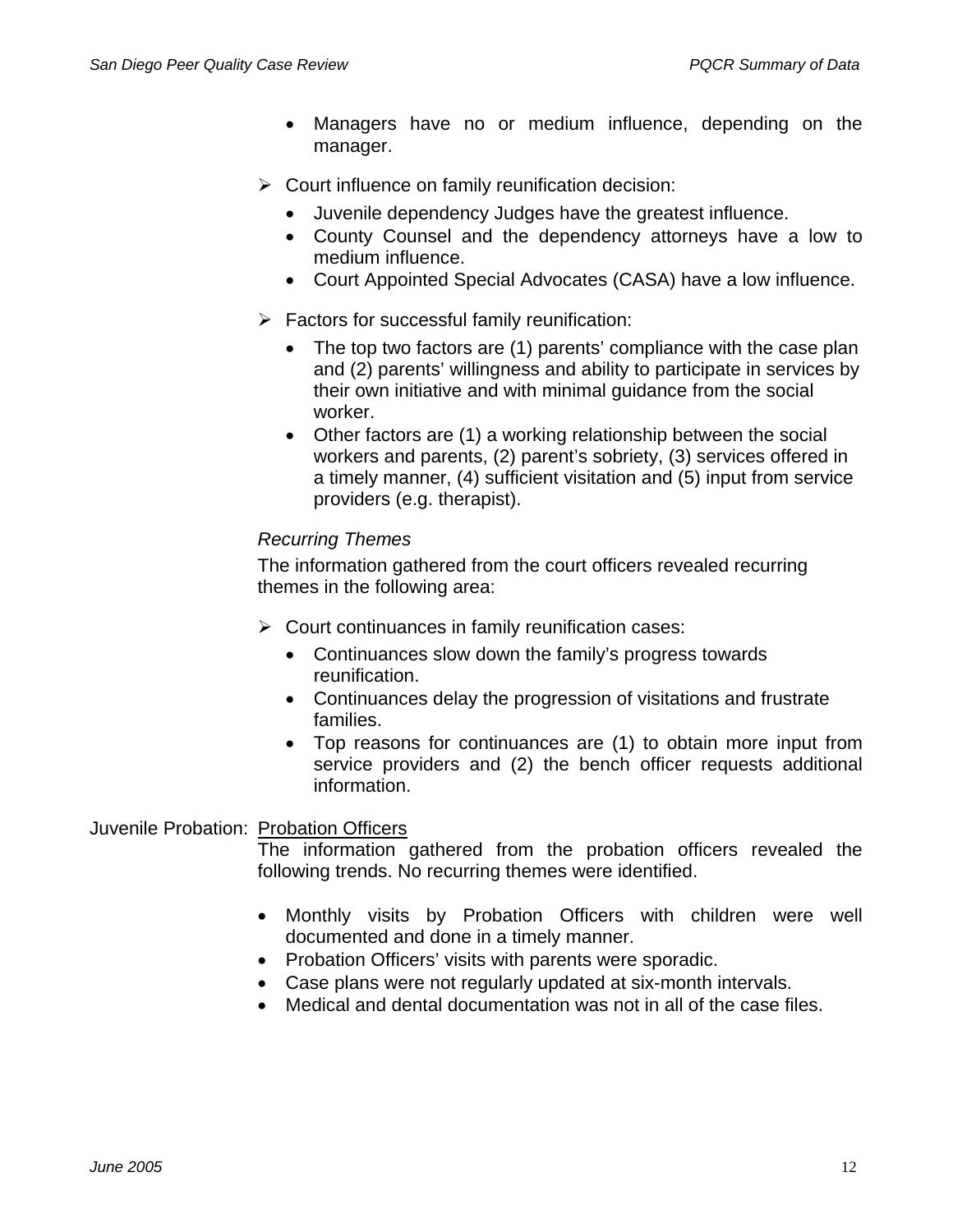# **III. Summary of Practice[3](#page-16-0)**

Once the PQCR interviews were completed, the information recorded on the interview tools was compiled, analyzed and summarized. Strengths, barriers/challenges and training needs were identified. This information coupled with the Summary of Data (see Section II), resulted in recommendations for improvement in the area of focus (see Section IV). CWS and Juvenile Probation compiled, analyzed and summarized their PQCR practice separately, as detailed below.

## CWS: Social Workers

- $\triangleright$  Social work practices/factors that promote timely family reunification The top factors that promoted timely reunification were grouped into three categories and listed below in order of importance:
- 1. Parental Involvement

Parents were the essential participants to achieve timely reunification. Family reunification was more likely to occur when the parents were motivated and determined to reunify. Reunification was more likely if the parents began services early in the case, were compliant with their reunification plan and making appropriate progress.

2. Service Providers

Family reunification was highly connected to service providers. Social workers reported that having a positive working relationship with service providers helped obtain the most appropriate services for families. Constant communication with service providers helped monitor the parent's progress in the services.

3. Family Engagement

The relationship the social worker developed with the family was reported as being highly important to family reunification. It was important to establish rapport with the families and treat them with respect and a non-judgmental positive attitude. Social workers reported spending time with the family to help them overcome their resistance to CWS involvement and help them identify their strengths and support systems that promoted family reunification.

 $\triangleright$  Challenges/Barriers to timely family reunification:

Of the many barriers identified for family reunification cases, the prominent barriers were:

1. CWS Agency

High caseloads, multiple case transfers and the lack of support staff to help social workers with transportation, word processing, and

l

<span id="page-16-0"></span> $3$  Please see Appendix D for a detailed CWS Summary of Practice.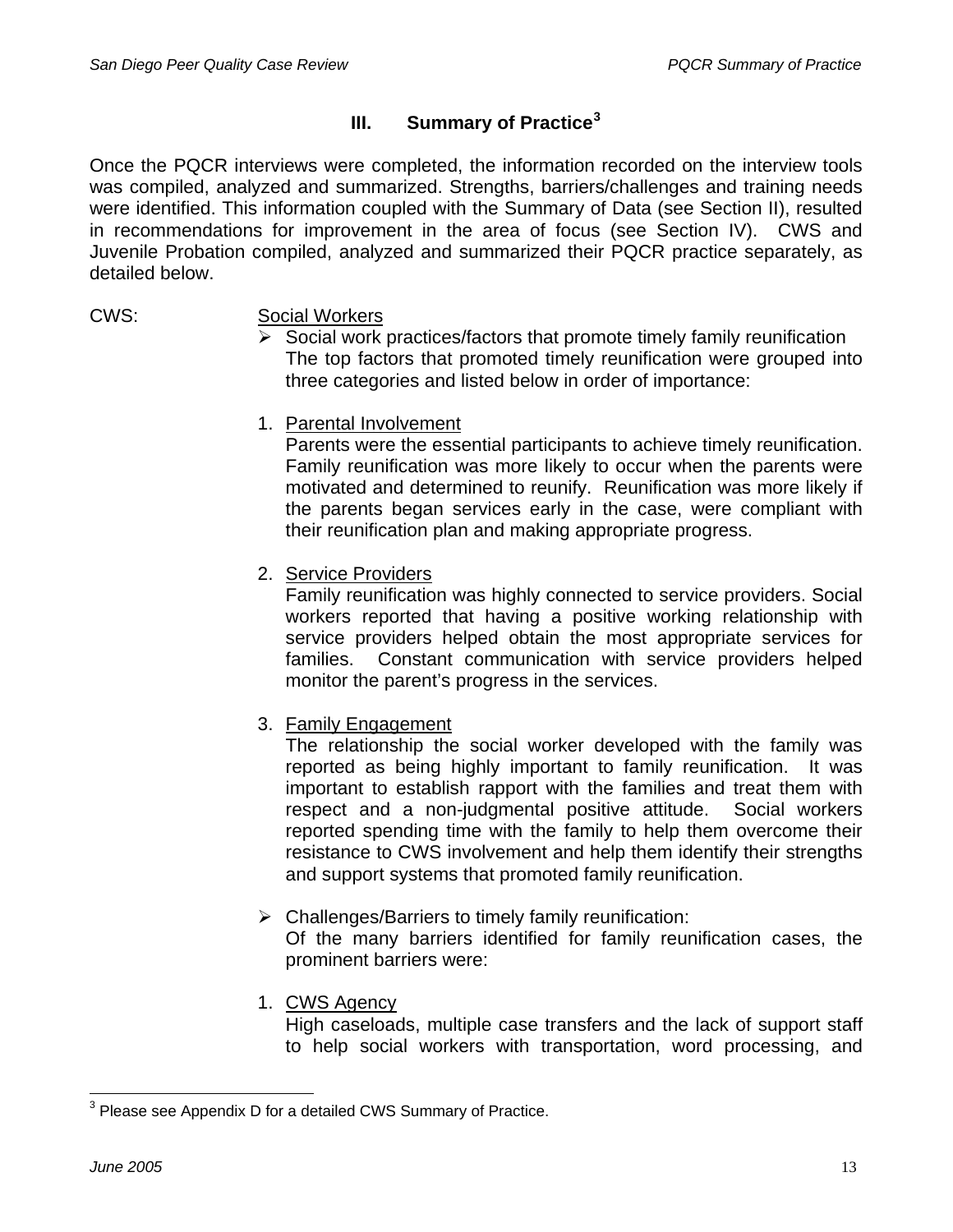paperwork posed the greatest challenges/barriers to working on family reunification cases.

- High caseloads were a barrier because it limits the social worker from spending time with the family and also from completing all tasks for the case.
- Multiple case transfers were a barrier because it disrupts the flow of the case as it pertains to visitations, services and the relationship with the family.
- Lack of support staff was a barrier because without support staff, social workers have to facilitate more transportation for clients, complete word processing tasks and spend more time on paperwork. This also limits the social worker from spending time with the family.
- 2. Parental Involvement

Parents' resistance, lack of motivation, delay in beginning participation in services and non-compliance with the case plan activities were the barriers to family reunification. These were barriers because the parents' play the most important role in the family reunification process. The family reunification process is at a standstill until the parent is actively engaged and a committed participant in family reunification efforts.

This challenge is compounded by the legal timeframes for family reunification. According to supervisors and social workers, the legal timeframes do not appear to consider the needs and issues families present with when they become involved in the child welfare system (e.g. parents' resistance, multi-generation child abuse, long history of substance abuse/chemical dependency addiction, illiteracy, etc.).

3. Services

In the Summary of Data (see Section II) social workers reported that services were accessible and available in the cases reviewed. This was usually the case *once* appropriate services were identified for the family. Social workers reported a lack of appropriate services and appropriate reports from service providers were the barriers to timely family reunification.

- There is a lack of appropriate services because there are insufficient Spanish speaking providers, lack of adequate housing, lack of therapists, lack of transportation for clients and overall a lack of adequate services tailored to CWS clients.
- Reports from service providers are not provided timely to social workers and often are vague and do not address recommendations or the protective issue.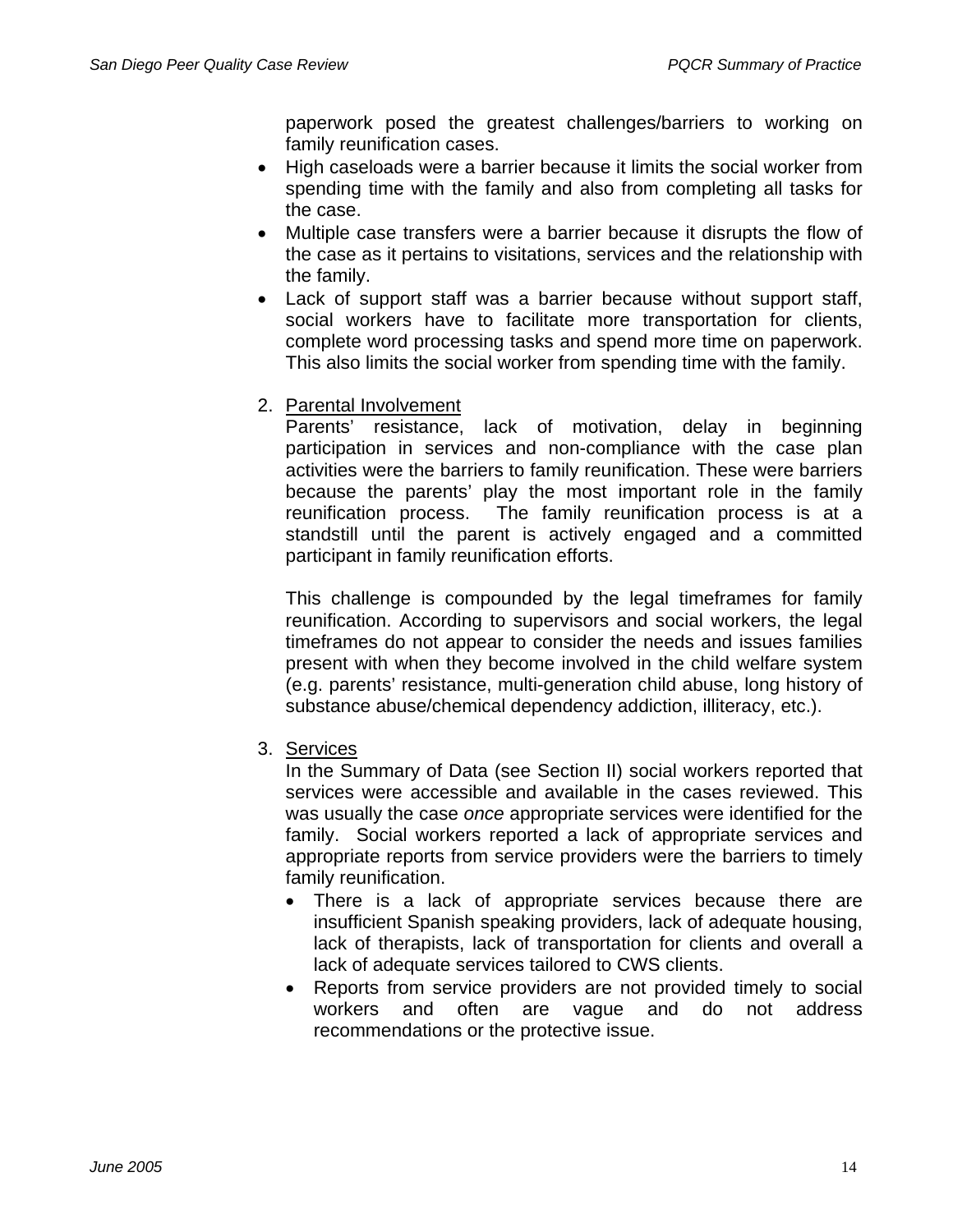## **Supervisors**

The information gathered from the supervisors revealed the following:

- $\triangleright$  Social Work Practices that facilitate timely reunification were:
- 1. Family Engagement

The relationship the social worker developed with the family was important in family reunification cases. Supervisors consistently reported that the social workers ability to develop rapport and connect with the family was important. This appeared to help the parents overcome their resistance by creating a non-adversarial working relationship between the social worker and the parents. This in turn helped the parents engage in services and kept the family reunification case moving.

2. Services

Supervisors reported that providing the family appropriate and individualized services through a well-developed case plan was important to the progression of the family reunification cases. This was dependent on ensuring parents began the services early in the case to ensure timely reunification.

 $\triangleright$  Challenges/Barriers

Supervisors identified the same barriers as social workers and also identified visitation resources as a significant challenge/barrier to timely reunification.

# Visitation Resources

Visitations enable the social worker to monitor the family's readiness for reunification. Supervisors reported there is a lack of visitation centers, visitation centers with hours convenient for families, transportation for the children and parents to attend the visits, and the visits are not purposeful or goal-oriented. Limited resources for visitation prolongs the family reunification process.

# Court Officers

 $\triangleright$  Case Plan Activities and Family Reunification Court officers reported in most instances families are reunified with the case plan activities completed.

 There are instances a family may be reunified without all of the case plan activities being completed, such as:

- the parent is a non-offending parent and really did not need the services, or
- the parent(s) has completed the major activities of the case plan.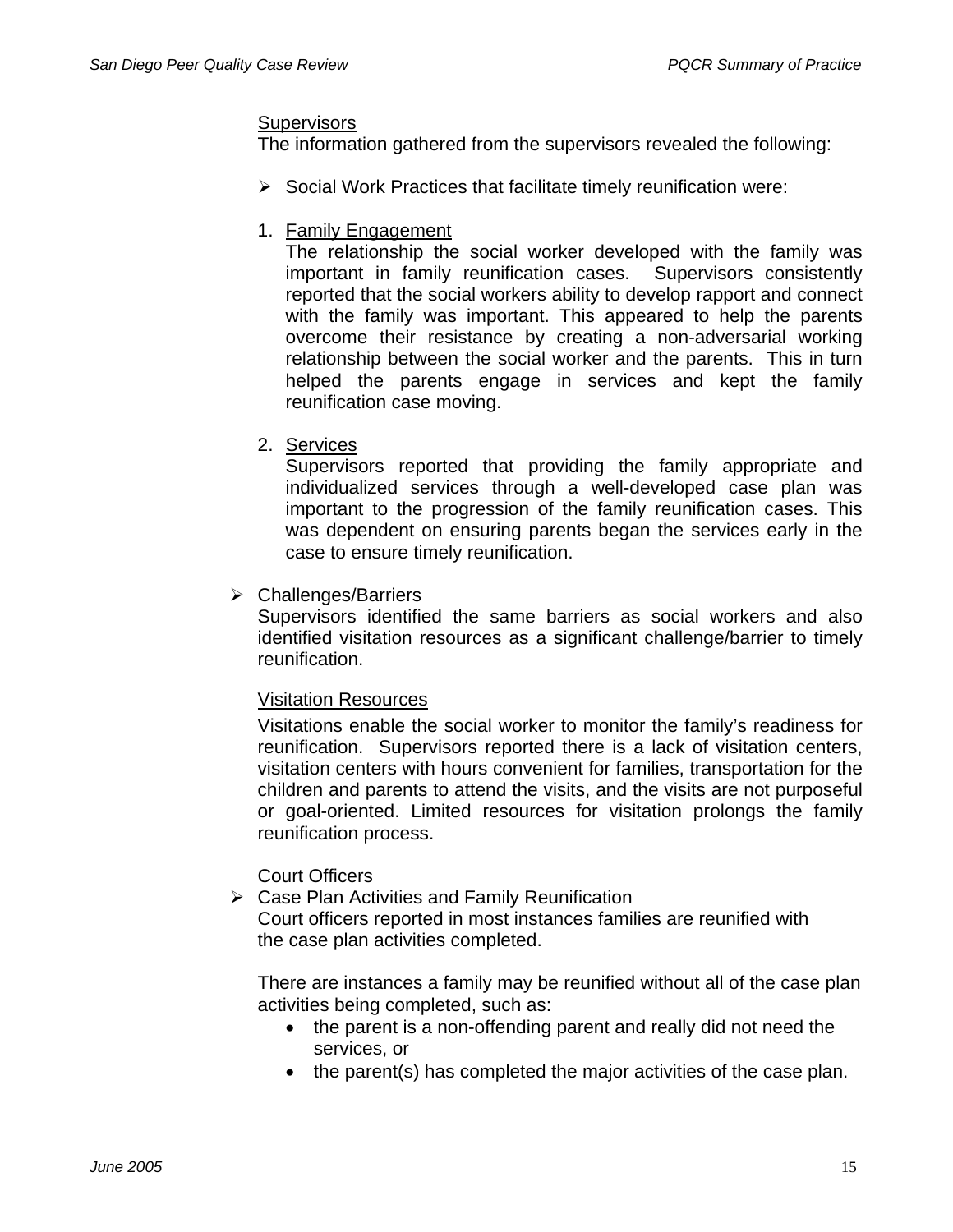Juvenile Probation: The information gathered from the Probation Officers and Probation Officer Supervisor revealed the following:

# *Practice Strengths*

- Monthly visits with children in out of home care are being conducted.
- Documentation supports the case plan goals, which include treatment and family reunification issues.
- Probation Officers attempt to keep families involved in services to meet case plan goals.
- The Probation Department utilizes a collaborative screening process to adequately assess the need for out-of-home placement. The screening team includes placement, program and forensics staff.
- The Probation Officers interviewed maintained a positive, honest and direct attitude regarding the cases reviewed.
- The Probation Officers displayed a direct approach to compiling and disseminating information.
- The Probation Officers interviewed showed the ability to meet demands and challenges through organization and time management.
- The Probation Officers interviewed showed a resilient character, even with increasing demands on their time.

# *Challenges/Barriers*

- High caseloads.
- Lack of clerical support for the Placement Unit. With the increasing demands and volume of paperwork, placement officers are finding it challenging to file paperwork and prepare cases for transfer or closing.

# *Resources*

- Limited availability of vehicles for field visits by Probation Officers.
- Inadequate access to specialized services (e.g. translators, counseling, neuropsychological evaluations, transitional housing, etc.).
- Limited access to data systems from remote locations.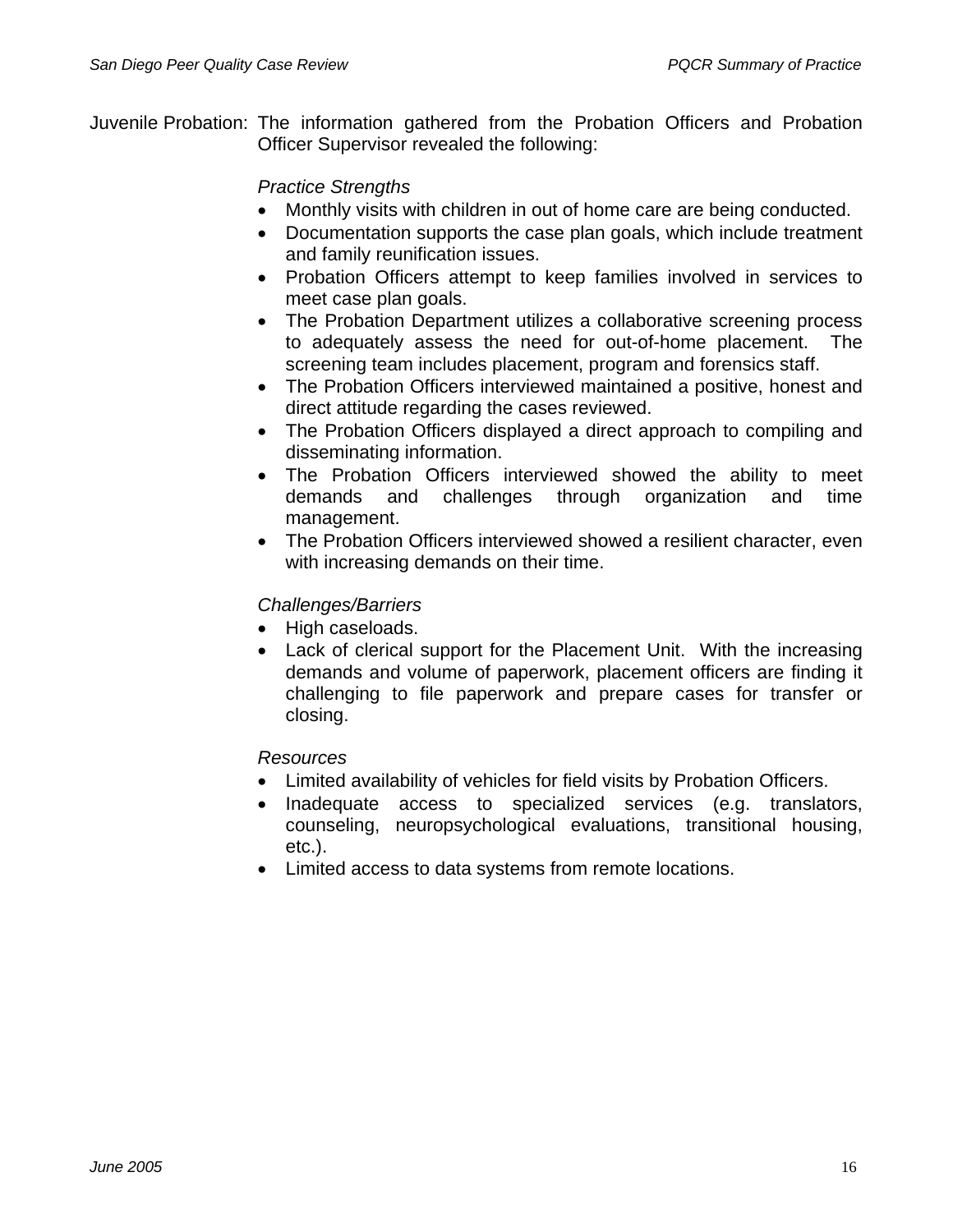# **IV. Final Observations and Recommendations**

# **CWS Final Observations**

It is often speculated that the demographics of the families involved in the child welfare system or the various characteristics of how social work staff work with families contributes to timely reunification. This PQCR revealed to the County that this is not always the case.

## Summary of Data

The summary of the data revealed only one clear distinction between cases that reunified timely and cases that did not reunify timely. This distinction was in the type of abuse allegation. The cases that reunified timely were more likely to have a substantial risk allegation. The cases that did not reunify timely were more likely to have an abuse allegation of emotional abuse or general neglect. With this exception, the summary of data revealed no distinctions attributable to either cases that did or did not reunify timely.

The summary of data revealed that timely family reunification was not dependent on the families demographics, multiple placements, or sibling placements. It revealed that in both instances, timely and not timely, the social workers were assessing families needs, identifying services, involving the families in the case planning process and facilitating visitations. The summary of practice provided some answers to what is contributing to timely family reunification.

## Summary of Practice

Parental involvement, family engagement and services were the key to timely family reunification. Social workers, supervisors and court officers who were interviewed overwhelmingly identified all three as key practices. In the cases that reunified timely, the parents overcame their resistance, were motivated and determined to reunify and participated in services early in the case. The social workers spent time engaging the family by developing a positive working relationship with the parents and focusing on the family's strengths and resources.

The provision of services was also essential. In the cases that reunified timely, once appropriate services were located for the family, services were more likely to be available and accessible to the family. Reports from service providers were likely to be timely and addressed the protective issue and the social workers' recommendations.

This can best be summarized in one word, "collaboration". Reunification is about parents, social workers and service providers collaborating to help families overcome their resistance, engage in services and successfully reunify with their children in a timely manner.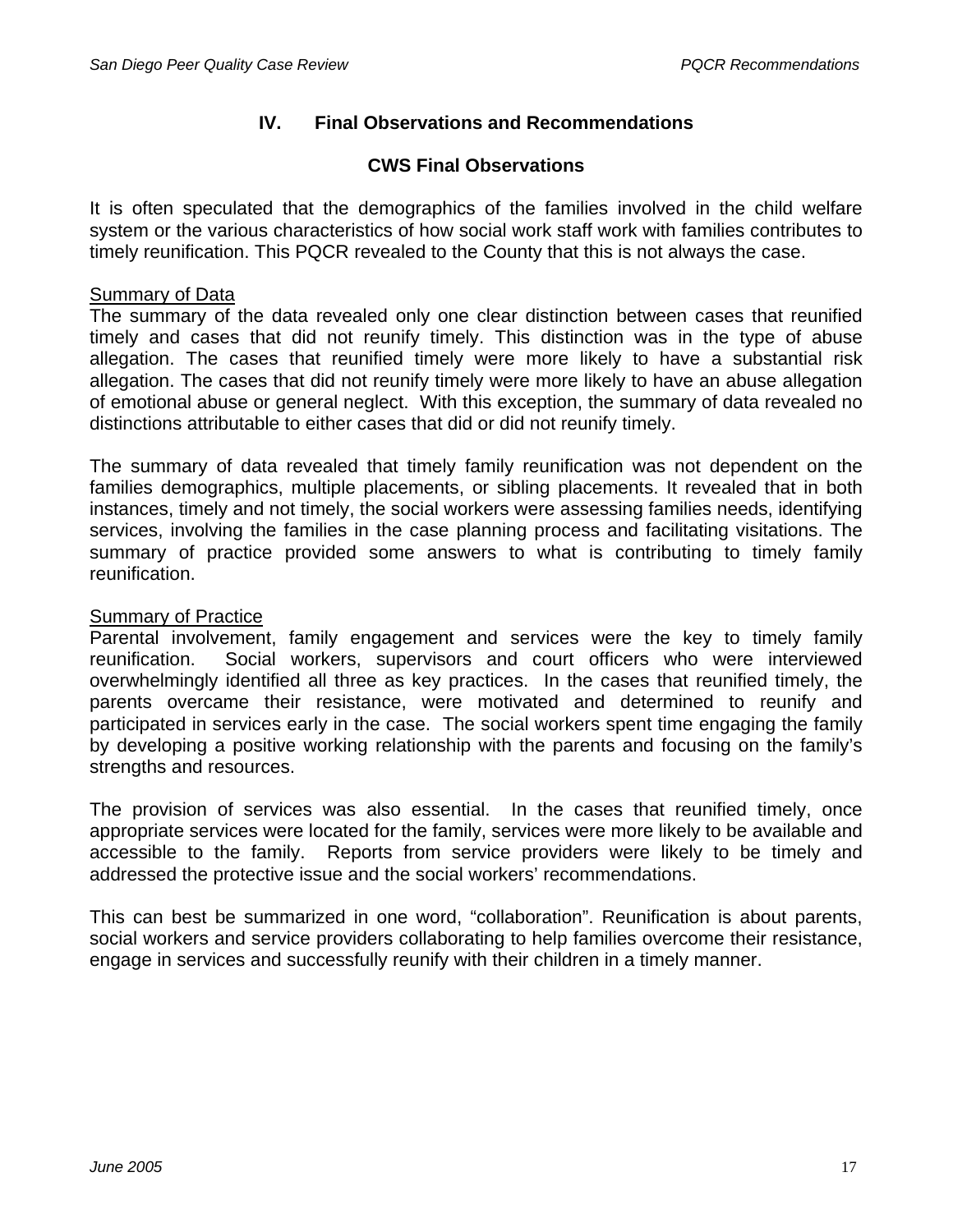# **Recommendations[4](#page-21-0)**

An advantage of conducting the PQCR is that recommendations for improvement are made by the staff who are directly working with children and families. The recommendations may relate to training, systemic/policy changes and/or needed State technical assistance. The recommendations for CWS and Juvenile Probation are set forth below.

CWS: The recommendations made by the social workers, supervisors and court officers were prioritized to parallel the key social work practices, factors and challenges/barriers that impact timely family reunification as identified in the Summary of Practice (see Section III).

The recommendations listed below are those the County intends to prioritize for integration in the County's System Improvement Plan.

## Parental involvement

*Training* 

• Evaluate the training curriculum to determine how to provide more hands-on training for social work staff on how to help parents overcome resistance, lack of motivation, and non-compliance with the case plan activities.

# *Systemic/Policy Changes*

• Explore the implementation of a procedure where a mandatory meeting with the family, social work staff and other pertinent persons occurs between the Detention Hearing and the Jurisdictional Hearing to help parents overcome resistance, identify potential placements and family support systems.

#### *State Technical Assistance*  None identified.

# Services/Service Providers

*Training* 

• Explore how to inform service providers about the CWS population and CWS needs in regarding services provided to CWS families and the reports of the family progress provided to social work staff.

*Systemic/Policy Changes* 

- Explore how to increase timely and consistent feedback from and follow-up by service providers (e.g. therapists, domestic violence provider) to social work staff.
- Explore how to increase the provision of in-home support services to CWS families.

<span id="page-21-0"></span>l  $4$  Please see Appendix E for a detailed summary of the CWS recommendations.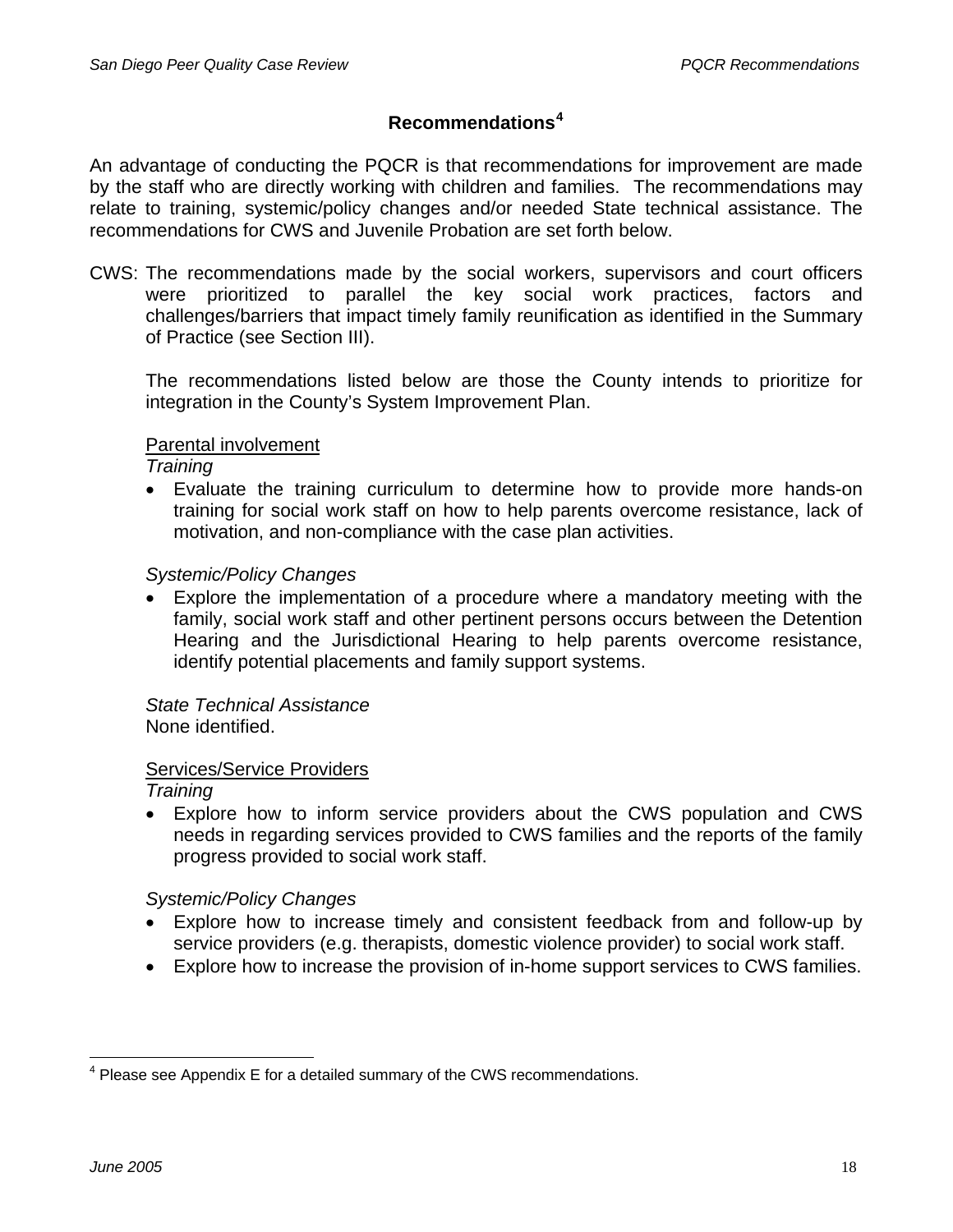- Evaluate the Treatment, Evaluation and Resource Management (TERM) $<sup>5</sup>$  $<sup>5</sup>$  $<sup>5</sup>$  team to</sup> identify its strengths, areas of need and how to improve the quality of therapists and services provided.
- Explore how to increase Spanish speaking providers, housing for families, transportation for clients, visitation resources (e.g. centers, centers with hours convenient for families) and the number of therapists.

 *State Technical Assistance*  None identified.

# Family Engagement

*Training* 

- Explore developing a training that addresses the roles and responsibilities of foster parents, attorneys, and social work staff in family reunification cases.
- Evaluate the training curriculum to determine how to provide engage families in services early in the case.

*Systemic/Policy Changes*  None identified.

 *State Technical Assistance*  None identified.

CWS Agency

- Explore how to decrease caseload size for social workers.
- Explore how to provide more support staff to assist social workers with transportation, word processing tasks, and paperwork.
- Evaluate the procedure for case transfers between social workers and programs to determine how to decrease multiple case transfers that result in delayed case management activities.
- Explore how to ensure supervisors conduct systematic case reviews with social work staff during regularly scheduled supervisory meetings.

 Juvenile Court/Attorneys *Training*  None identified.

*Systemic/Policy Changes* 

- Explore how to decrease continuances in family reunification cases.
- Explore how to increase the preparation level of dependency attorneys at court hearings.

<span id="page-22-0"></span>l <sup>5</sup> TERM is a quality control, utilization management and consultation unit comprised of mental health professionals developed under the direction of the County's Board of Supervisors to improve the quality of mental health services provided to CWS clients.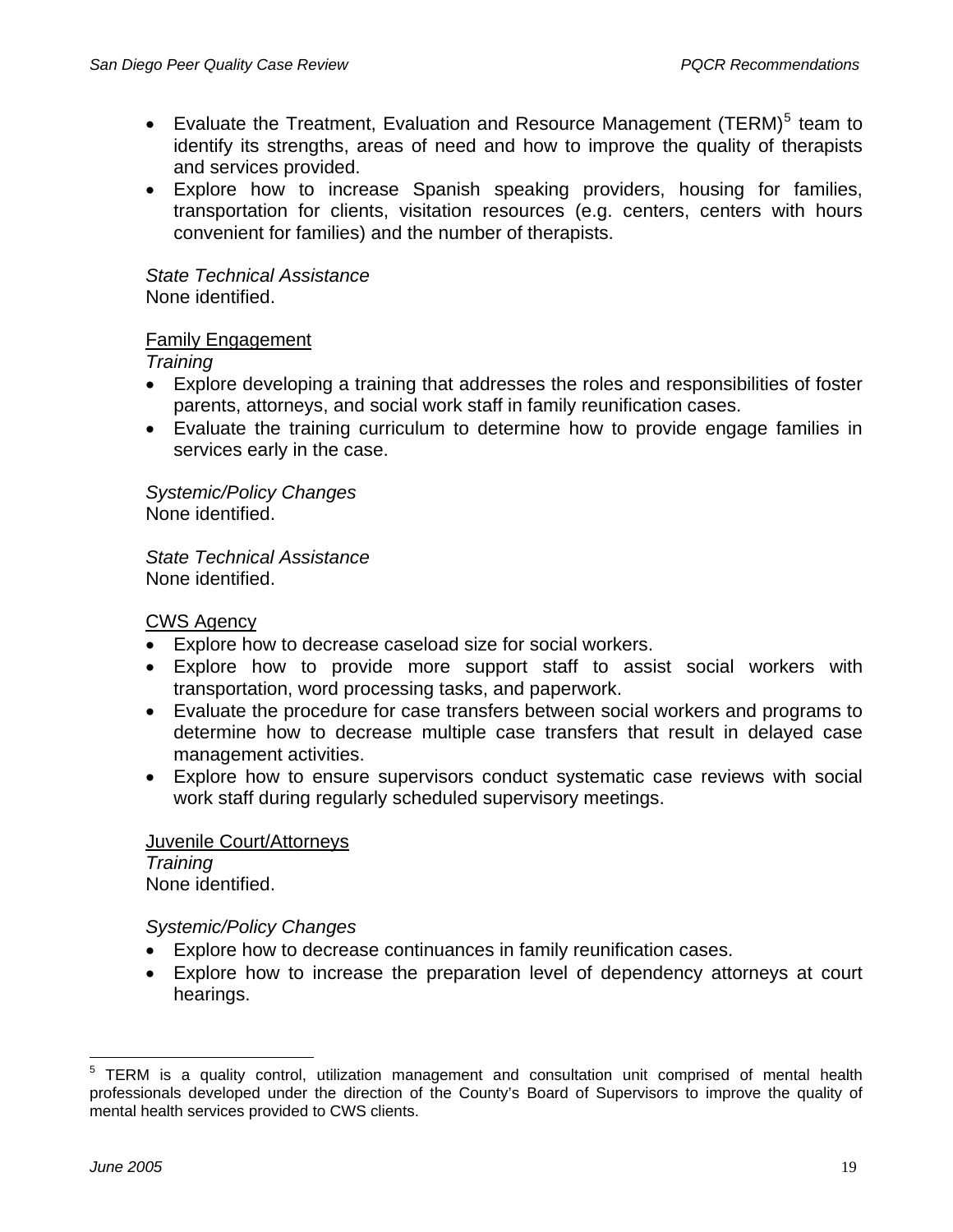- Explore how to improve the working relationship between social workers, juvenile dependency attorneys and Juvenile Court judges, so social workers opinions and recommendations are considered and respected.
- Explore how to improve the role of County Counsel as a strong advocate for social workers at court hearings.

*State Technical Assistance*  None identified.

Juvenile Probation: The recommendations made by the Probation Officers and Probation Officer Supervisor are listed below. These recommendations will be prioritized for integration in the County's System Improvement Plan.

## *Training*

- A process for better on-the-job specific training for placement officers when they are assigned.
- A mentoring program for new placement officers.

# *Systemic/Policy Changes*

- Increase the Juvenile Court awareness of the roles of placement Probation Officers, assessment process and methods used in developing recommendations to the Juvenile Court.
- Increase the timely working relationship between Probation Officers and community agencies because this affects the expectations and time constraints placed on the Probation Officers by the Juvenile Court.
- Reduce caseload size to a manageable level. The recommended Placement Unit yardstick should be changed to 25 cases per Probation Officer. The current yardstick for Placement is 40 cases per Probation Officer. To effectively carry out the casework duties, monitoring duties, case planning efforts and mandated visitation with children and parents, a reduction in caseload size is needed.
- Increase staff for the Placement Unit.
- Increase clerical staff support specifically for the Placement Unit.
- Coordinate ongoing meetings with the Juvenile Court and community agencies regarding placement issues, roles and time constraints.
- Increase allocation of vehicles assigned to the Placement Unit.
- Provide wireless internet cards for access to Probation computer programs while on placement visits.

# *State Technical Assistance*

• An examination of State mandates for family reunification as it applies to Probation wards and extend the family reunification legal timeframes for Juvenile Probation wards.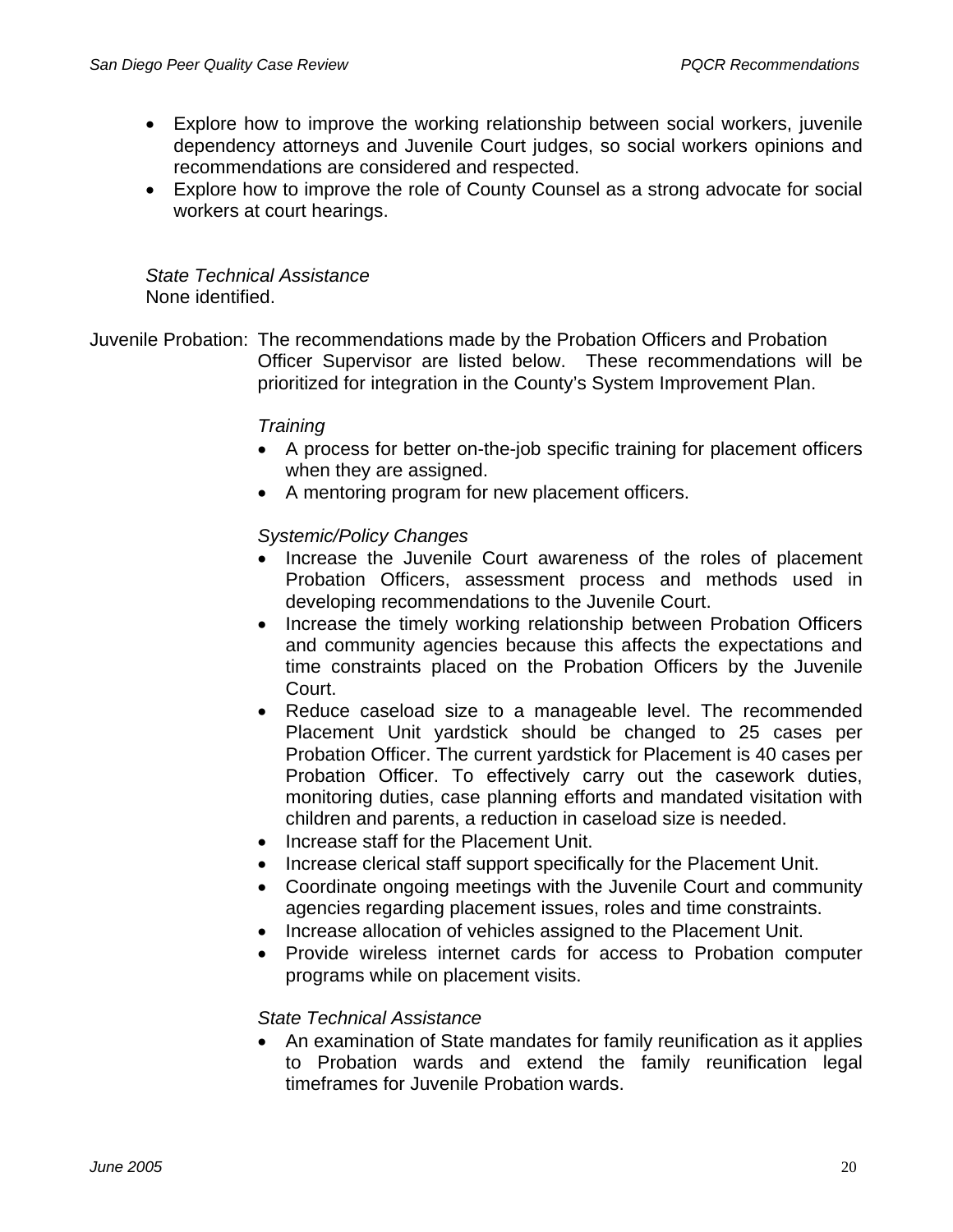- Minors placed in out-of home placement by Probation are mainly placed because of a criminal offense or specific treatment need. Treatment cannot always be completed within the current family reunification, which are legal timeframes designed for dependent wards.
- Revise the State mandate regarding parent visits as it applies to Probation wards. (e.g. contact versus visit, visit one time every three months) Visiting parents monthly will create a big increase in workload for placement probation officers.
- Provide clear and consistent directives that do not change on how to reach goals and comply with State mandates. This will allow departments to implement policies and train staff without re-creating policies and procedures as directives change.
	- **Provide technical assistance and training on regulations to** Placement Unit officer.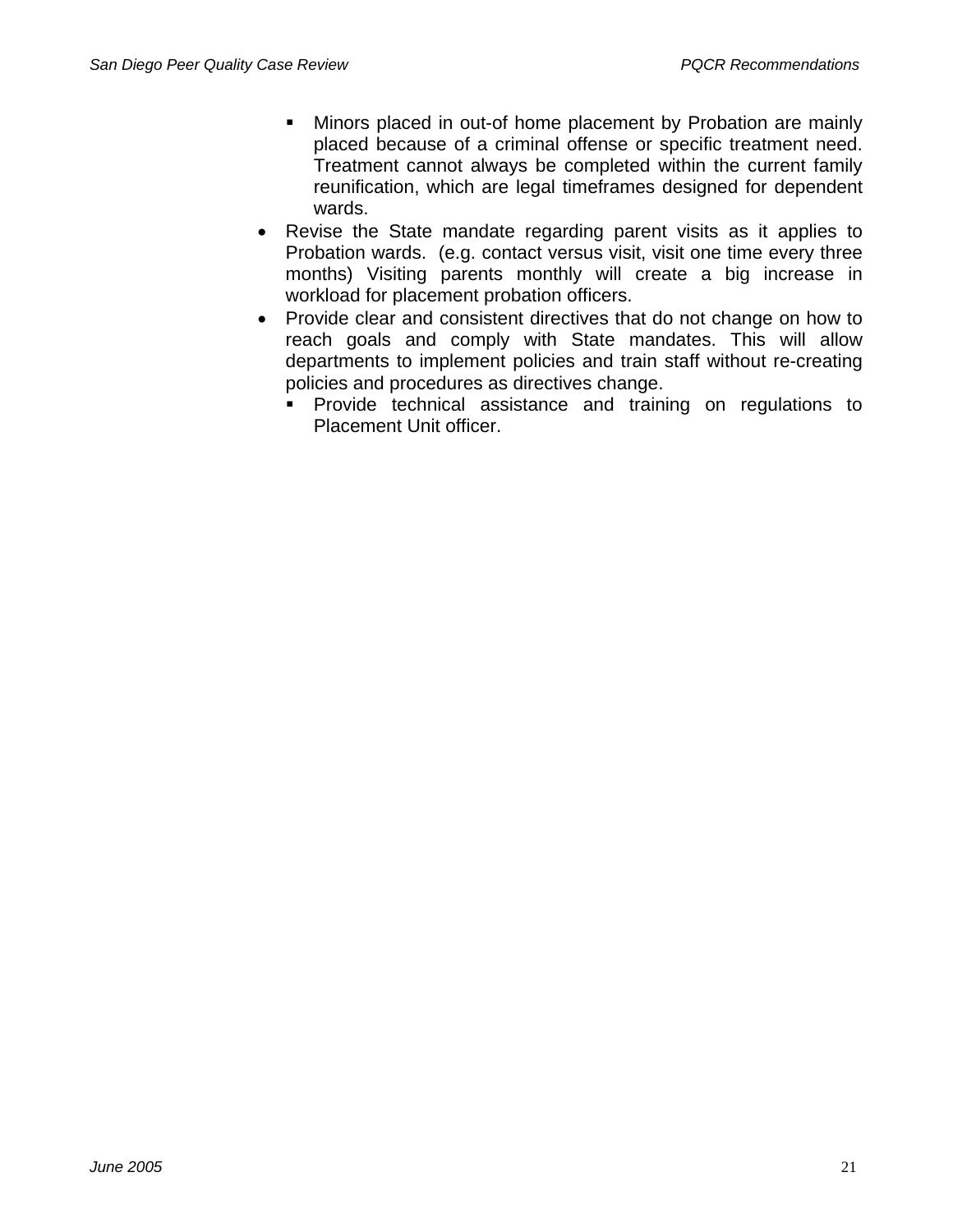# **Appendix A**  CWS PQCR Tools

- **Case Review Tool**
- [Social Worker Interview Tool](http://cosda122/cms/636-PIP/PQCR%20reports/SW%20tool%20appx%20a-2%2006-03-05.doc)
- **[Supervisor Focus Group Tool](http://cosda122/cms/636-PIP/PQCR%20reports/PSSs%20appx%20a-3%2006-03-05.doc)**
- **[Court Officer Interview Tool](http://cosda122/cms/636-PIP/PQCR%20reports/CO%20appx%20a-4%2006-03-05.doc)**
- [Daily Debrief Guide Tool](http://cosda122/cms/636-PIP/PQCR%20reports/Daily%20debrief%20appx%20a-5%2006-03-05.doc)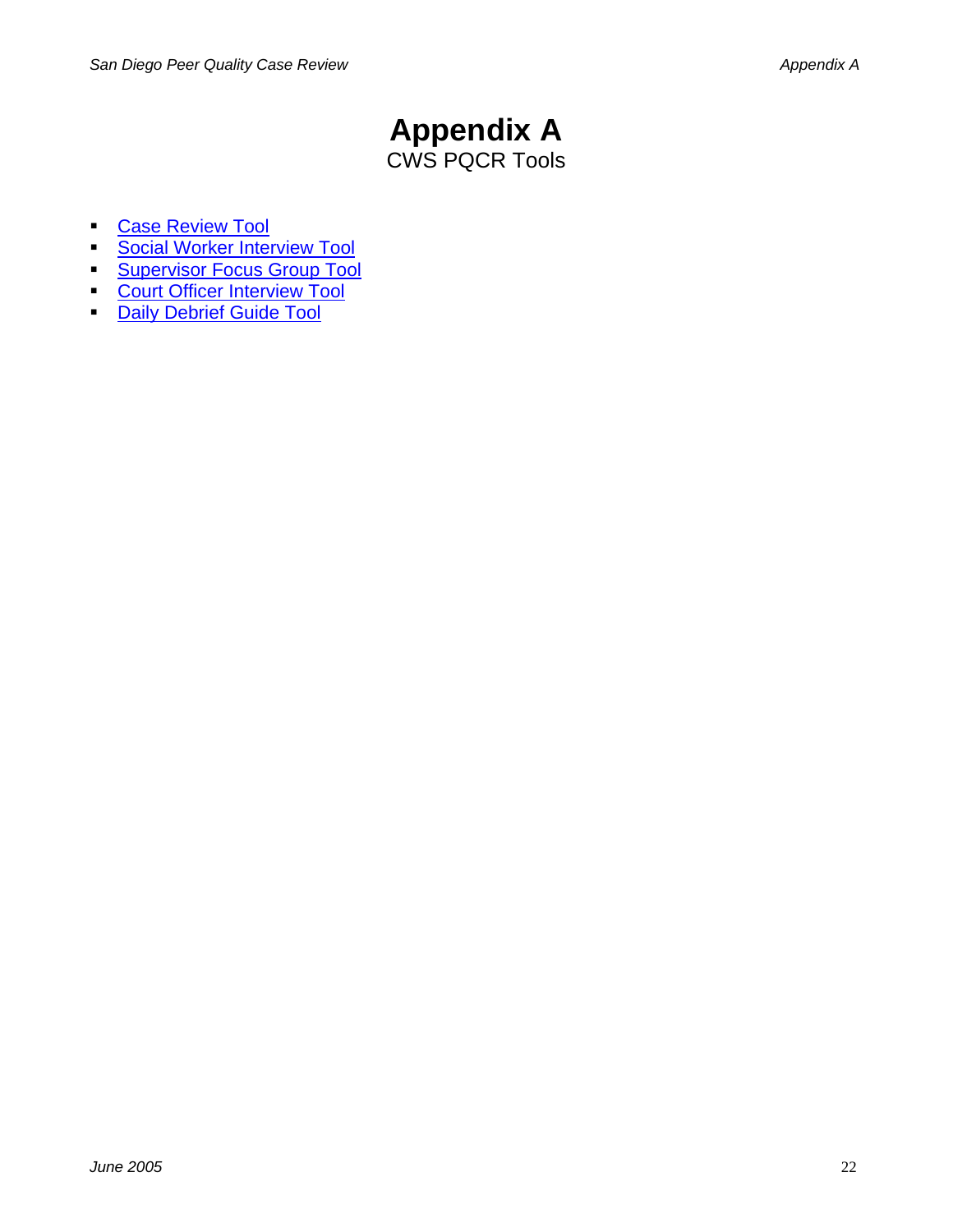# **Appendix B**

Juvenile Probation Tools

- [Case Review Tool](http://cosda122/cms/636-PIP/PQCR%20reports/Prob%20CRT%20appx%20b-1%2006-03-05.doc)
- **[Deputy Probation Officer Interview Tool](http://cosda122/cms/636-PIP/PQCR%20reports/Prob%20DPO%20tool%20appx%20b%20-2%20%2006-03-05.doc)**
- **[Probation Officer Supervisor Interview Tool](http://cosda122/cms/636-PIP/PQCR%20reports/Prob%20Sup%20tool%20appx%20b-3%2006-03-05.doc)**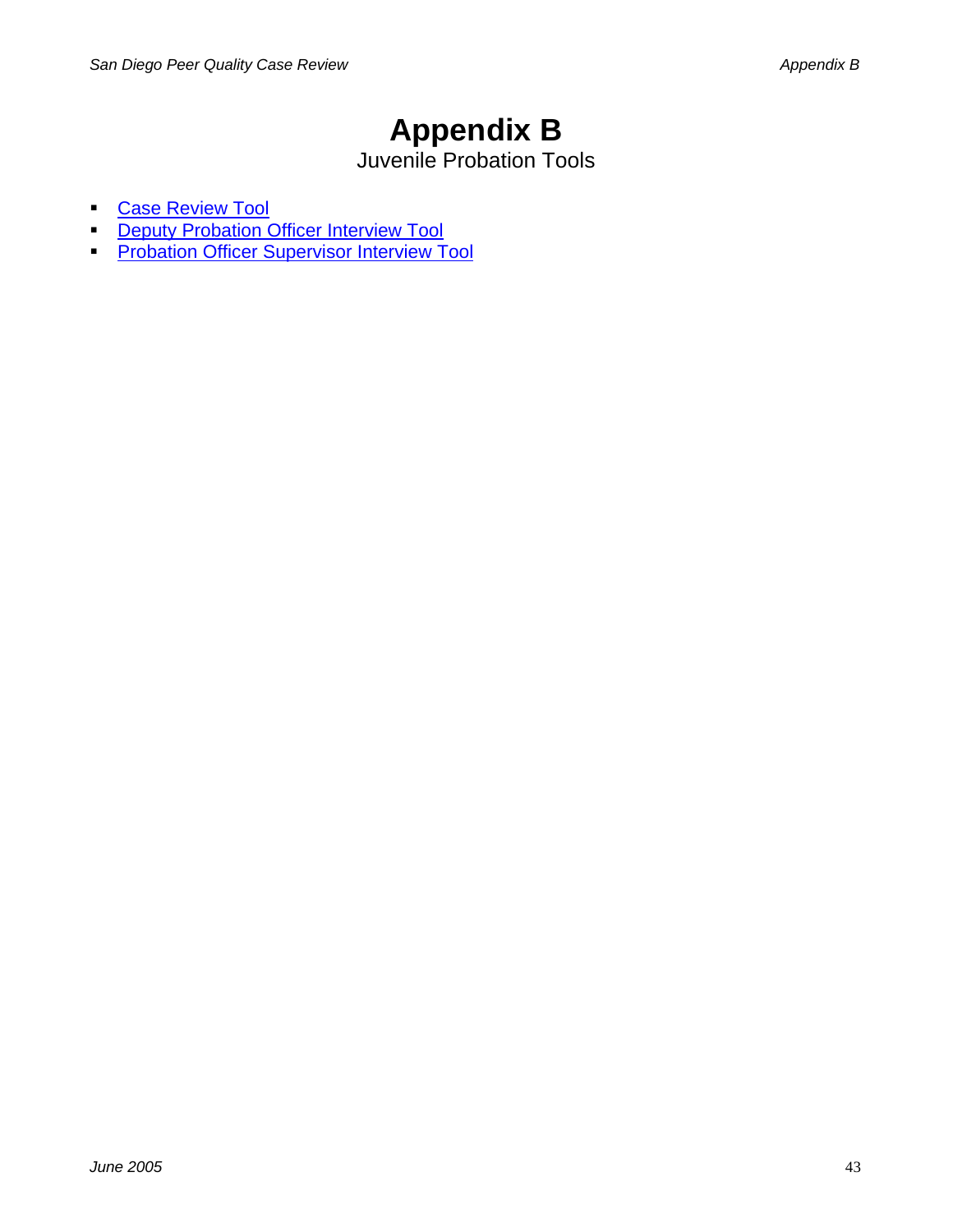# **Appendix C**

[Detailed CWS Summary of Data](http://cosda122/cms/636-PIP/PQCR reports/pqcr report appx c-d-e 06-03-05.doc#pqcrd)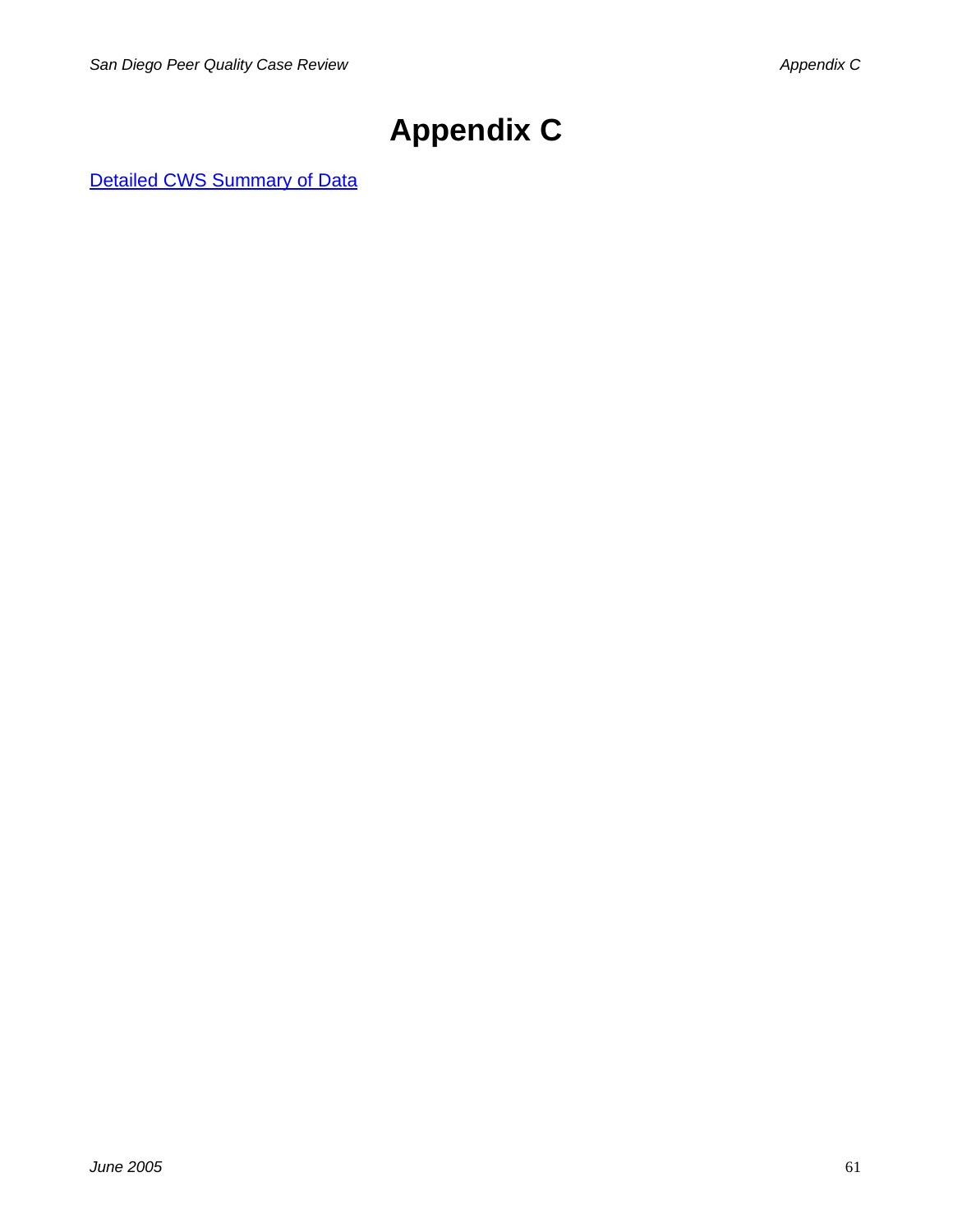# **Appendix D**

[Detailed CWS Summary of Practice](http://cosda122/cms/636-PIP/PQCR reports/pqcr report appx c-d-e 06-03-05.doc#pqcrp)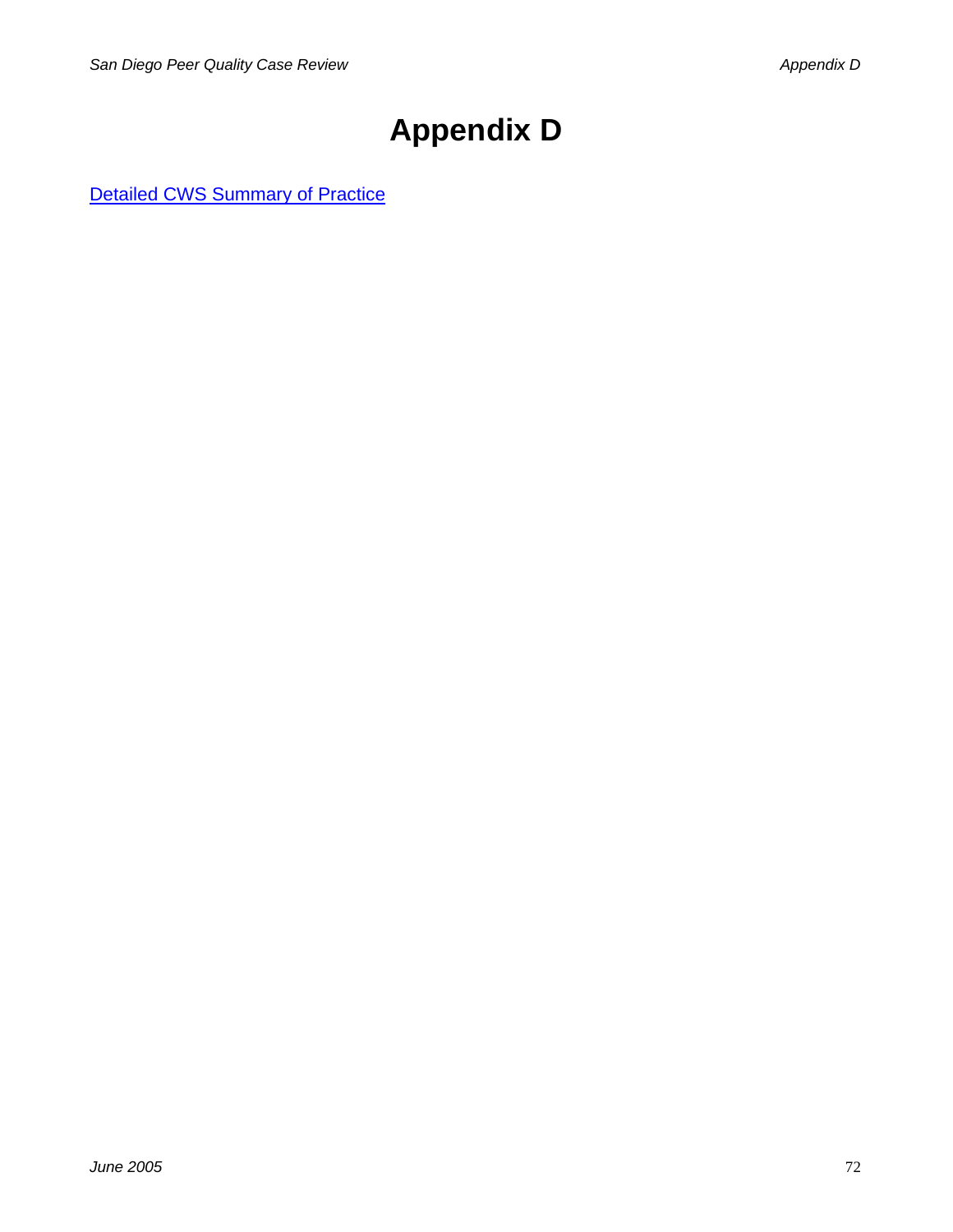# **Appendix E**

[Detailed CWS Recommendations](http://cosda122/cms/636-PIP/PQCR reports/pqcr report appx c-d-e 06-03-05.doc#pqcrr)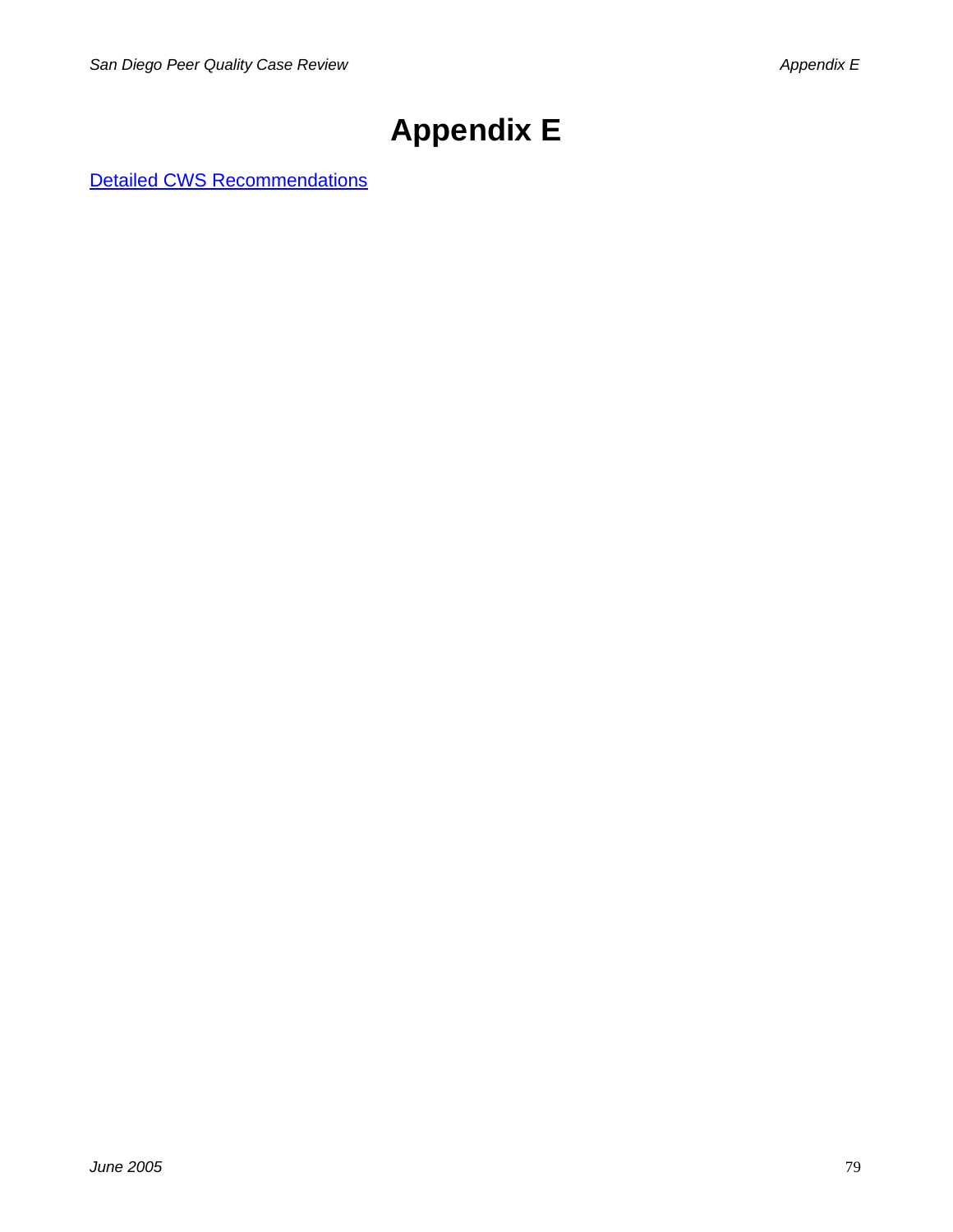#### CALIFORNIA CHILD WELFARE SERVICES OUTCOMES AND ACCOUNTABILITY SYSTEM

| <b>FACE SHEET</b>                                                                                                                                                                |                                       |                                  |                   |     |     |             |
|----------------------------------------------------------------------------------------------------------------------------------------------------------------------------------|---------------------------------------|----------------------------------|-------------------|-----|-----|-------------|
| Name of County: San Diego                                                                                                                                                        |                                       |                                  |                   |     |     |             |
| Focus Child's Case Name:                                                                                                                                                         |                                       | Case ID Number:                  |                   |     |     |             |
| Date Case Record Reviewed:                                                                                                                                                       |                                       | Type of Case: $\quadboxtimes$ FR |                   |     |     |             |
| Names of Reviewers:                                                                                                                                                              |                                       |                                  |                   |     |     |             |
| 1 <sub>1</sub><br><u> 1989 - Johann John Harry Hermann (f. 1989)</u>                                                                                                             |                                       |                                  |                   |     |     |             |
|                                                                                                                                                                                  |                                       |                                  |                   |     |     |             |
| 2.                                                                                                                                                                               |                                       |                                  |                   |     |     |             |
| 3.<br><u> 1980 - Johann Barn, mars and de British Barn, mars and de British Barn, mars and de British Barn, mars and de</u>                                                      |                                       |                                  |                   |     |     |             |
|                                                                                                                                                                                  |                                       |                                  |                   |     |     |             |
|                                                                                                                                                                                  |                                       | <b>CASE INFORMATION</b>          |                   |     |     |             |
|                                                                                                                                                                                  |                                       |                                  |                   |     |     |             |
| Previous child welfare case: $\Box$ No<br><b>Yes</b>                                                                                                                             |                                       | If previous case(s),             |                   |     |     |             |
| Type of case: $\Box$ Voluntary $\Box$ Dependency                                                                                                                                 |                                       |                                  |                   |     |     |             |
|                                                                                                                                                                                  |                                       |                                  |                   |     |     |             |
| Child's date of birth:<br>Child's Ethnicity:                                                                                                                                     |                                       |                                  | Primary Language: |     |     |             |
| Date of removal:                                                                                                                                                                 | Date child reunified (returned) home: |                                  |                   |     |     |             |
| Name of minor's sibling(s) (full, half, step):<br>Age:<br>Currently in out-of-home placement?                                                                                    |                                       |                                  |                   |     |     |             |
| First<br>$\mathsf{MI}% _{T}=\mathsf{M}_{T}\!\left( a,b\right) ,\ \mathsf{M}_{T}=\mathsf{M}_{T}\!\left( a,b\right) ,\ \mathsf{M}_{T}=\mathsf{M}_{T}\!\left( a,b\right) ,$<br>Last |                                       |                                  |                   |     |     |             |
| 1.                                                                                                                                                                               |                                       | $\Box$ No                        | Yes:              | 300 | 600 | Other       |
| $\overline{2}$ .                                                                                                                                                                 |                                       | $\Box$ No                        | Yes:              | 300 | 600 | Other       |
| $\overline{3}$ .                                                                                                                                                                 |                                       |                                  |                   |     |     |             |
|                                                                                                                                                                                  |                                       | $\Box$ No                        | Yes:              | 300 | 600 | Other       |
| 4.                                                                                                                                                                               |                                       | $\Box$ No                        | Yes:              | 300 | 600 | Other       |
| 5.                                                                                                                                                                               |                                       | $\Box$ No                        | Yes:              | 300 | 600 | 79<br>Other |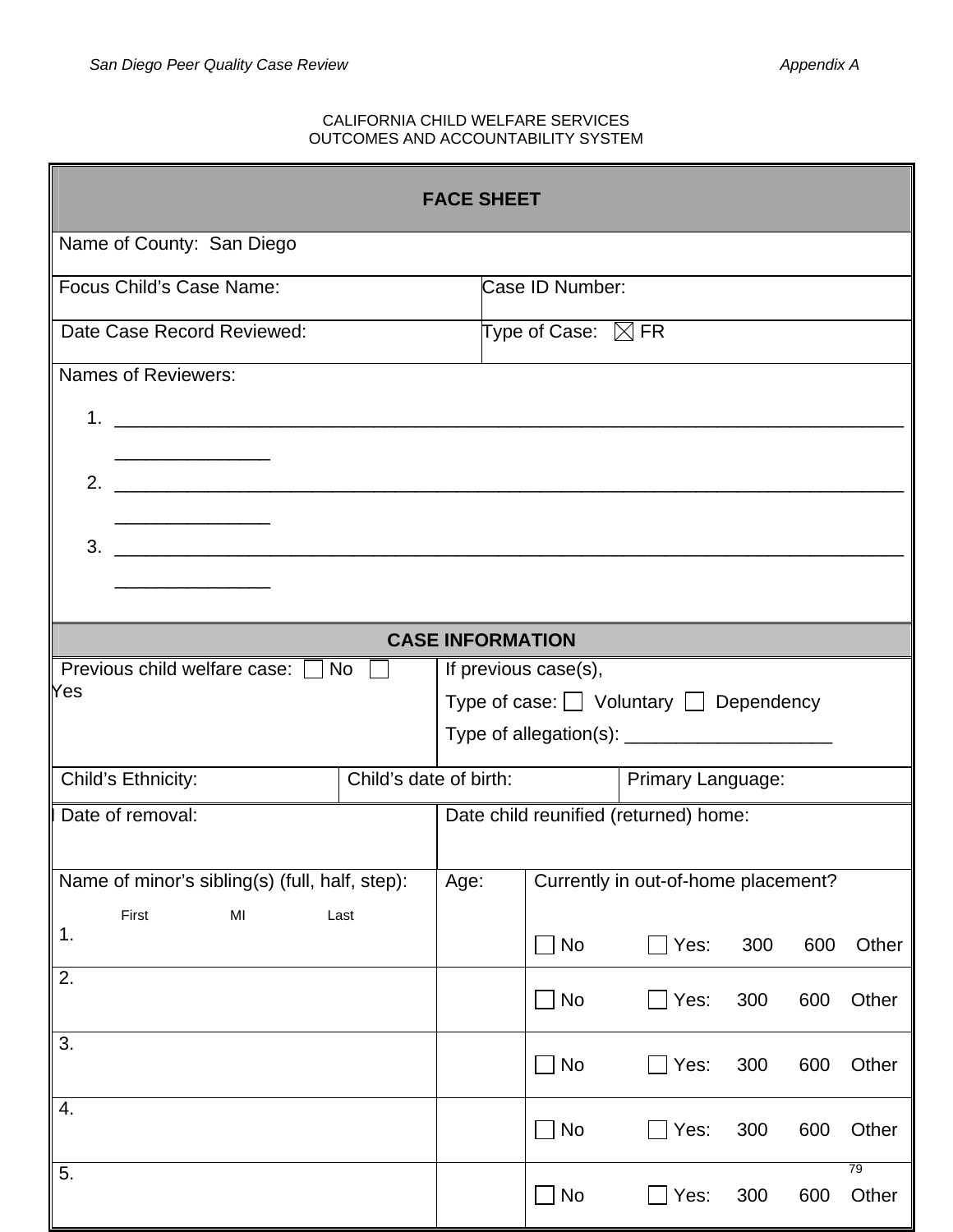## **COUNTY OF SAN DIEGO CHILD WELFARE SERVICES PEER QUALITY CASE REVIEW**  PART I – CASE REVIEW TOOL

|                                                                                            | <b>SECTION I: SAFETY</b>                                                                                                                                                                                                                                 |                                                                 |  |  |
|--------------------------------------------------------------------------------------------|----------------------------------------------------------------------------------------------------------------------------------------------------------------------------------------------------------------------------------------------------------|-----------------------------------------------------------------|--|--|
|                                                                                            | A. Child Abuse Allegation for Case in Review                                                                                                                                                                                                             |                                                                 |  |  |
|                                                                                            | 1. What was the substantiated allegation that necessitated the case in review be opened?                                                                                                                                                                 |                                                                 |  |  |
|                                                                                            | <b>Physical Abuse</b><br><b>General Neglect</b><br><b>Emotional Abuse</b><br><b>Severe Neglect</b><br><b>Sexual Abuse</b><br>Caretaker Absent (Parent Incarcerated/Incapacitated)<br><b>Substantial Risk</b><br><b>Substance Abuse</b>                   |                                                                 |  |  |
| 1.a                                                                                        | 1 <sup>st</sup> _Report<br>Father<br><b>Mother</b><br>What was the relationship of the perpetrator to the<br>Sibling<br>focus child?<br>Other:                                                                                                           | 2 <sup>nd</sup> Report<br>Father<br>Mother<br>Sibling<br>Other: |  |  |
| 1.b                                                                                        | What region and zip code was the child living in when removed? Region: Central - Mills;<br>Zip Code:                                                                                                                                                     |                                                                 |  |  |
| 1.c                                                                                        | Was the parent living at the common address from where child was removed during the<br>open Family Reunification case? $\Box$ Yes $\Box$ No. If no, list the region and zip codes the<br>parent(s) resided in during the open Family Reunification case. |                                                                 |  |  |
| B. APPLICABLE ONLY, IF THERE WAS A PREVIOUS CASE: Recurrence of Abuse or<br><b>Neglect</b> |                                                                                                                                                                                                                                                          |                                                                 |  |  |
| 1.                                                                                         | Is this the first time a case has been opened for the focus child?                                                                                                                                                                                       | Yes<br><b>No</b>                                                |  |  |
| 2.                                                                                         | If yes, subsequent to the case being opened, were there additional<br>substantiated reports of abuse or neglect by the parents?                                                                                                                          | Yes<br><b>No</b>                                                |  |  |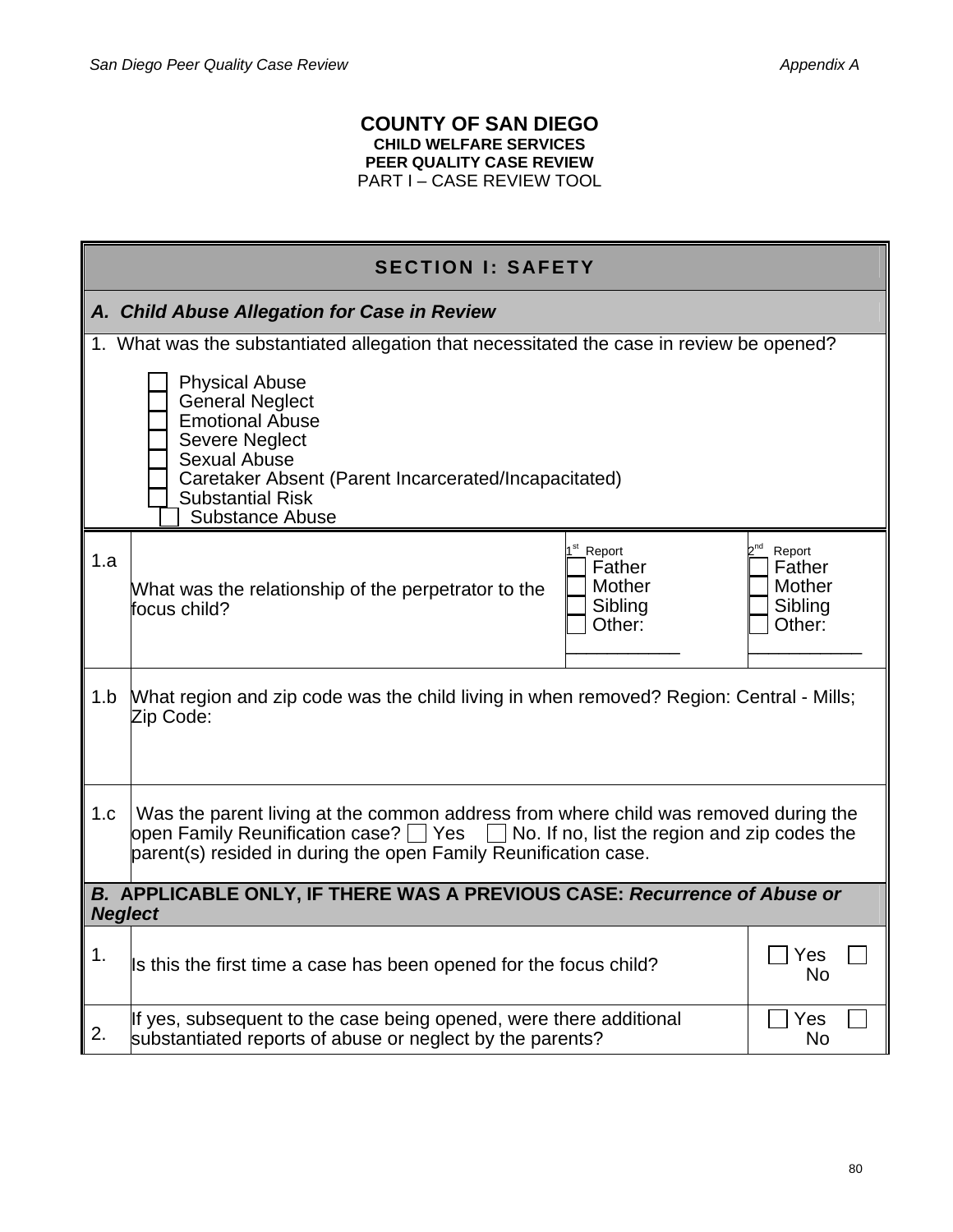| 2a.                           | If yes to #2, did the report(s) involve the same allegation(s)?                                                                                                                                                                        |                                                                           |  |  |
|-------------------------------|----------------------------------------------------------------------------------------------------------------------------------------------------------------------------------------------------------------------------------------|---------------------------------------------------------------------------|--|--|
|                               | If no, what were the allegations:                                                                                                                                                                                                      |                                                                           |  |  |
|                               | <b>Physical Abuse</b><br><b>General Neglect</b><br><b>Emotional Abuse</b><br><b>Severe Neglect</b><br><b>Sexual Abuse</b><br>Caretaker Absent (Parent Incarcerated/Incapacitated)<br><b>Substantial Risk</b><br><b>Substance Abuse</b> |                                                                           |  |  |
| 2b.                           | Did the report(s) involve the same perpetrator?                                                                                                                                                                                        | Yes<br>No                                                                 |  |  |
| 2c.                           | 1 <sup>st</sup> _Report<br>Father<br>Mother<br>What was the relationship of the perpetrator to the<br>Sibling<br>focus child?<br>Other:                                                                                                | 2 <sup>nd</sup><br>Report<br>Father<br><b>Mother</b><br>Sibling<br>Other: |  |  |
| <b>SECTION III: Case Plan</b> |                                                                                                                                                                                                                                        |                                                                           |  |  |
| A. Case Plan                  |                                                                                                                                                                                                                                        |                                                                           |  |  |
|                               |                                                                                                                                                                                                                                        |                                                                           |  |  |
| 1.                            | Is there an approved case plan in CWS/CMS?                                                                                                                                                                                             | Yes<br>No                                                                 |  |  |
|                               | <b>SECTION IV: OUT-OF-HOME PLACEMENT</b>                                                                                                                                                                                               |                                                                           |  |  |
|                               | <b>A. Placement Stability</b>                                                                                                                                                                                                          |                                                                           |  |  |
| 1.                            | Did the child change placement settings while in out-of-home care?                                                                                                                                                                     | $\rfloor$ Yes<br>No                                                       |  |  |
| 1.a                           | If yes, how many placements did the child have? (Attach Placement History report)                                                                                                                                                      |                                                                           |  |  |
|                               | <b>B. Family Relationships and Connections</b>                                                                                                                                                                                         |                                                                           |  |  |
| 1.                            | What was the proximity of the child's out-of-home care placement to the:                                                                                                                                                               |                                                                           |  |  |
|                               | Mother: $\Box$ Same Region $\Box$ Same county $\Box$ Out of county $\Box$ Out of state                                                                                                                                                 |                                                                           |  |  |
|                               | Same Region $\Box$ Same county $\Box$ Out of county $\Box$ Out of state<br>Father:                                                                                                                                                     |                                                                           |  |  |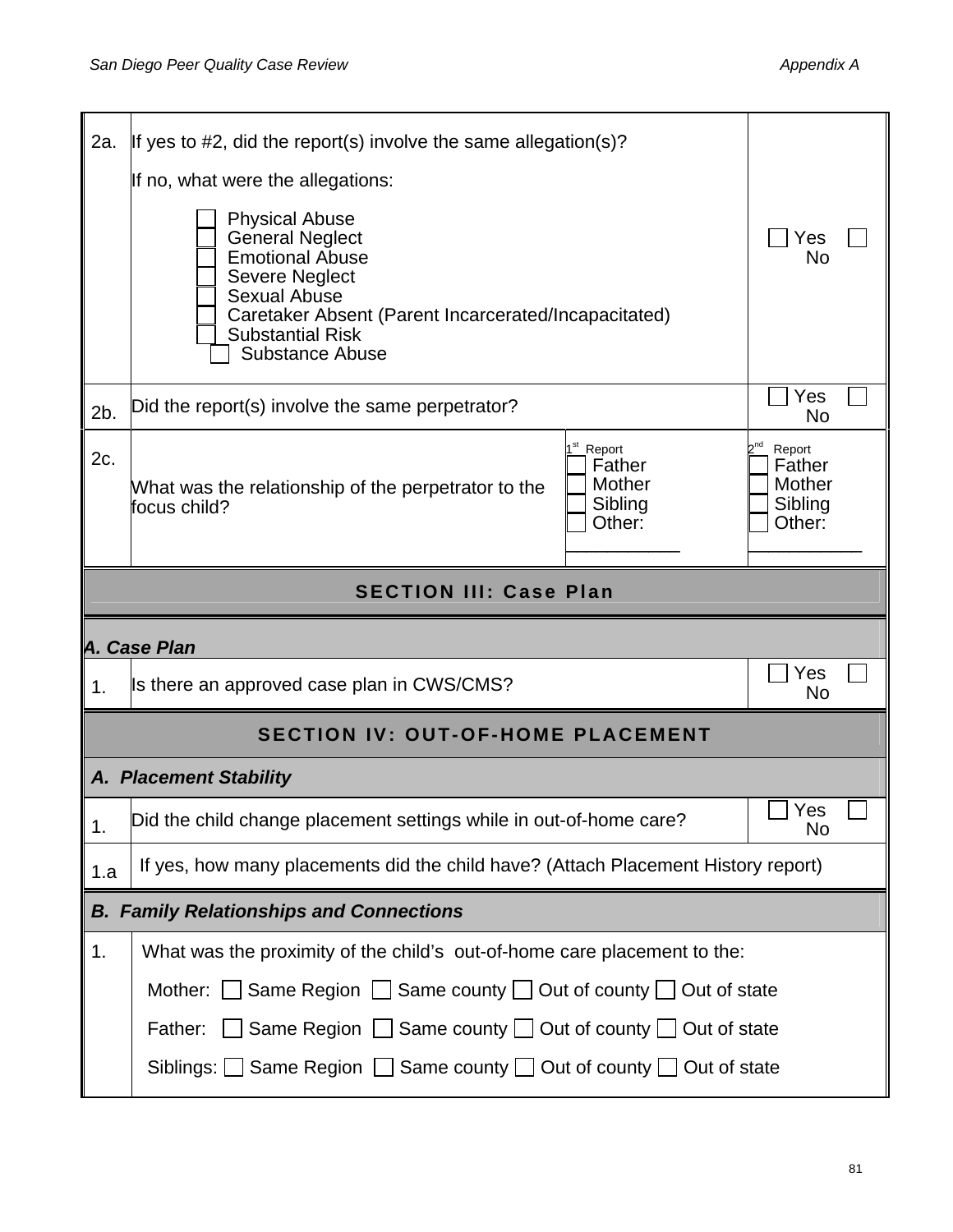# CALIFORNIA CHILD WELFARE SERVICES OUTCOMES & ACCOUNTABILITY SYSTEM

### **COUNTY OF SAN DIEGO CHILD WELFARE SERVICES PEER QUALITY CASE REVIEW**

# PART II – SOCIAL WORKER INTERVIEW TOOL

| <b>INFORMATION</b>                                                                                                                                                                                                                                                                                                                                        |                                                                                      |  |  |
|-----------------------------------------------------------------------------------------------------------------------------------------------------------------------------------------------------------------------------------------------------------------------------------------------------------------------------------------------------------|--------------------------------------------------------------------------------------|--|--|
| County Name: San Diego                                                                                                                                                                                                                                                                                                                                    | Case Name:                                                                           |  |  |
| Social Worker: 1 2<br>5<br>Date of Interview:<br>3 <sup>7</sup><br>$\overline{4}$                                                                                                                                                                                                                                                                         |                                                                                      |  |  |
| Names of Reviewers:                                                                                                                                                                                                                                                                                                                                       |                                                                                      |  |  |
|                                                                                                                                                                                                                                                                                                                                                           |                                                                                      |  |  |
|                                                                                                                                                                                                                                                                                                                                                           |                                                                                      |  |  |
|                                                                                                                                                                                                                                                                                                                                                           |                                                                                      |  |  |
|                                                                                                                                                                                                                                                                                                                                                           | <b>INTRODUCTIONS &amp; BACKGROUND</b>                                                |  |  |
| <b>Social Worker Background</b>                                                                                                                                                                                                                                                                                                                           |                                                                                      |  |  |
| Introductions:                                                                                                                                                                                                                                                                                                                                            |                                                                                      |  |  |
| Review Team: Briefly identify interviewers and their work experience. Explain each interviewer's role (lead<br>❖<br>interviewer, recorder and time keeper).                                                                                                                                                                                               |                                                                                      |  |  |
| Briefly explain purpose of the interview.<br>❖<br>$\checkmark$ Anonymity<br>$\checkmark$ No right or wrong responses<br>$\checkmark$ Qualitative information about practice<br>← Concentrate responses on the focus topic: Length of time to exit foster care to reunification<br>Okay to generalize from other cases (only if necessary)<br>$\checkmark$ |                                                                                      |  |  |
| Ask social worker for a brief summary of their background:<br>❖<br>Length of time with San Diego County:<br>Length of time as a case carrying social worker: ______<br>Current classification: ________________________<br>Education background: _______________________                                                                                  | Length of time as a case carrying social worker in Continuing Services: ____________ |  |  |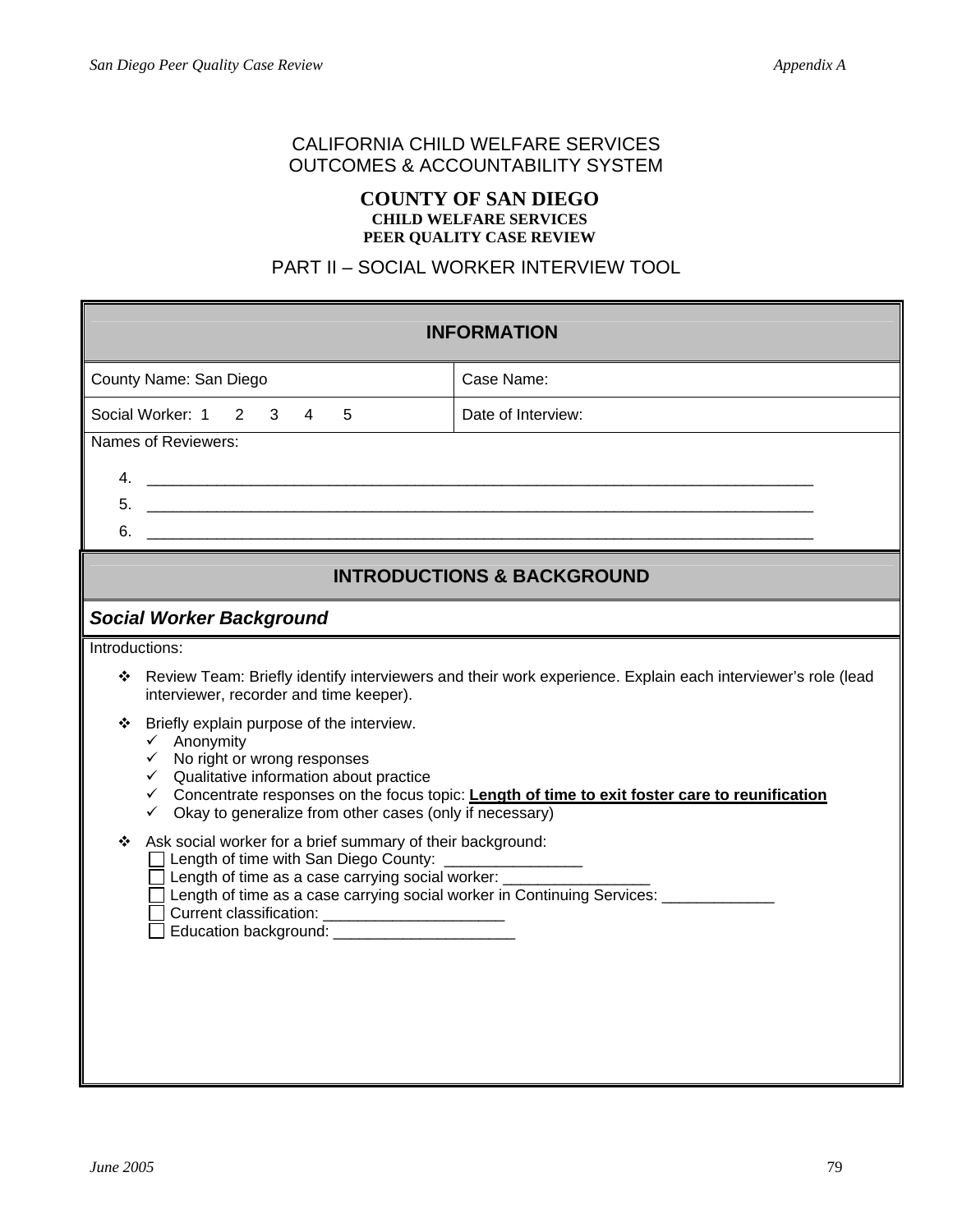| <b>Case Background</b>                                                                                   |
|----------------------------------------------------------------------------------------------------------|
| 1. The Team has been briefed on the history of the case. Please tell us about the family's demographics: |
| $\mathbb{R}^n$                                                                                           |
|                                                                                                          |
|                                                                                                          |
|                                                                                                          |
| Please tell us about how and when this case came to you and the story of the family?                     |
|                                                                                                          |
|                                                                                                          |
|                                                                                                          |
|                                                                                                          |
|                                                                                                          |
| Describe the attributes of this family.<br>2.                                                            |
| Strengths<br>➤                                                                                           |
|                                                                                                          |
|                                                                                                          |
|                                                                                                          |
|                                                                                                          |
| Needs<br>$\blacktriangleright$                                                                           |
|                                                                                                          |
|                                                                                                          |
|                                                                                                          |
|                                                                                                          |
|                                                                                                          |
|                                                                                                          |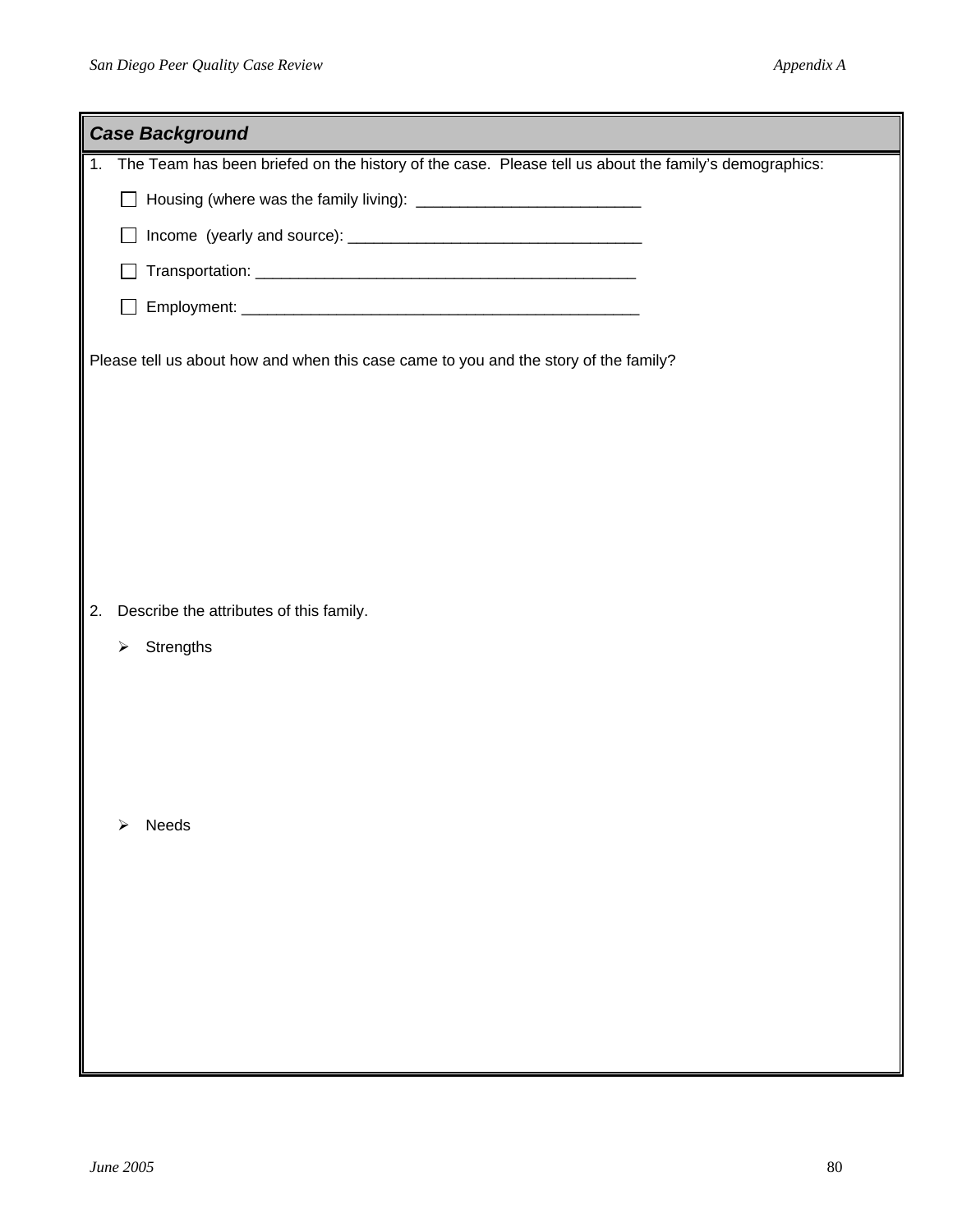|     | APPLICABLE ONLY, IF THERE WAS A PREVIOUS CASE, THAT WAS A VOLUNTARY<br><b>CASE</b><br>A. In-Home Services                                |                    |  |  |
|-----|------------------------------------------------------------------------------------------------------------------------------------------|--------------------|--|--|
| 1.  | If the child was removed and then returned home, were in-home services provided to<br>the family?                                        | $\Box$ Yes<br>No   |  |  |
| 2.  | If the answer to question #1 is "no", state the reason why in-home services were not provided.                                           |                    |  |  |
| В.  | <b>Assessment of Needs and Services</b>                                                                                                  |                    |  |  |
| 1.  | Were the needs of the child assessed and identified while developing and updating the<br>case plan?                                      | $\Box$ Yes<br>∏No  |  |  |
| 1.a | If the answer is "yes", briefly identify the needs and describe the process used to assess:<br><b>Needs</b><br><b>Assessment Process</b> |                    |  |  |
| 1.b | Were the services accessible and available to the child? (e.g., location, schedule, cost)                                                | $\Box$ Yes<br>∏ No |  |  |
| 2.  | Were the needs of the parent(s) assessed and identified while developing and updating<br>the case plan?                                  | $\Box$ Yes<br>l No |  |  |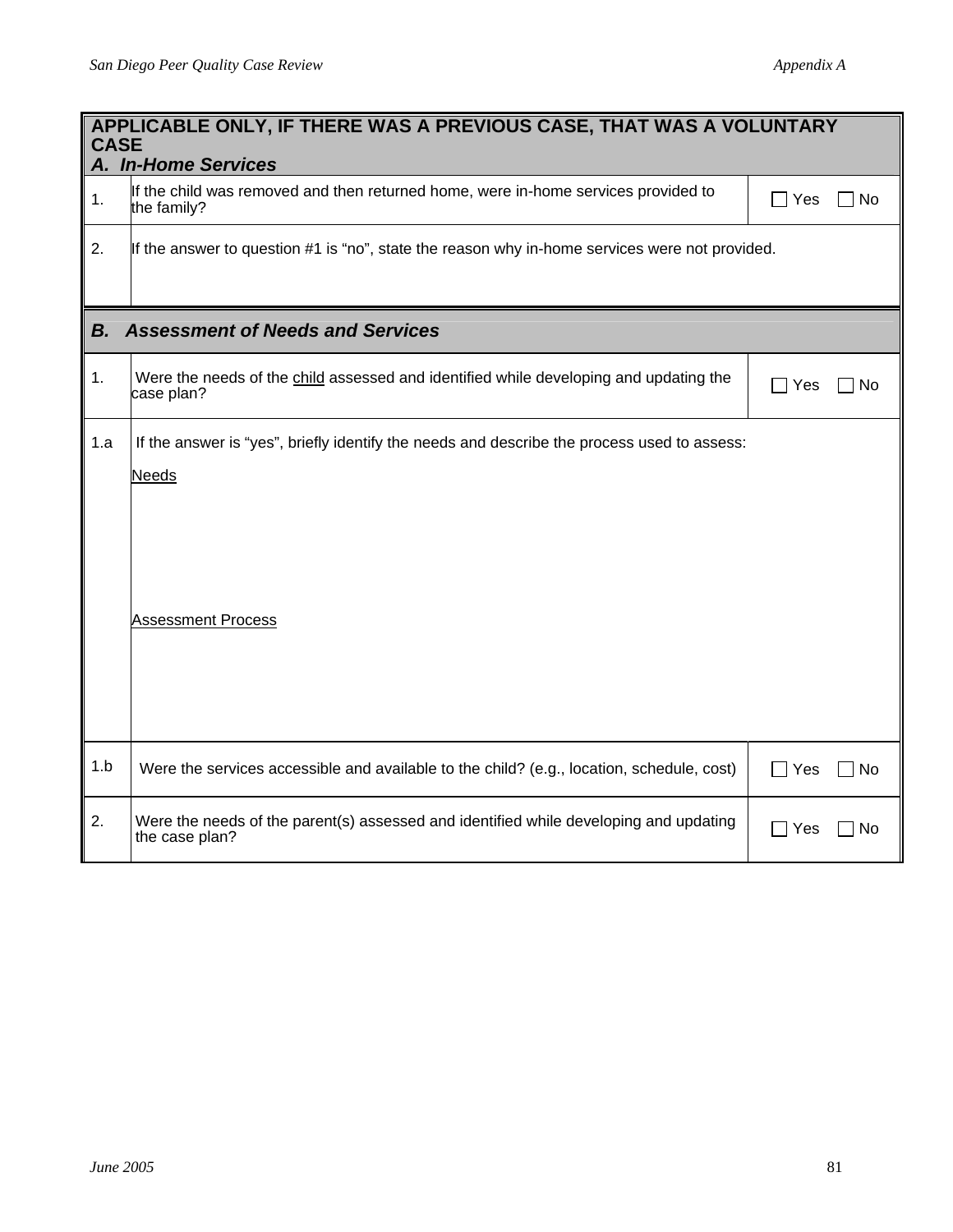| 2.a | If the answer is "yes", identify the needs and describe the process used to assess:<br><b>Needs</b><br><b>Assessment Process</b>                                                                      |                  |
|-----|-------------------------------------------------------------------------------------------------------------------------------------------------------------------------------------------------------|------------------|
| 2.b | Were the services accessible and available to the parent(s)? (e.g., location, schedule,<br>cost)                                                                                                      | $\Box$ Yes<br>No |
| 3.  | Did the child have any special needs (e.g. mental health, special education, medically fragile etc.) $\Box$ No<br>Yes<br>If yes, what was the special need and the treatment the child was receiving? |                  |
| 4.  | Did the parent have any special needs (e.g. mental health, medical etc.) $\Box$ No [If yes, what was the special need and the treatment the parent was receiving?<br>∐ Yes                            |                  |
|     | C. Family Involvement in Case Planning                                                                                                                                                                |                  |
| 1.  | When appropriate, was the child <i>involved</i> in developing case planning activities? $\Box$ Yes $\Box$ No<br>If yes, please briefly describe how the child was involved?                           |                  |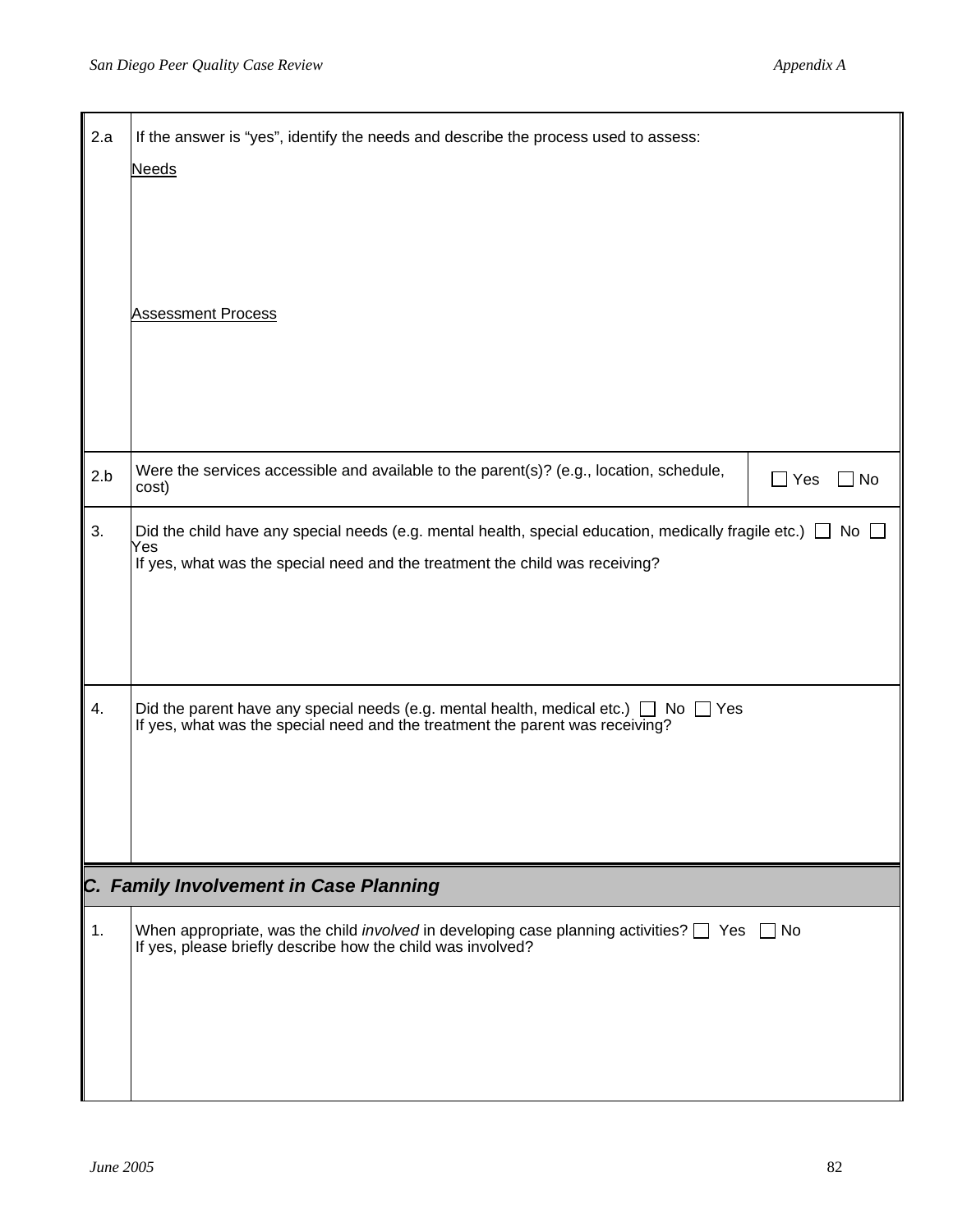| 2. | Were the parents involved in developing the case plan activities? If yes, please describe how they were<br>involved?                                                      |
|----|---------------------------------------------------------------------------------------------------------------------------------------------------------------------------|
| 3. | How did you make sure relationships with extended family members and other important persons to the<br>family were involved or addressed in the case plan?                |
| 4. | What cultural issues did you consider (e.g., language, ethnicity, poverty, family traditions) in developing the<br>case plan?                                             |
| 5. | Did you encounter any barriers during the development of the case plan? $\Box$ No $\Box$ Yes If yes, please describe the barriers to effective case planning development. |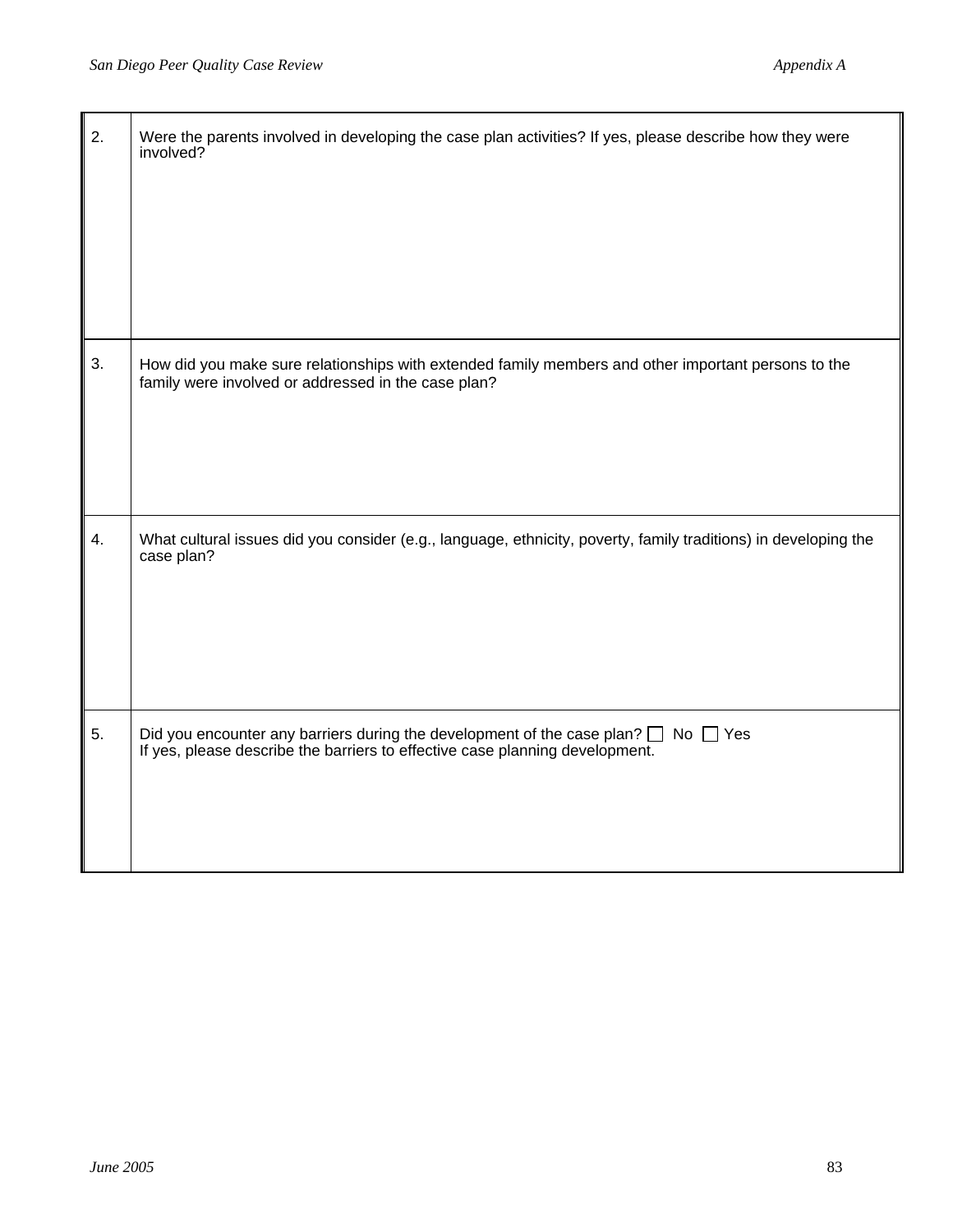| 6.   | Were all the case plan goals met and activities completed when the family reunified? $\Box$ Yes $\Box$ No<br>If no, please briefly describe which case plan goals were not met and activities not completed?<br>Also, please briefly describe the barriers that prevented the goals and activities from being completed? |
|------|--------------------------------------------------------------------------------------------------------------------------------------------------------------------------------------------------------------------------------------------------------------------------------------------------------------------------|
|      | I. D. Placement Stability                                                                                                                                                                                                                                                                                                |
| 1.   | Did any of the placement changes occur for reasons not directly related to helping the child<br>achieve the goals in his/her case plan? $\Box$ Yes<br><b>No</b>                                                                                                                                                          |
| 1(a) | If the answer is "yes", please explain.                                                                                                                                                                                                                                                                                  |
|      | <b>E. Family Relationships and Connections</b>                                                                                                                                                                                                                                                                           |
| 1.   | For children not placed in the same region/county as either of their parents' residence, what are the reasons<br>the child was not placed in the same region/county as their parents' residence?                                                                                                                         |
| 2.   | Does the placement location maintain important family connections? If yes, please describe how the<br>placement location maintains family connections.                                                                                                                                                                   |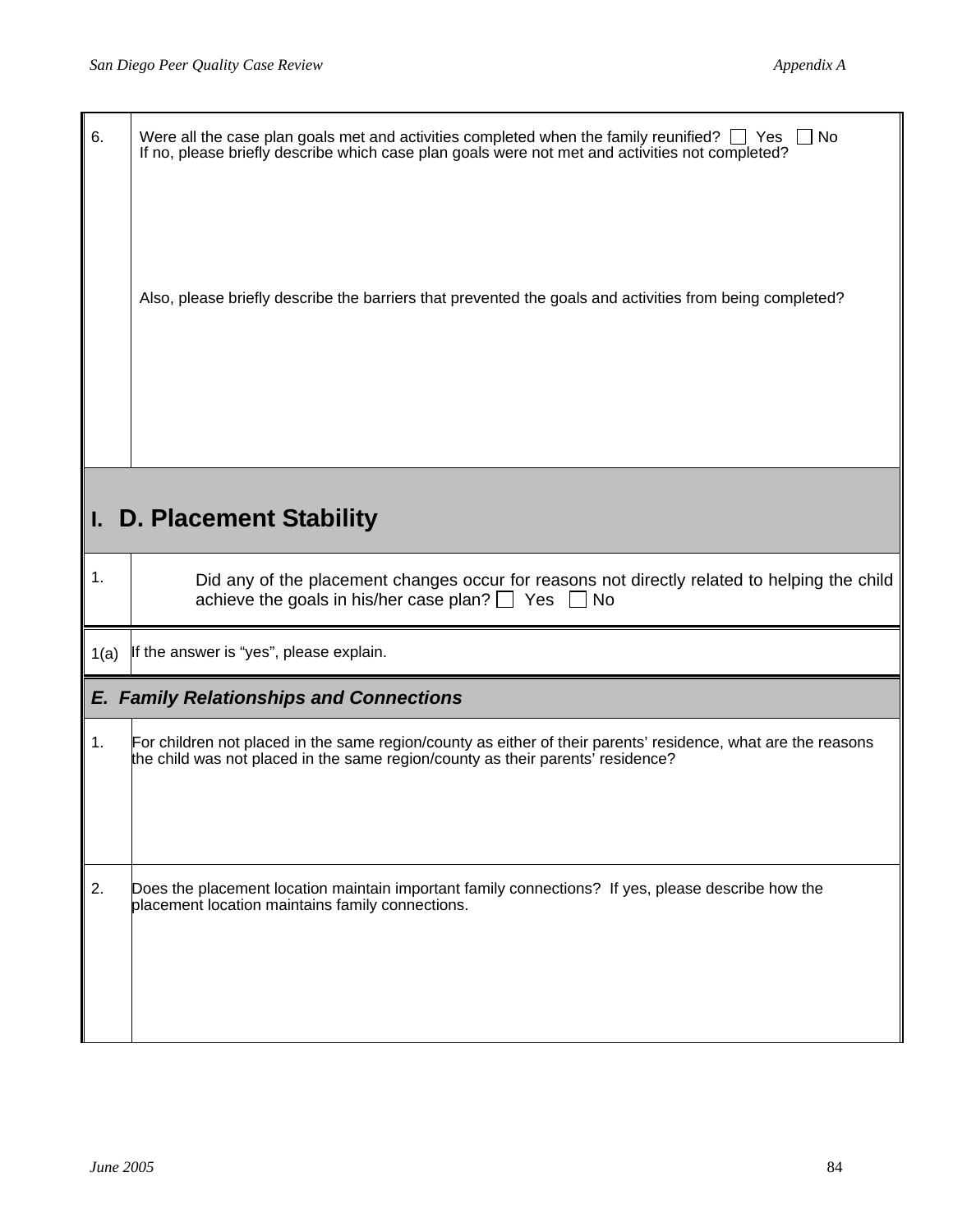| 3.  | Does the placement location maintain important community connections (e.g. school, friends)? $\square$ Yes<br>No<br>If yes, please describe how the placement location maintains community connections.                                                                                                                                                                                    |                         |
|-----|--------------------------------------------------------------------------------------------------------------------------------------------------------------------------------------------------------------------------------------------------------------------------------------------------------------------------------------------------------------------------------------------|-------------------------|
| 4.  | Are the sibling(s) placed together?                                                                                                                                                                                                                                                                                                                                                        | Nol<br>Yes<br><b>NA</b> |
| 4a. | What were the reason(s) sibling(s) were not placed together?                                                                                                                                                                                                                                                                                                                               |                         |
| F.  | <b>Visitation</b>                                                                                                                                                                                                                                                                                                                                                                          |                         |
| 1.  | What is the most typical pattern of visitation between the minor and his/her family?<br>Weekly $\Box$ Bi-weekly $\Box$ Monthly $\Box$ Less than monthly $\Box$ No visits<br>Mother:<br>Weekly $\Box$ Bi-weekly $\Box$ Monthly $\Box$ Less than monthly $\Box$ No visits<br>Father:<br>$\Box$ Weekly $\Box$ Bi-weekly $\Box$ Monthly $\Box$ Less than monthly $\Box$ No visits<br>Siblings: |                         |
| 2.  | Please describe the progression of visits from:<br>supervised<br>unsupervised<br>overnights<br>trial home visits, and<br>What were the barriers to the progression of visits?                                                                                                                                                                                                              |                         |
| 3.  | Who was the visitation monitor?<br>social worker<br>supervisor<br>visitation monitor<br>relative<br>non-relative extended family member<br>foster parent<br>therapist<br>other                                                                                                                                                                                                             |                         |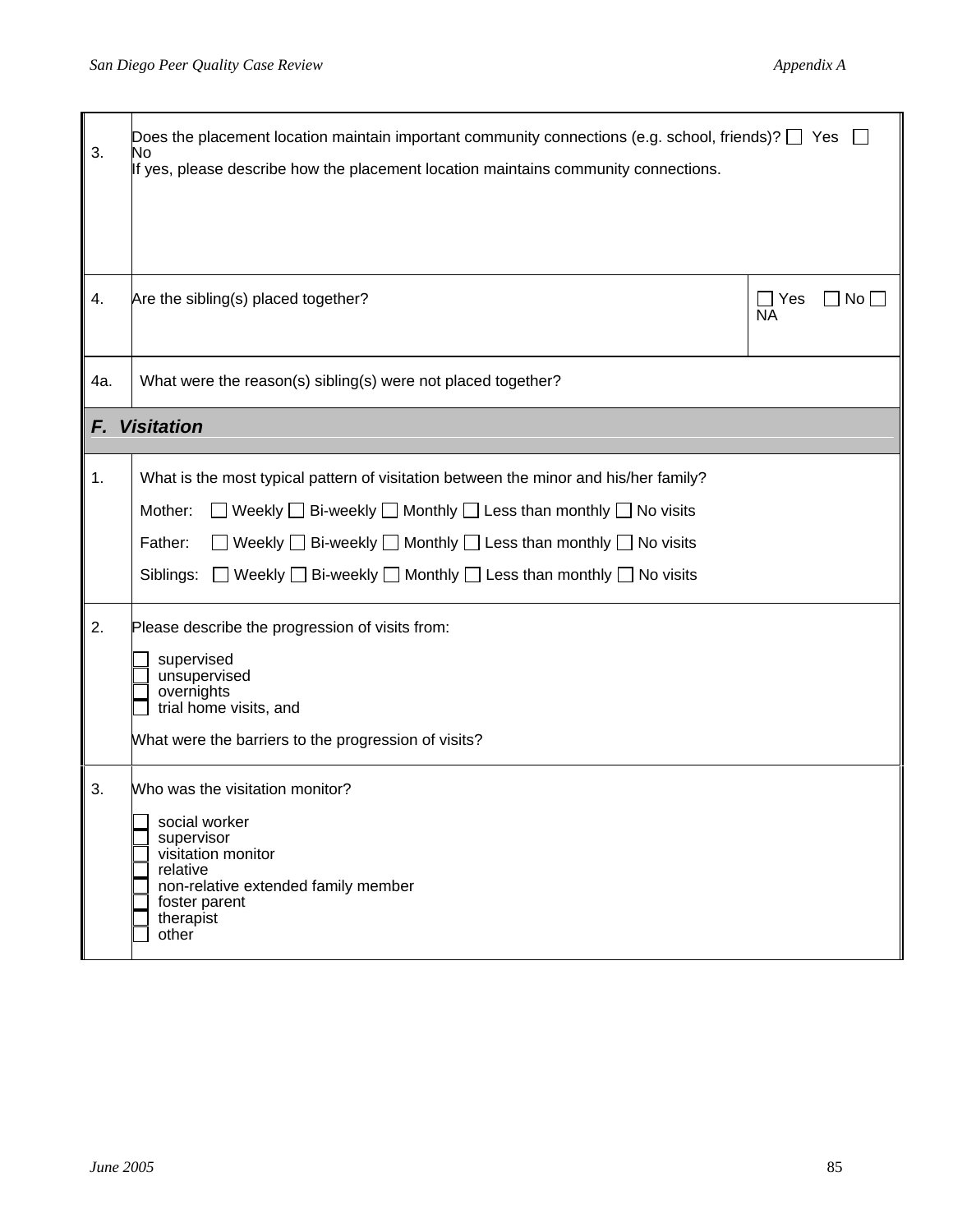| 4. | Where did the visits occur?<br>Agency office<br><b>Supervised Visitation Center</b><br>Relative home<br>Non-relative extended family member<br>Foster home<br>Other |
|----|---------------------------------------------------------------------------------------------------------------------------------------------------------------------|
| 5. | What challenges did you face trying to visit the child (e.g. parents, location, agency, court orders)?                                                              |
| 6. | What challenges did you face trying to visit the parent (e.g. parents, location, agency, court orders)?                                                             |

| <b>SOCIAL WORKER REFLECTIONS</b>                                                                                                                              |
|---------------------------------------------------------------------------------------------------------------------------------------------------------------|
| 1. What succeeded and what did not when you worked to reunify this family?                                                                                    |
| 2. What current social work practice(s) influenced the reunification of this family?                                                                          |
| If the case was not reunified within 12 months, please identify barriers that affected your ability to accomplish<br>3.<br>timely reunification in this case? |
| If the case was reunified within 12 months, please describe the factors that facilitated timely reunification?<br>4.                                          |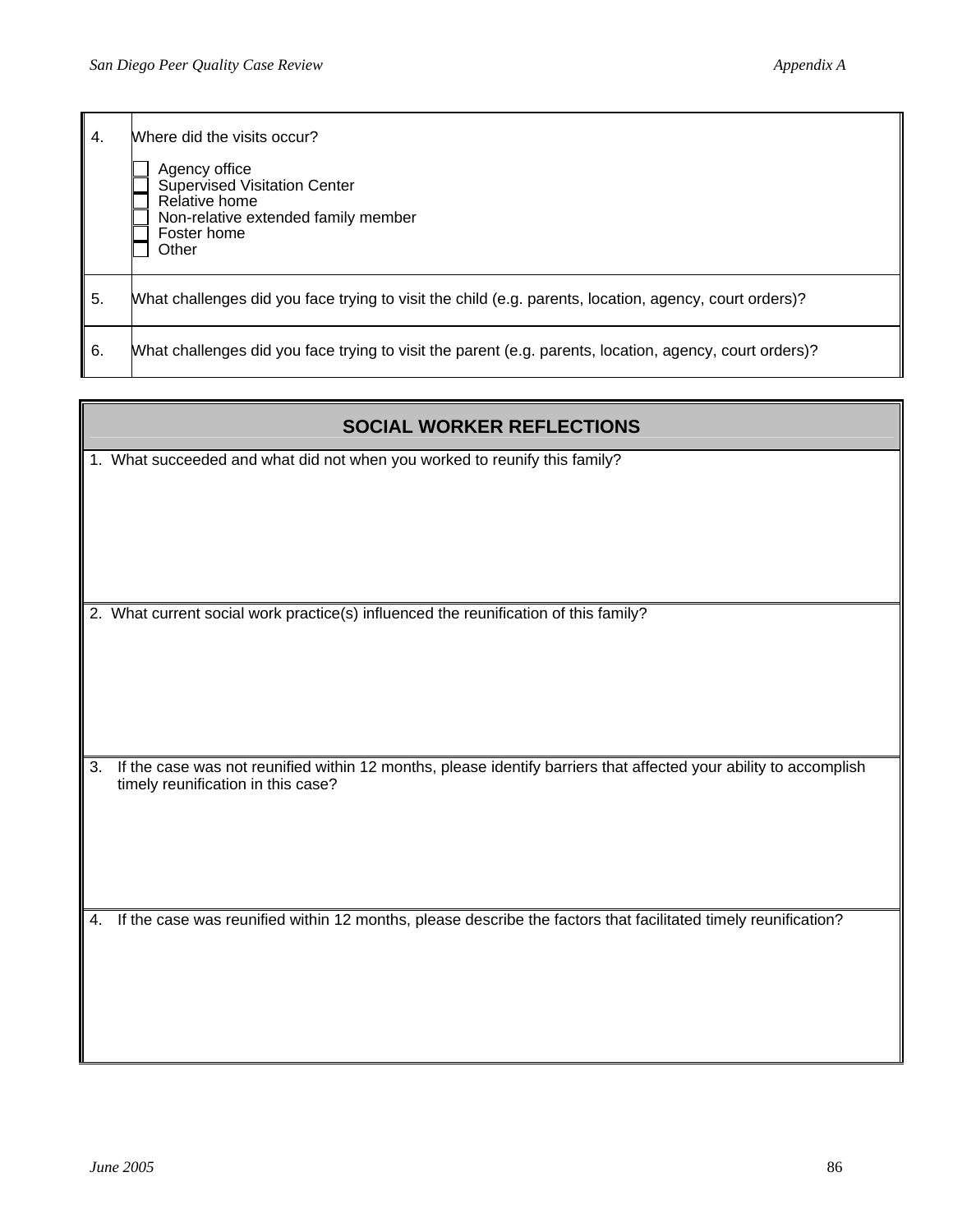|    | 5. As a social worker, what are the challenges you face as you work to successfully reunify families?                                                                                                  |
|----|--------------------------------------------------------------------------------------------------------------------------------------------------------------------------------------------------------|
| 6. | What improvements/changes would be useful to help you reunify families timely more effectively (e.g. training,<br>policy, procedures, resources, practices)                                            |
| 7. | What are the kinds of things you do as a social worker that you are especially proud of, or that others can learn<br>from? In other words, what is your secret to your success in reunification cases? |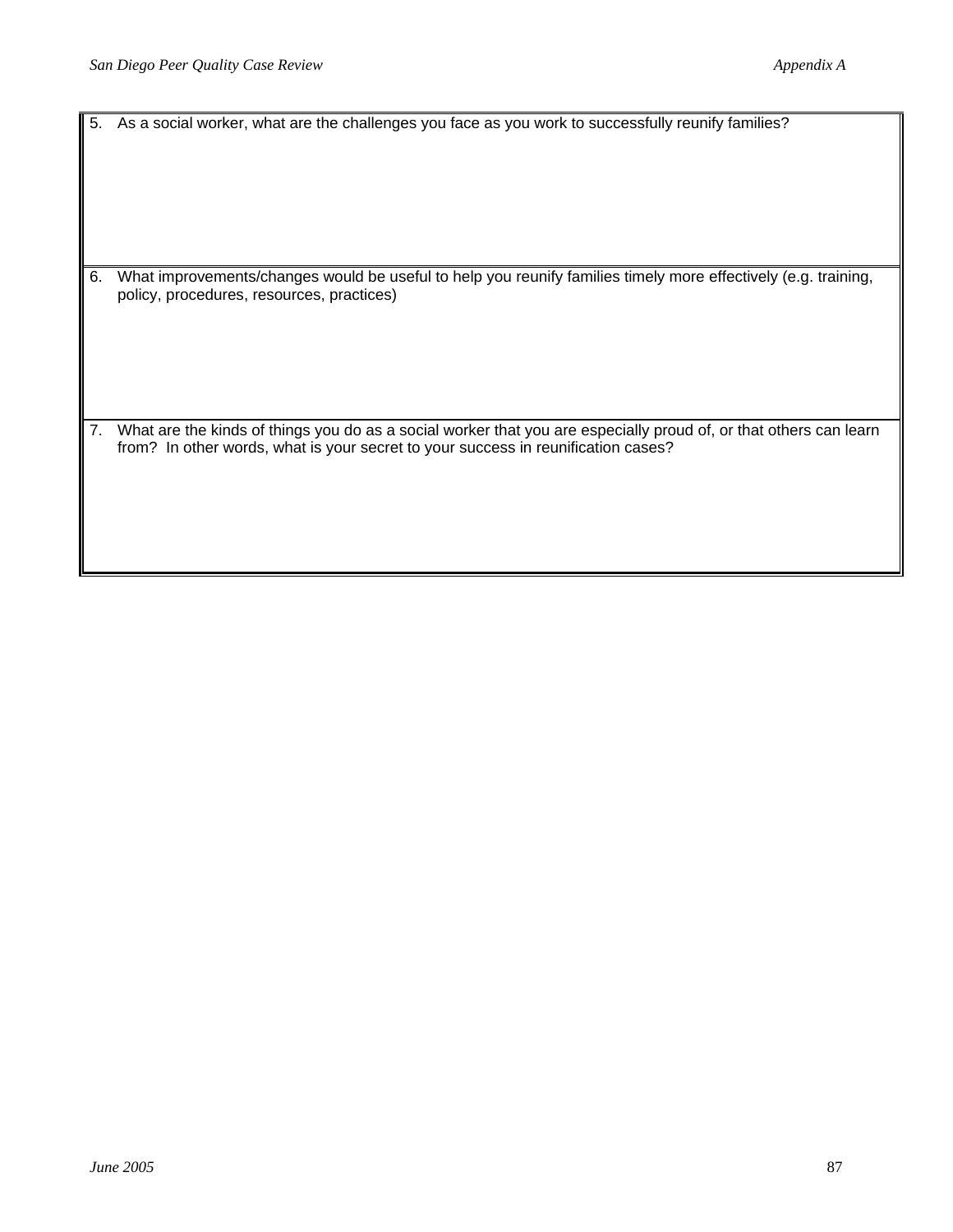# CALIFORNIA CHILD WELFARE SERVICES OUTCOMES & ACCOUNTABILITY SYSTEM

#### **COUNTY OF SAN DIEGO CHILD WELFARE SERVICES PEER QUALITY CASE REVIEW**

PART III – SUPERVISOR INTERVIEW TOOL

| <b>INFORMATION</b>                                                                                                                                                                                                                                                                                                                                                                                                                                      |
|---------------------------------------------------------------------------------------------------------------------------------------------------------------------------------------------------------------------------------------------------------------------------------------------------------------------------------------------------------------------------------------------------------------------------------------------------------|
| County Name: San Diego                                                                                                                                                                                                                                                                                                                                                                                                                                  |
| Supervisor Focus Group: □ AM □ PM                                                                                                                                                                                                                                                                                                                                                                                                                       |
| Names of Reviewers:                                                                                                                                                                                                                                                                                                                                                                                                                                     |
|                                                                                                                                                                                                                                                                                                                                                                                                                                                         |
| $8.$ $\overline{\phantom{a}}$                                                                                                                                                                                                                                                                                                                                                                                                                           |
| <b>INTRODUCTIONS &amp; BACKGROUND</b>                                                                                                                                                                                                                                                                                                                                                                                                                   |
| <b>Supervisor Background</b>                                                                                                                                                                                                                                                                                                                                                                                                                            |
| Introductions:                                                                                                                                                                                                                                                                                                                                                                                                                                          |
| Review Team: Briefly identify interviewers and their work experience. Explain each interviewer's<br>❖<br>role (lead interviewer, recorder and time keeper).                                                                                                                                                                                                                                                                                             |
| Briefly explain purpose of the interview.<br>❖<br>$\checkmark$ Anonymity<br>$\checkmark$ No right or wrong responses<br>$\checkmark$ Qualitative information about practice<br>$\checkmark$ Concentrate responses on the focus topic: Length of time to exit foster care to<br>reunification<br>$\checkmark$ Okay to generalize from other cases (only if necessary)                                                                                    |
| Ask each supervisor for a brief summary of their background:<br>❖<br>Length of time with San Diego County: ________________<br>Length of time as a case carrying social worker:<br>Length of time as a case carrying social worker in Continuing Services: _<br>Length of time as a supervisor in Continuing Services: _________________________<br>Current classification: _________________________<br>Education background: ________________________ |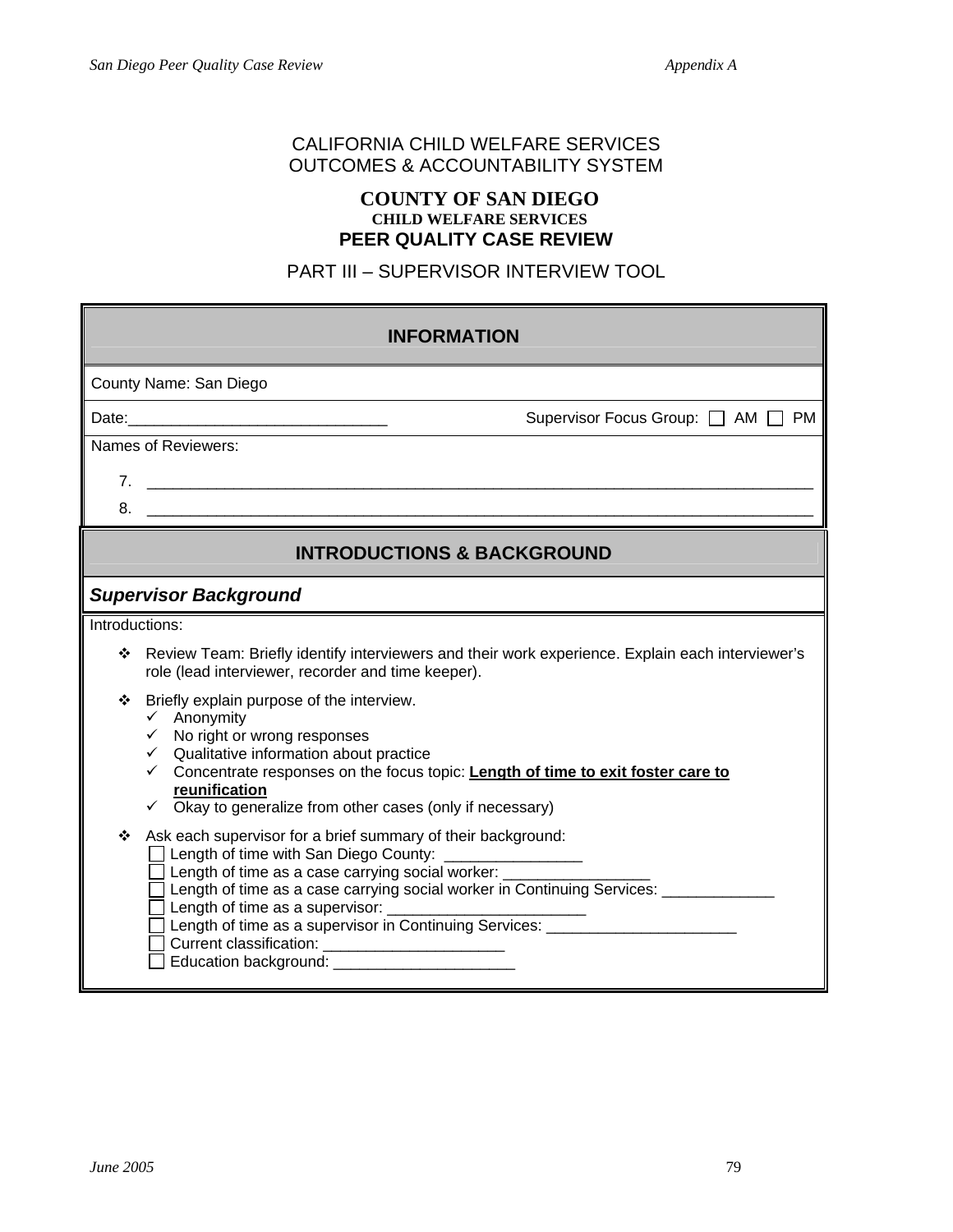| <b>Supervisor Focus Group Questions</b>                                                                                                                                                       |
|-----------------------------------------------------------------------------------------------------------------------------------------------------------------------------------------------|
| 1. Please tell us about the program areas that are working well for facilitating timely reunification (e.g.<br>Family-to-Family, SARMS Wraparound, Community Services for Families contract)? |
| Please describe the top three significant recurring challenges/barriers you experience in working with<br>2.<br>family reunification cases.                                                   |
| Please describe the top three significant themes you observe in working with family reunification<br>3.<br>cases.                                                                             |
| 4. Please tell us the top three most influential social work practices that lead to timely reunification?                                                                                     |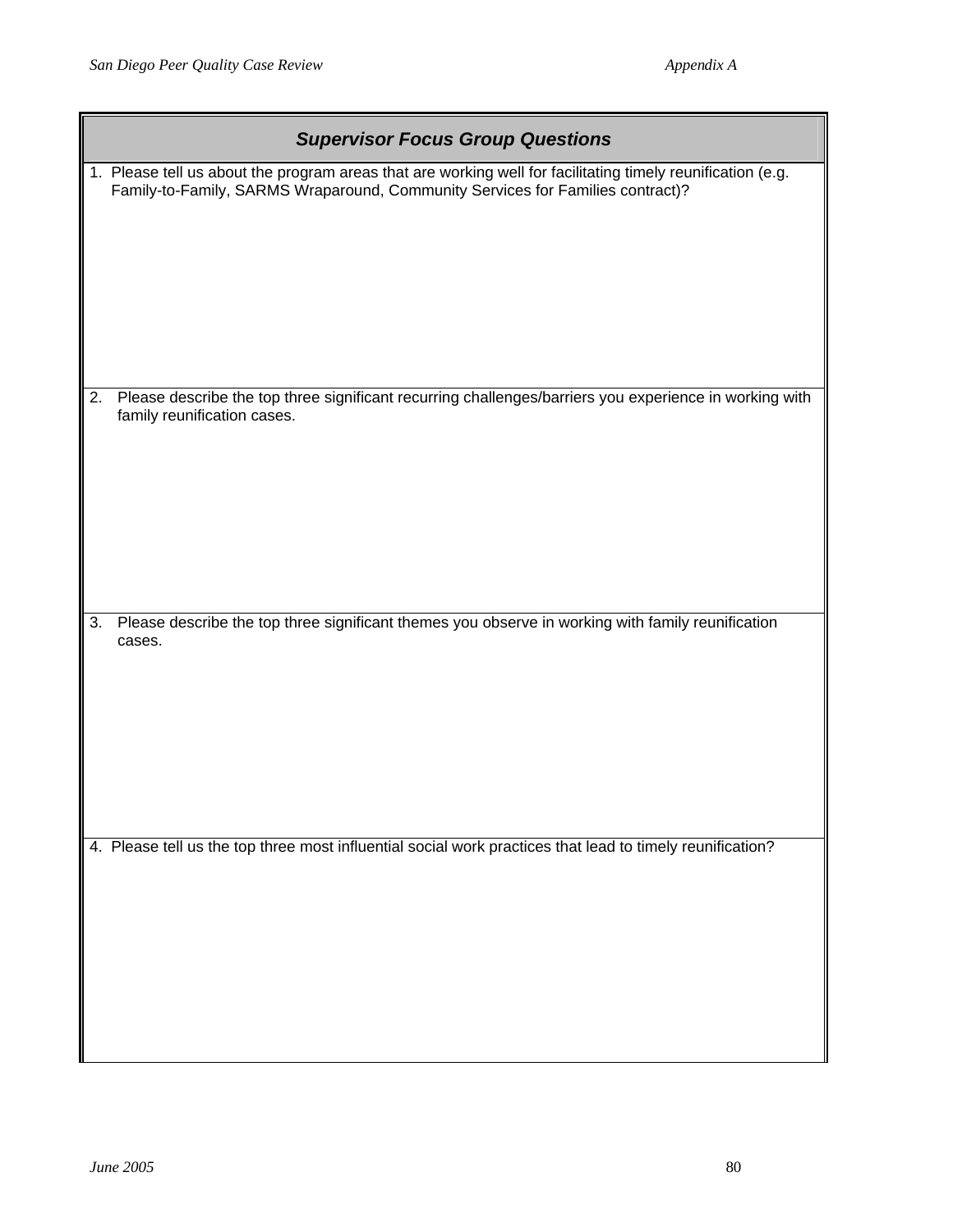|    | 5. How does concurrent planning impact family reunification cases?                                                                                                                                                                                      |
|----|---------------------------------------------------------------------------------------------------------------------------------------------------------------------------------------------------------------------------------------------------------|
|    |                                                                                                                                                                                                                                                         |
| 6. | What processes do you use with social workers to help them assess, plan for and monitor cases to<br>ensure timely reunification?                                                                                                                        |
|    | 7. What training needs do you believe are needed to accomplish timely reunification?                                                                                                                                                                    |
| 8. | What are the kinds of things you do as a supervisor that you are especially proud of, or that other<br>supervisors could learn from in family reunification cases? In other words, what is the secret to your<br>success in family reunification cases? |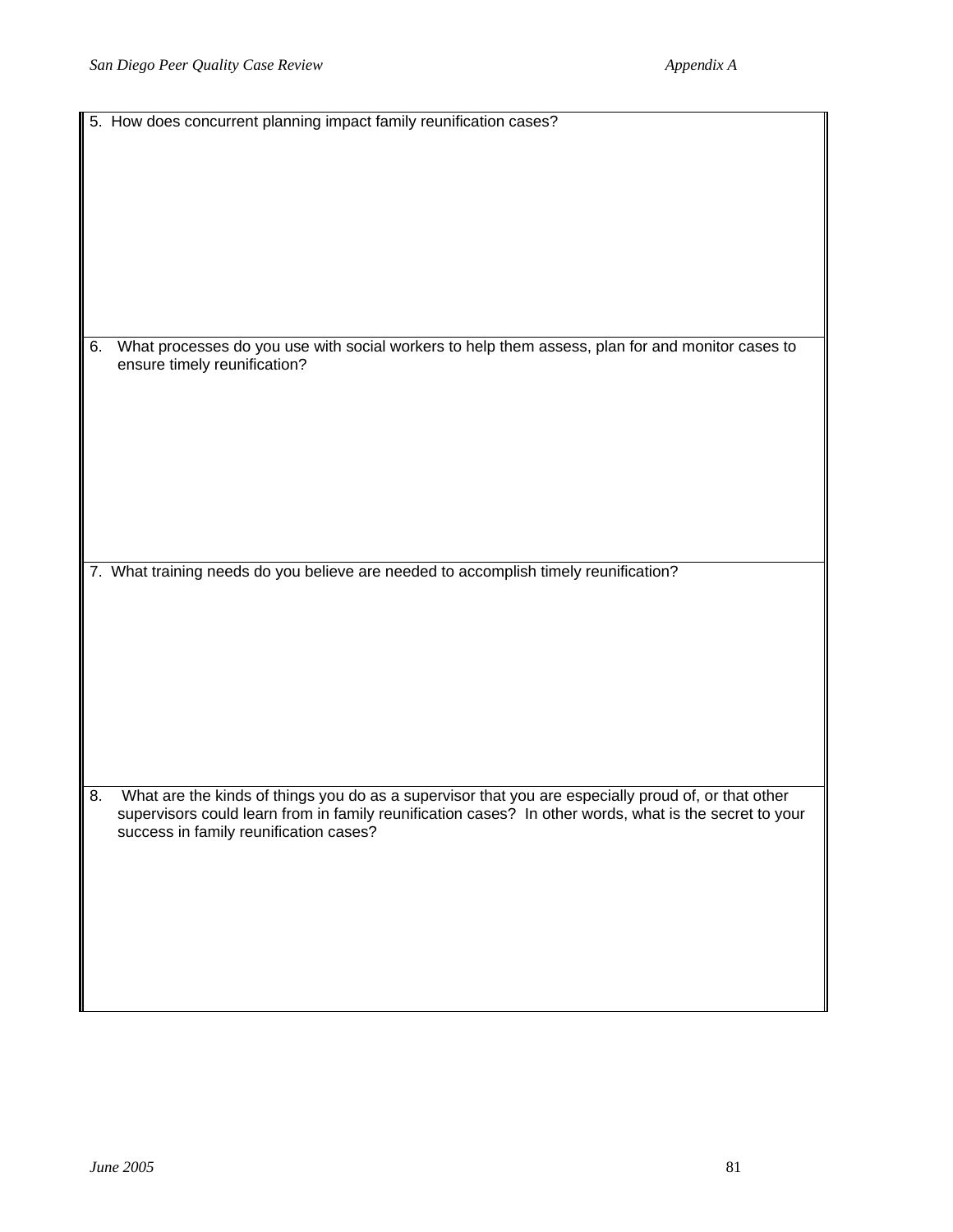9. Is there anything you would like to add?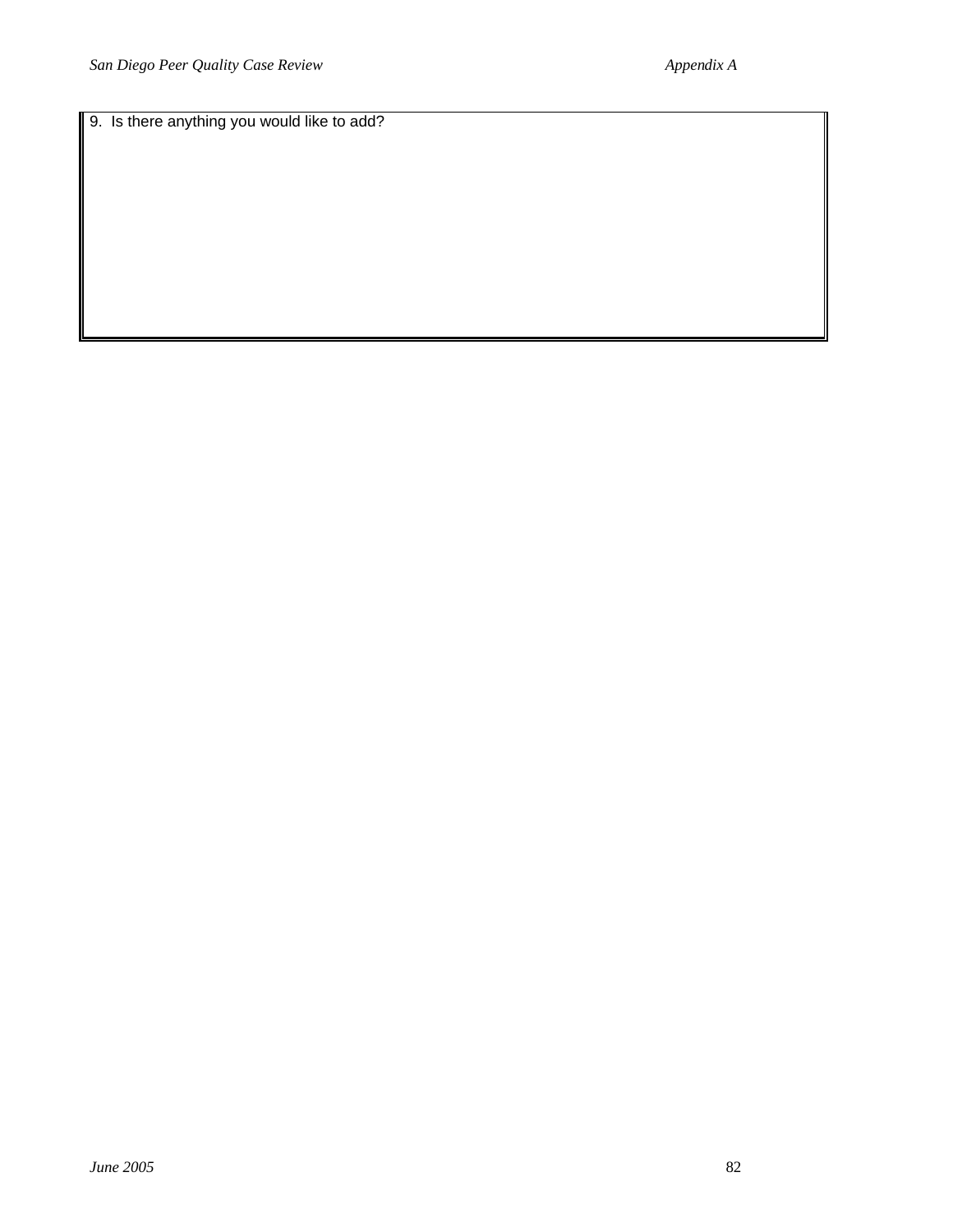г

 $\blacksquare$ 

# **CALIFORNIA CHILD WELFARE SERVICES OUTCOMES & ACCOUNTABILITY SYSTEM PEER QUALITY CASE REVIEW**

## **CWS SAN DIEGO**

# **PART IV – COURT OFFICER INTERVIEW TOOL**

| <b>Court Officer Telephone Interview Tool</b>                                                                                                                                                                                                                                                                         |
|-----------------------------------------------------------------------------------------------------------------------------------------------------------------------------------------------------------------------------------------------------------------------------------------------------------------------|
| Introductions:                                                                                                                                                                                                                                                                                                        |
| Purpose of interview:<br>❖<br>$\checkmark$ Anonymity<br>$\checkmark$ No right or wrong responses<br>$\checkmark$ Qualitative information about practice<br>← Concentrate responses on the focus topic: Length of Time to Exit Foster Care to Reunification.<br>$\checkmark$ Okay to generalize from other cases       |
| Please fill in the blanks regarding your background:<br>❖<br>$\Box$ Length of time with San Diego County:<br>$\Box$ Length of time as a case carrying social worker (please list what CWS programs):<br>Length of time as a Court Officer: _____.<br>Current classification: ______.<br>Education background: ______. |
| 1. What influence do each of the following members of the court have on the outcome of reunification?<br>❖ Judges: _____<br>$\div$ Attorneys:<br>❖ County Counsel:<br>❖ CASA (Court Appointed Special Advocates):                                                                                                     |
| What influence does the Agency via the following persons have on the Juvenile Court regarding the<br>2.<br>outcome of reunification?<br>❖ Managers: _____<br>❖ Supervisors: _____<br>❖ Social Workers:                                                                                                                |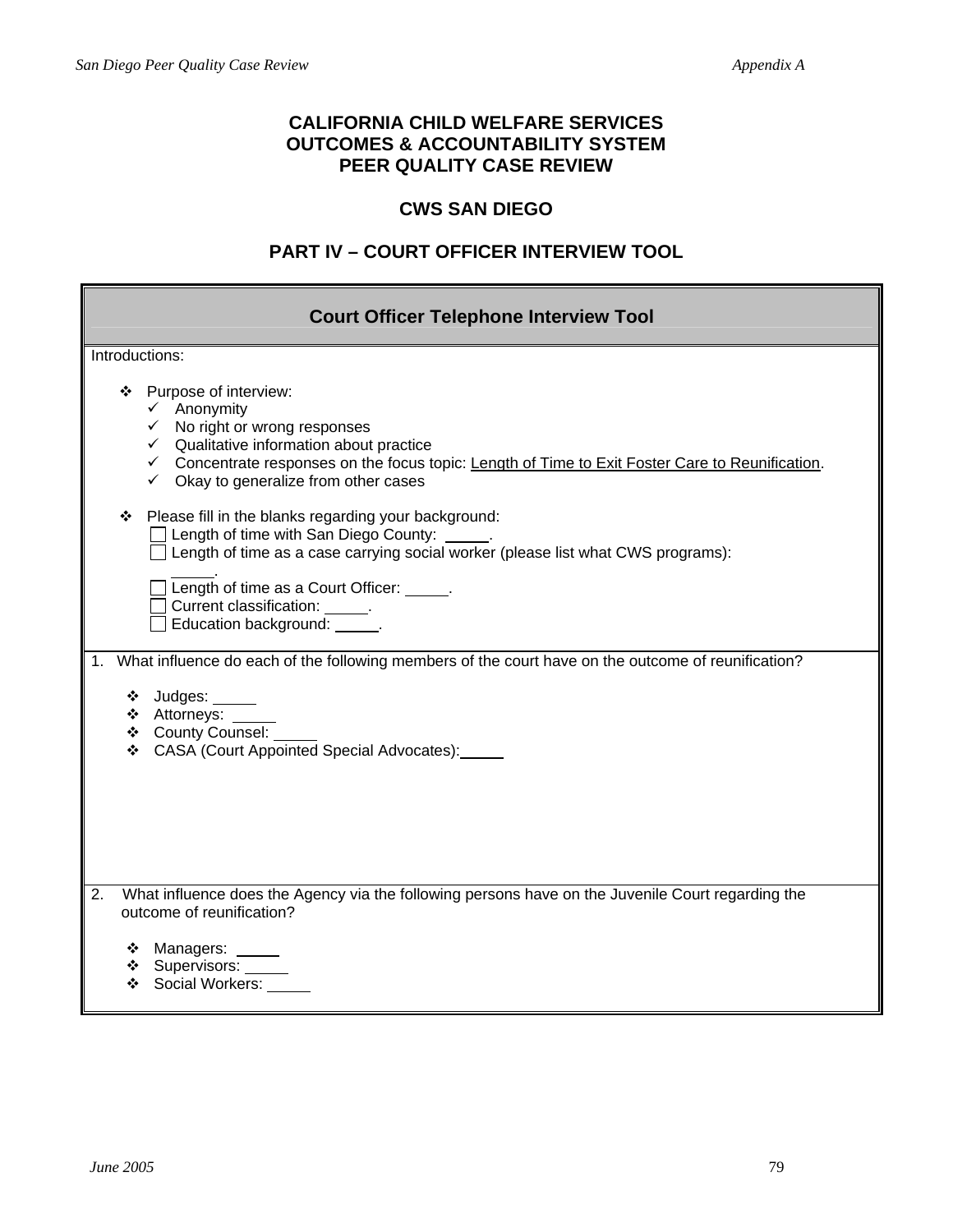| 3. |   | Please describe situations where the Juvenile Court's decision differs from the Agency's<br>recommendation regarding reunification.               |
|----|---|---------------------------------------------------------------------------------------------------------------------------------------------------|
|    | ❖ | How frequently does this occur?<br>When the court does differ is it most commonly in favor of reunification? _____                                |
|    |   | 4. How do continuances impact reunification?                                                                                                      |
|    | ❖ | Reasons for continuances that affect reunification?                                                                                               |
|    |   | 5. In general is the court being provided sufficient and adequate information to make informed<br>reunification decisions?                        |
|    | ❖ | If not, what changes need to be made to accomplish that?                                                                                          |
|    |   | 6. What do you see as the most important factors that contribute to the successful reunification of<br>children with their parent(s)/guardian(s)? |
| 7. |   | How often are children returned to their parents without completion of their case plan activities?                                                |
|    | ❖ | When this occurs how does it relate to the success of reunification?                                                                              |
| 8. |   | Is there anything that you want to add to this discussion on reunification?                                                                       |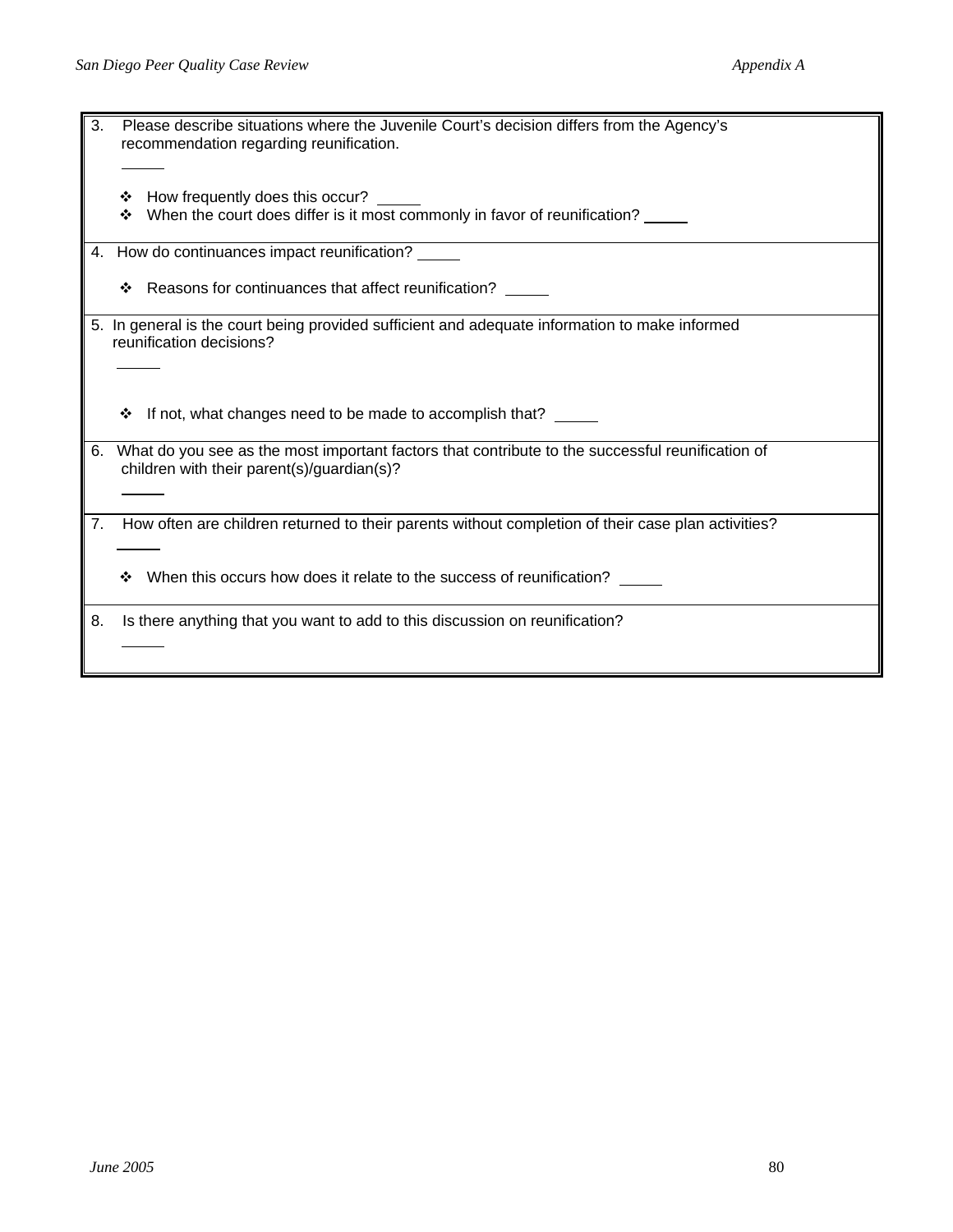| <b>II. SAN DIEGO</b><br><b>PQCR DAILY DEBRIEF</b>                                                                                                               |
|-----------------------------------------------------------------------------------------------------------------------------------------------------------------|
| <b>FOCUS TOPIC: Length of Time to Exit Foster Care to Reunification</b>                                                                                         |
| 1. What did you hear today about social work practices(s) that influenced the reunification of<br>families timely AND not timely?                               |
| 2. What factors encouraged timely reunification?                                                                                                                |
| 3. What are the greatest challenges in timely reunification?                                                                                                    |
| 4. What are social worker's suggestions for Improvements/Changes that would help reunify<br>families more timely? (Training, policy and procedure changes etc.) |
| 5. What did social workers say was the "secret of their success in reunification cases?                                                                         |

 $\mathsf{l}$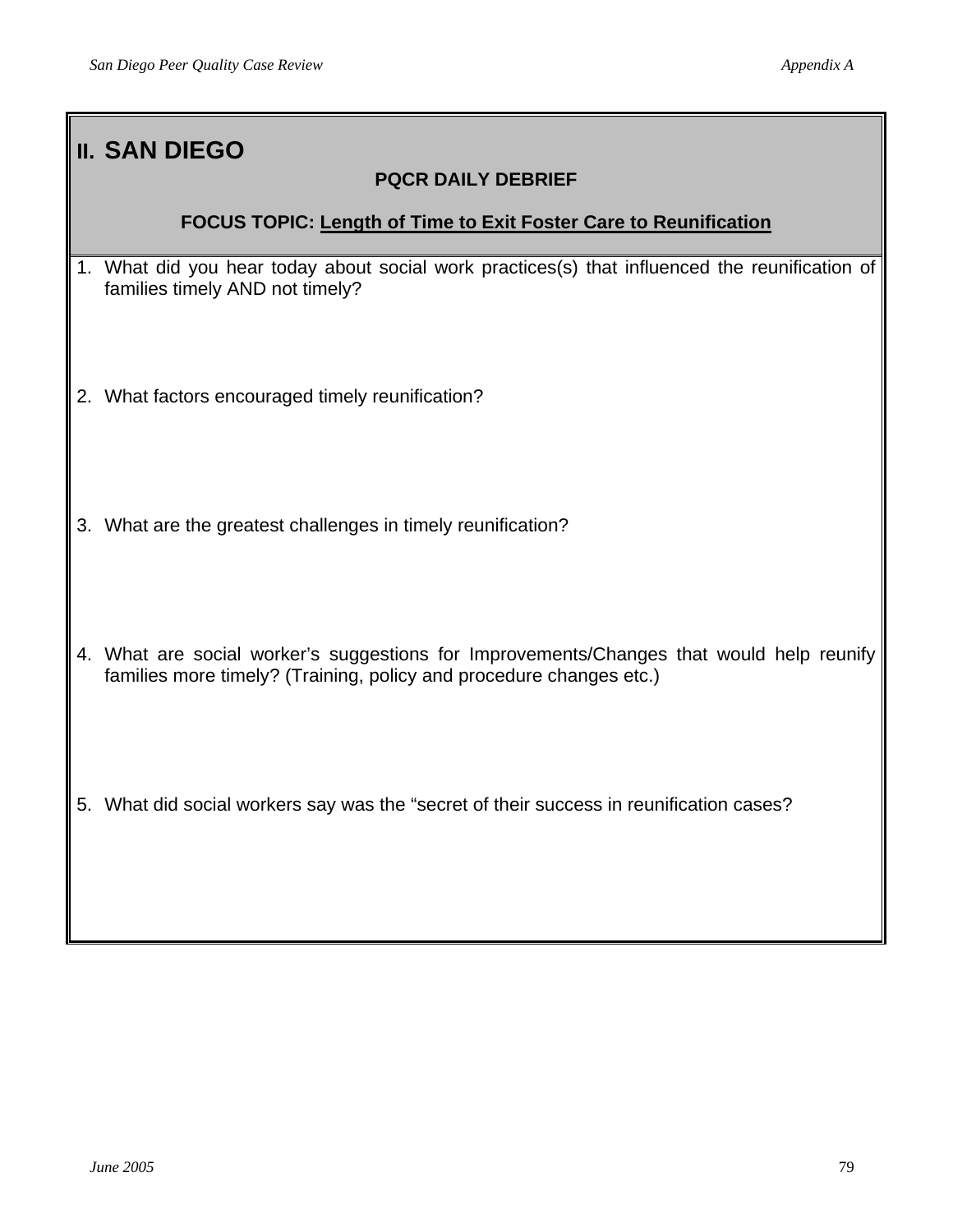#### **CALIFORNIA CHILD WELFARE SERVICES OUTCOMES AND ACCOUNTABILITY SYSTEM PEER QUALITY CASE REVIEW**

#### **PROBATION**

|                                                                                   |                                            | <b>FACE SHEET</b>       |                      |      |                                                                                                                        |          |        |
|-----------------------------------------------------------------------------------|--------------------------------------------|-------------------------|----------------------|------|------------------------------------------------------------------------------------------------------------------------|----------|--------|
| Name of County:                                                                   |                                            |                         |                      |      |                                                                                                                        |          |        |
| Case Name:                                                                        |                                            |                         | Case Number:         |      |                                                                                                                        |          |        |
| Date Case Record Reviewed:                                                        |                                            | Care                    | Type of Placement:   |      |                                                                                                                        | Relative | Foster |
| <b>Review Team Names:</b>                                                         |                                            |                         |                      |      |                                                                                                                        |          |        |
|                                                                                   |                                            | <b>CASE INFORMATION</b> |                      |      |                                                                                                                        |          |        |
| Date of minor's first suitable placement<br>order:                                |                                            | <b>NA</b>               |                      |      | Date of most recent suitable placement order:<br>(date minor ordered into current out-of-home placement, if different) |          |        |
| Date minor returned home: (if applicable)                                         | Date probation terminated: (if applicable) |                         |                      |      |                                                                                                                        |          |        |
| Minor's name:<br>MI<br>First<br>Last                                              |                                            | Ethnicity:              |                      |      | Date of birth:                                                                                                         |          |        |
| Mother's name & age:                                                              |                                            |                         | Father's name & age: |      |                                                                                                                        |          |        |
| In the home? Yes No                                                               |                                            |                         | In the home? Yes No  |      |                                                                                                                        |          |        |
| Name of minor's sibling(s) (full, half, step):<br>First<br>M <sub>l</sub><br>Last | Age:                                       |                         |                      |      | In out-of-home placement?                                                                                              |          |        |
| $\vert$ 1.                                                                        |                                            |                         | No                   | Yes: | 300                                                                                                                    | 600      | Other  |
| 2.                                                                                |                                            |                         | <b>No</b>            | Yes: | 300                                                                                                                    | 600      | Other  |
| 3.                                                                                |                                            |                         | <b>No</b>            | Yes: | 300                                                                                                                    | 600      | Other  |
| 4.<br>June 2005                                                                   |                                            |                         | <b>No</b>            | Yes: | 300                                                                                                                    | 600      | Other  |
| 5.                                                                                | 79                                         |                         | No                   | Yes: | 300                                                                                                                    | 600      | Other  |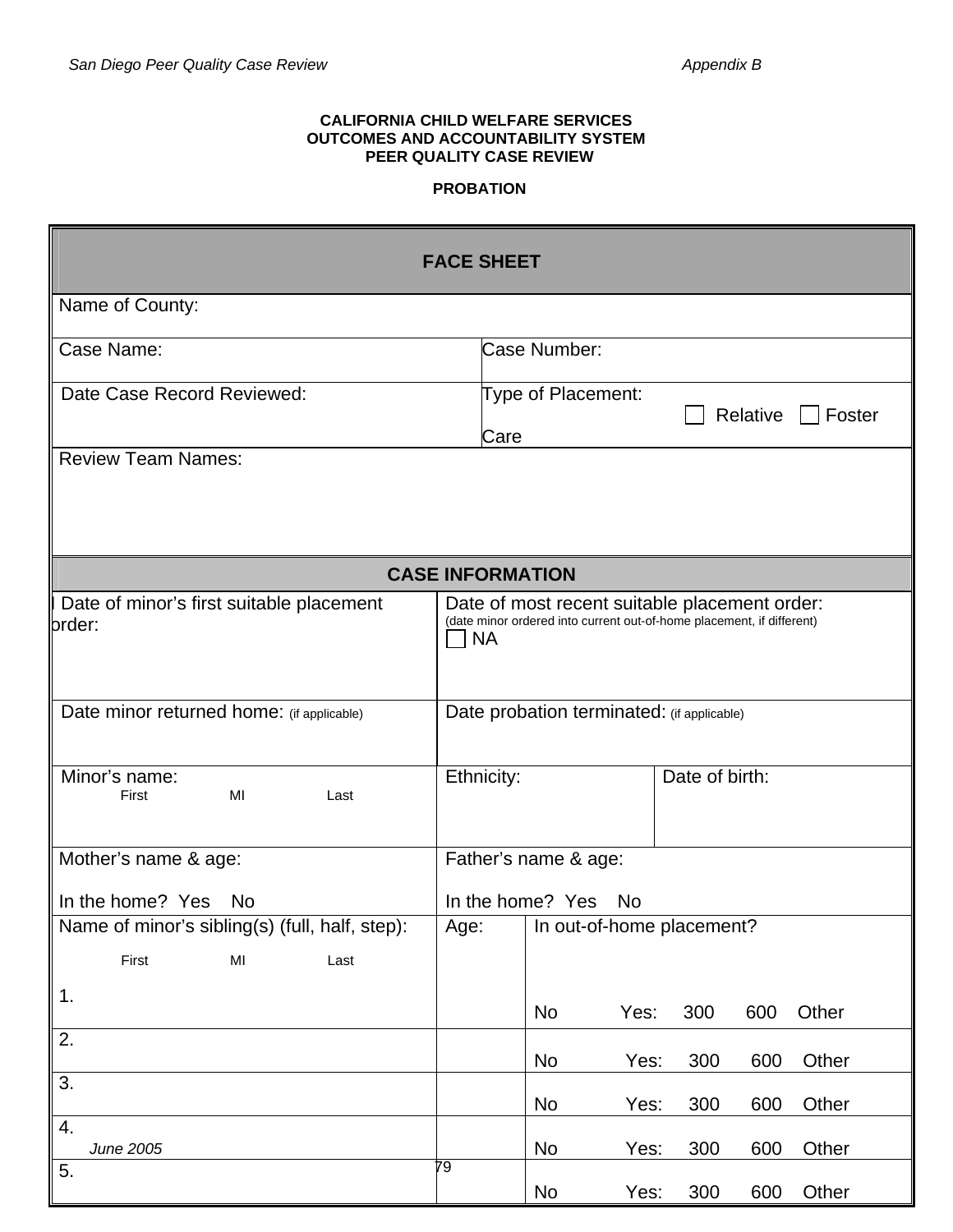# **PART I – CASE REVIEW TOOL**

|    | <b>SECTION I: HISTORY</b>                                                                              |                                                                                                                 |  |  |  |
|----|--------------------------------------------------------------------------------------------------------|-----------------------------------------------------------------------------------------------------------------|--|--|--|
| A. | <b>General Information</b>                                                                             |                                                                                                                 |  |  |  |
| 1. | What was the original charge?                                                                          |                                                                                                                 |  |  |  |
| 2. | Did the minor receive additional sustained charges after the suitable<br>placement order?<br>Describe: | Yes<br>No                                                                                                       |  |  |  |
| 3. | Were preventive services provided prior to the suitable placement order?                               | Yes<br>No                                                                                                       |  |  |  |
| 3a | If YES, what were those services?                                                                      | WIC 236<br><b>WIC 654</b><br><b>WIC 725</b><br><b>WIC 790</b><br><b>Home on</b><br>probation<br>∫Camp<br>Other: |  |  |  |
| 4. | Was suitable placement recommended? If YES,<br>date:                                                   | Yes<br>No                                                                                                       |  |  |  |
| 4a | If NO, what was recommended?                                                                           |                                                                                                                 |  |  |  |
| 5. | Was there a prior WIC 300 (Dependency) case?                                                           | $\exists$ Yes<br><b>No</b>                                                                                      |  |  |  |
| 5a | If YES, what type of case was it? $\Box$ Neglect $\Box$ Physical Abuse $\Box$                          | Sexual Abuse                                                                                                    |  |  |  |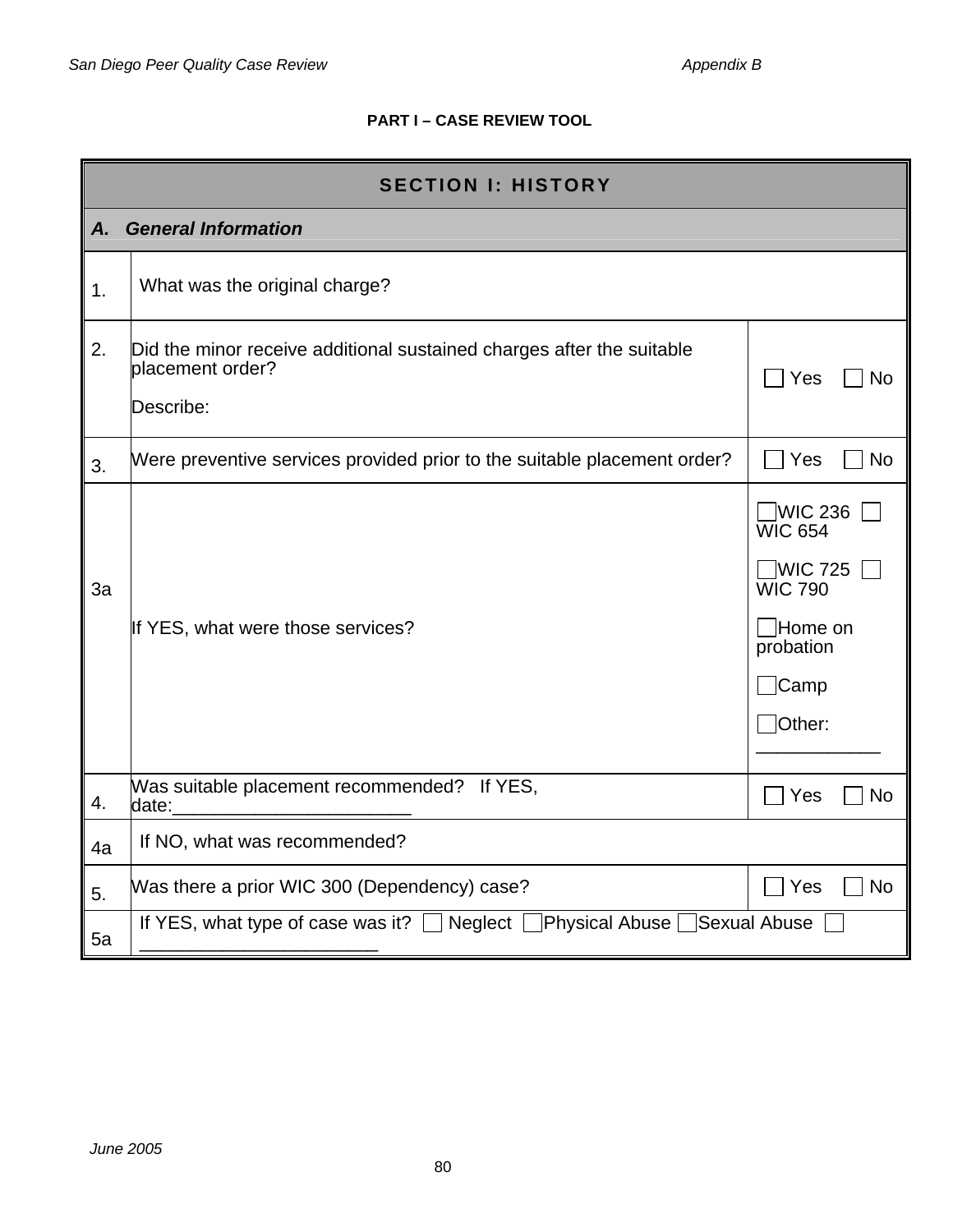|        | <b>SECTION III: Case Plan</b>                                                                          |                               |  |  |  |
|--------|--------------------------------------------------------------------------------------------------------|-------------------------------|--|--|--|
| Α.     | <b>Assessment of Needs and Services</b>                                                                |                               |  |  |  |
| 1.     | Were the needs of the minor assessed and identified while developing<br>the case plan?                 | Yes<br>No                     |  |  |  |
| 1a.    | If the answer is YES, describe the needs identified:                                                   |                               |  |  |  |
| 1b.    | Did the services listed match the needs identified for the minor?                                      | Yes<br>No                     |  |  |  |
| 2.     | Were the needs of the parent(s) assessed and identified while developing<br>the case plan?             | <b>No</b><br>Yes<br><b>NA</b> |  |  |  |
| 2a.    | If the answer is YES, describe the needs identified:                                                   |                               |  |  |  |
| 2b.    | Did the services provided match the needs identified for the parents?                                  | <b>No</b><br>Yes<br><b>NA</b> |  |  |  |
| 3.     | Were needs of the out-of-home care provider assessed and identified<br>while developing the case plan? | Yes<br>No                     |  |  |  |
| 3a.    | If the answer is YES, describe the needs identified:                                                   |                               |  |  |  |
| $3b$ . | Did the services provided match the needs identified for the care<br>provider?                         | Yes<br>No<br><b>NA</b>        |  |  |  |
| 4.     | Does the minor have a mental health diagnosis?                                                         | No<br>Yes                     |  |  |  |
| 5.     | Has the minor had a health examination during the last year?<br>If yes, date of last exam:             | Yes<br>No                     |  |  |  |
| 6.     | Has the minor had a dental examination during the last year?<br>If yes, date of last exam:             | Yes<br>No                     |  |  |  |
| 7.     | Is the minor on psychotropic medication?                                                               | Yes<br>No                     |  |  |  |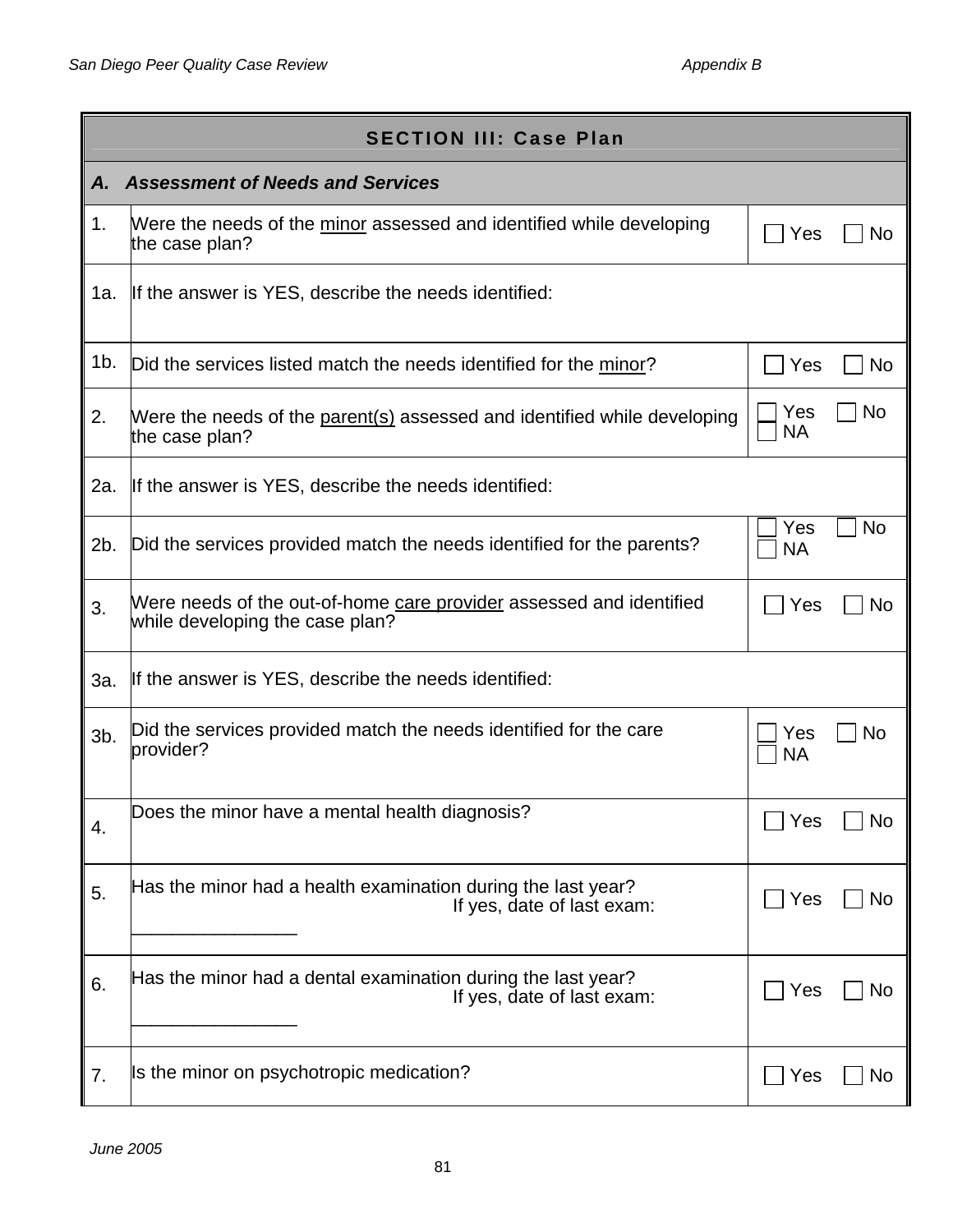| 7a | If the answer to question 6 is "Yes", is there a current court authorization<br>on file?<br>If yes, date of the order:                                                                                                                                                    | Yes |  |
|----|---------------------------------------------------------------------------------------------------------------------------------------------------------------------------------------------------------------------------------------------------------------------------|-----|--|
|    | What is the most typical pattern of visits by the DPO?<br>$\Box$ Monthly $\Box$ Less than monthly OR no visits - Why?<br>Mother:<br>  Monthly<br>$\vert$ Less than monthly OR no visits - Why?<br>Father:<br>Minor:<br>Monthly<br>Less than monthly OR no visits $-$ Why? |     |  |

| В. | <b>Case Plan Goal</b>                                                                                                            |                  |
|----|----------------------------------------------------------------------------------------------------------------------------------|------------------|
| 1. | Is there a current case plan on file?                                                                                            |                  |
|    | Date approved by supervisor?                                                                                                     | Yes              |
| 2. | Was the case plan updated every six months as required?<br>Date of initial CP: ___________ Date of update: _____________ Date of | Yes<br><b>NA</b> |
|    | update: when the set of the set of the set of the set of the set of the set of the set of the set of the set o                   |                  |
| 3. | Is there a concurrent plan in place (working toward adoption and<br>reunification)?                                              | Yes              |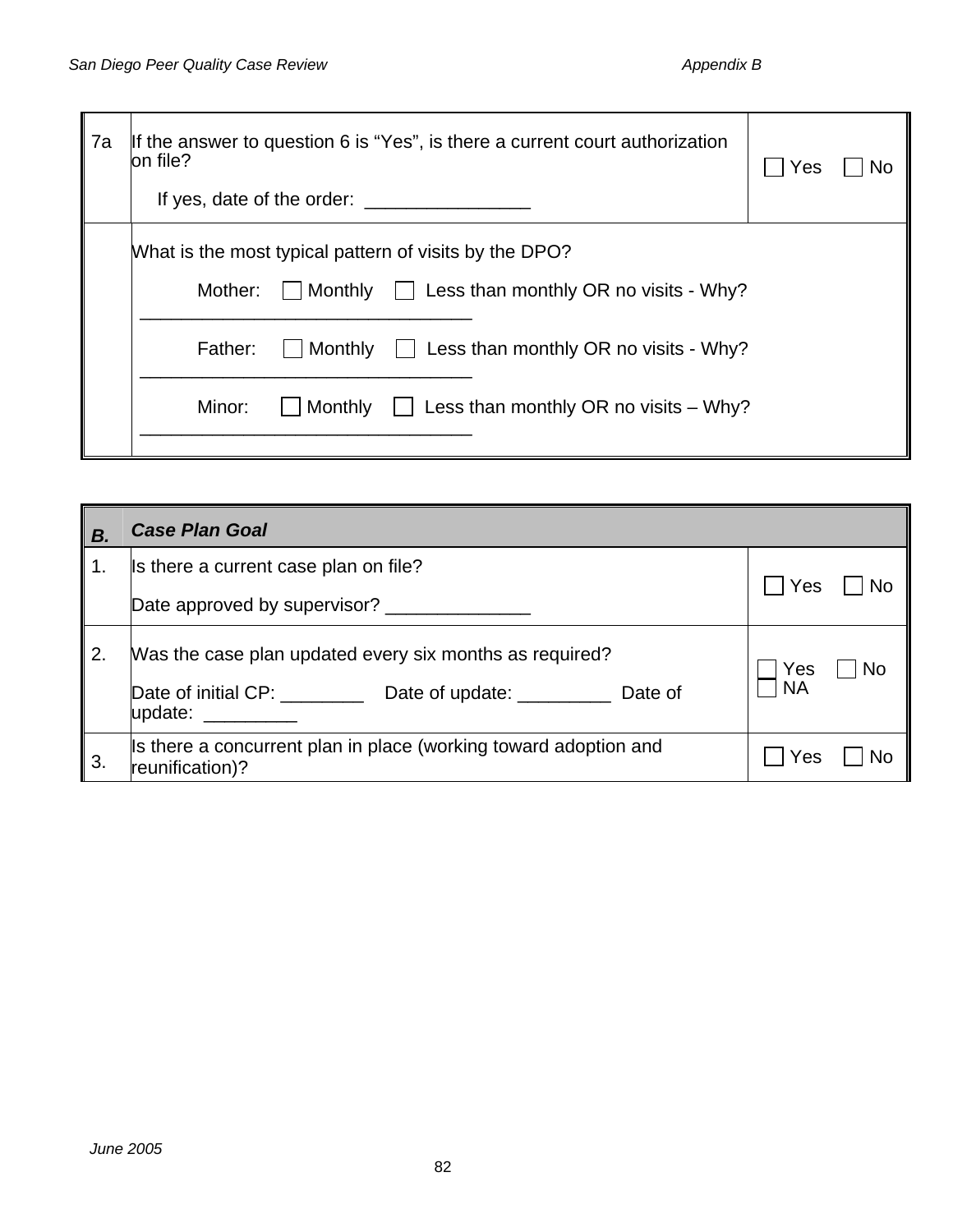| 4. |                                                                                                                                                                                                                                                                                                                                                                                                                                                                                                                                         | Family<br>Reunification   |  |  |  |
|----|-----------------------------------------------------------------------------------------------------------------------------------------------------------------------------------------------------------------------------------------------------------------------------------------------------------------------------------------------------------------------------------------------------------------------------------------------------------------------------------------------------------------------------------------|---------------------------|--|--|--|
|    |                                                                                                                                                                                                                                                                                                                                                                                                                                                                                                                                         | Permanent<br>Planning     |  |  |  |
|    | What is the minor's current case plan goal?                                                                                                                                                                                                                                                                                                                                                                                                                                                                                             | Long<br>Term<br>Placement |  |  |  |
|    |                                                                                                                                                                                                                                                                                                                                                                                                                                                                                                                                         | Guardianship              |  |  |  |
|    |                                                                                                                                                                                                                                                                                                                                                                                                                                                                                                                                         | Adoption                  |  |  |  |
|    |                                                                                                                                                                                                                                                                                                                                                                                                                                                                                                                                         | Emancipation              |  |  |  |
| 5. | How long has the current goal been in place?                                                                                                                                                                                                                                                                                                                                                                                                                                                                                            |                           |  |  |  |
| 6. | What factors did the agency consider when making decisions about the case plan goal?<br>Age   Behavior   Medical   Psychological   Siblings   Relatives                                                                                                                                                                                                                                                                                                                                                                                 | Other:                    |  |  |  |
| 7a | If yes, what was the compelling reason?                                                                                                                                                                                                                                                                                                                                                                                                                                                                                                 |                           |  |  |  |
|    | Parents or guardians have maintained regular visitation and contact with the child and the<br>child would benefit from continuing the relationship                                                                                                                                                                                                                                                                                                                                                                                      |                           |  |  |  |
|    | A child 12 years of age or older objects to termination of parental rights                                                                                                                                                                                                                                                                                                                                                                                                                                                              |                           |  |  |  |
|    | $\Box$ The child is placed in a residential treatment facility and adoption is unlikely or<br>undesirable while the child remains in that placement and continuation of parental rights will<br>hot prevent the finding of an adoptive home if the parents cannot resume custody when<br>residential care is no longer needed                                                                                                                                                                                                           |                           |  |  |  |
|    | The child is living with a relative or foster parent who is unable or unwilling to adopt the<br>child because of exceptional circumstances, but who is willing and capable of providing the<br>child with a stable and permanent home and removal from the home of the relative or foster<br>parent would be detrimental to the well-being of the child. (This exception does not apply to<br>a child under six or a child who has a sibling under six who is also a dependent and with<br>whom the child should be placed permanently) |                           |  |  |  |
|    | Other (explain)                                                                                                                                                                                                                                                                                                                                                                                                                                                                                                                         |                           |  |  |  |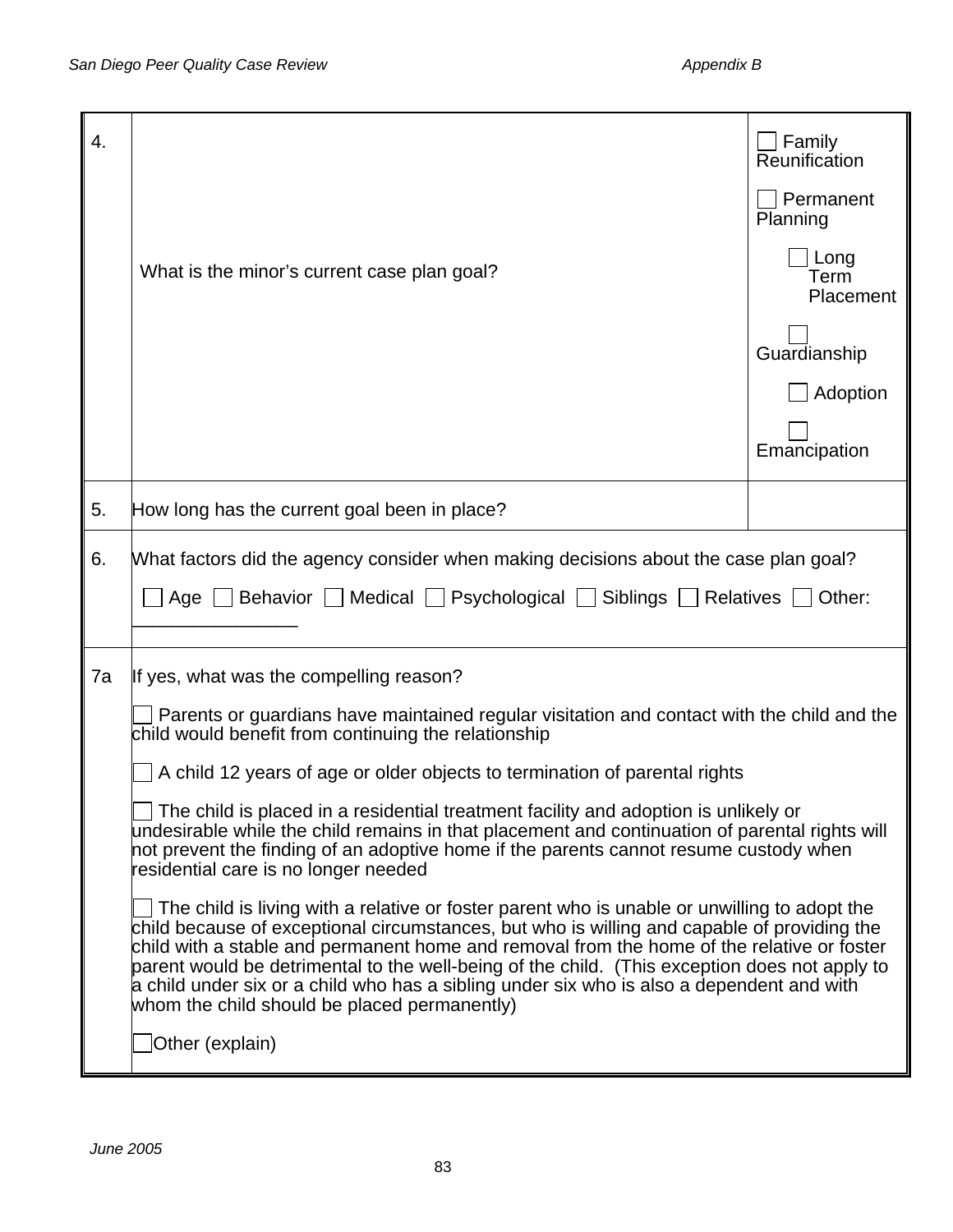| C.  | <b>Minor and Family Involvement in Case Planning</b>                             |           |  |  |  |
|-----|----------------------------------------------------------------------------------|-----------|--|--|--|
| 1.  | Did the minor sign the case plan?                                                | Yes<br>No |  |  |  |
| 1a. | If the answer is NO, is the reason documented?<br>What is the reason documented? | Yes<br>No |  |  |  |
| 2.  | Did the parents sign the case plan?                                              | Yes<br>No |  |  |  |
| 2a. | If the answer is NO, is the reason documented?<br>What is the reason documented? | Yes<br>No |  |  |  |

| D. | <b>Transitional Independent Living Plan (TILP)</b>                                                                         |                        |
|----|----------------------------------------------------------------------------------------------------------------------------|------------------------|
|    | Is there a current TILP on file?                                                                                           |                        |
|    | Date signed by the minor? ______________                                                                                   | Yes<br>No              |
|    | Was the TILP updated every six months?<br>Date of initial TILP:<br>Date of<br>Date of update: <u>__________</u><br>update: | Yes<br>No<br><b>NA</b> |

|                               | <b>SECTION IV: OUT-OF-HOME PLACEMENT</b>       |  |  |  |  |
|-------------------------------|------------------------------------------------|--|--|--|--|
| <b>A. Placement Stability</b> |                                                |  |  |  |  |
|                               | How many placements has this minor had?        |  |  |  |  |
| 1a                            | Of those placements, how many with a relative? |  |  |  |  |
| 1b                            | Of those placements, how many in a group home? |  |  |  |  |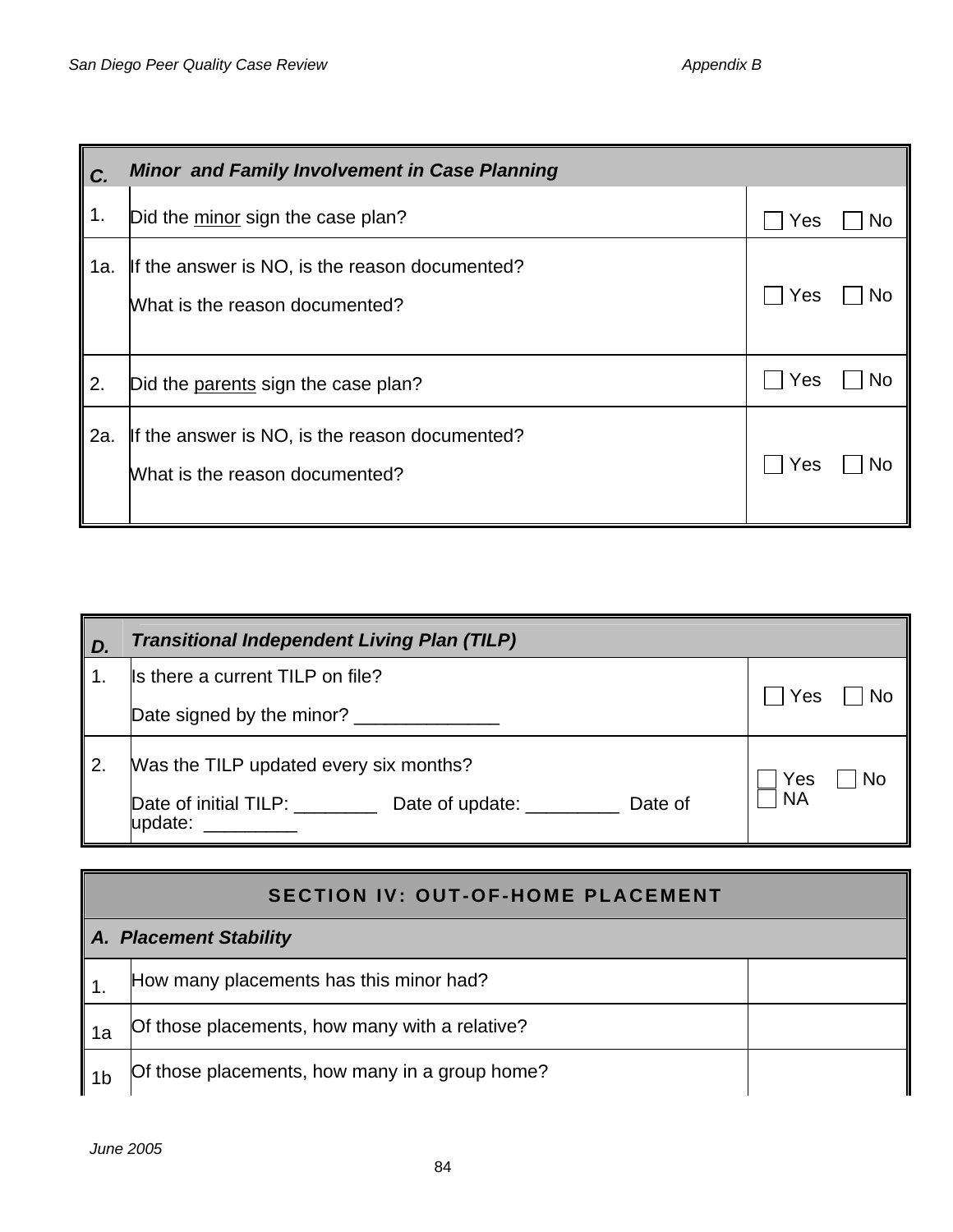| 1c | What factors contributed to the placement changes?<br><b>NA</b>                    |     |
|----|------------------------------------------------------------------------------------|-----|
| 2. | Were there any incidents of abuse while the minor was in out-of-home<br>placement? | Yes |
| 2a | If YES, describe:                                                                  |     |

|    | <b>B. Family Relationships and Connections</b>             |           |                                       |                                                                                      |                |                                         |                        |
|----|------------------------------------------------------------|-----------|---------------------------------------|--------------------------------------------------------------------------------------|----------------|-----------------------------------------|------------------------|
| 1. | What is the proximity of the minor's current placement to: |           |                                       |                                                                                      |                |                                         |                        |
|    | Mother: Same county Out of county Out of state Other:      |           |                                       |                                                                                      |                |                                         |                        |
|    |                                                            |           |                                       | Father: Same county   Out of county   Out of state   Other:                          |                |                                         |                        |
|    |                                                            |           |                                       | Siblings: Same county   Out of county   Out of state   Other:                        |                |                                         |                        |
| 2. |                                                            |           | the minor achieve the case plan goal? | Is the reason for the location of the placement clearly related to helping           |                |                                         | Yes<br><b>No</b>       |
|    |                                                            |           |                                       |                                                                                      |                |                                         | Unable to<br>determine |
| 3. |                                                            |           |                                       | What is the most typical pattern of visitation between the minor and his/her family? |                |                                         |                        |
|    | visits                                                     | Mother:   | Weekly                                | Bi-weekly                                                                            | $\Box$ Monthly | $\Box$ Less than monthly                | N <sub>o</sub>         |
|    | visits                                                     | Father:   | Weekly                                | Bi-weekly                                                                            | $\Box$ Monthly | Less than monthly                       | <b>No</b>              |
|    | visits                                                     | Siblings: | Weekly                                | Bi-weekly                                                                            |                | $\Box$ Monthly $\Box$ Less than monthly | No.                    |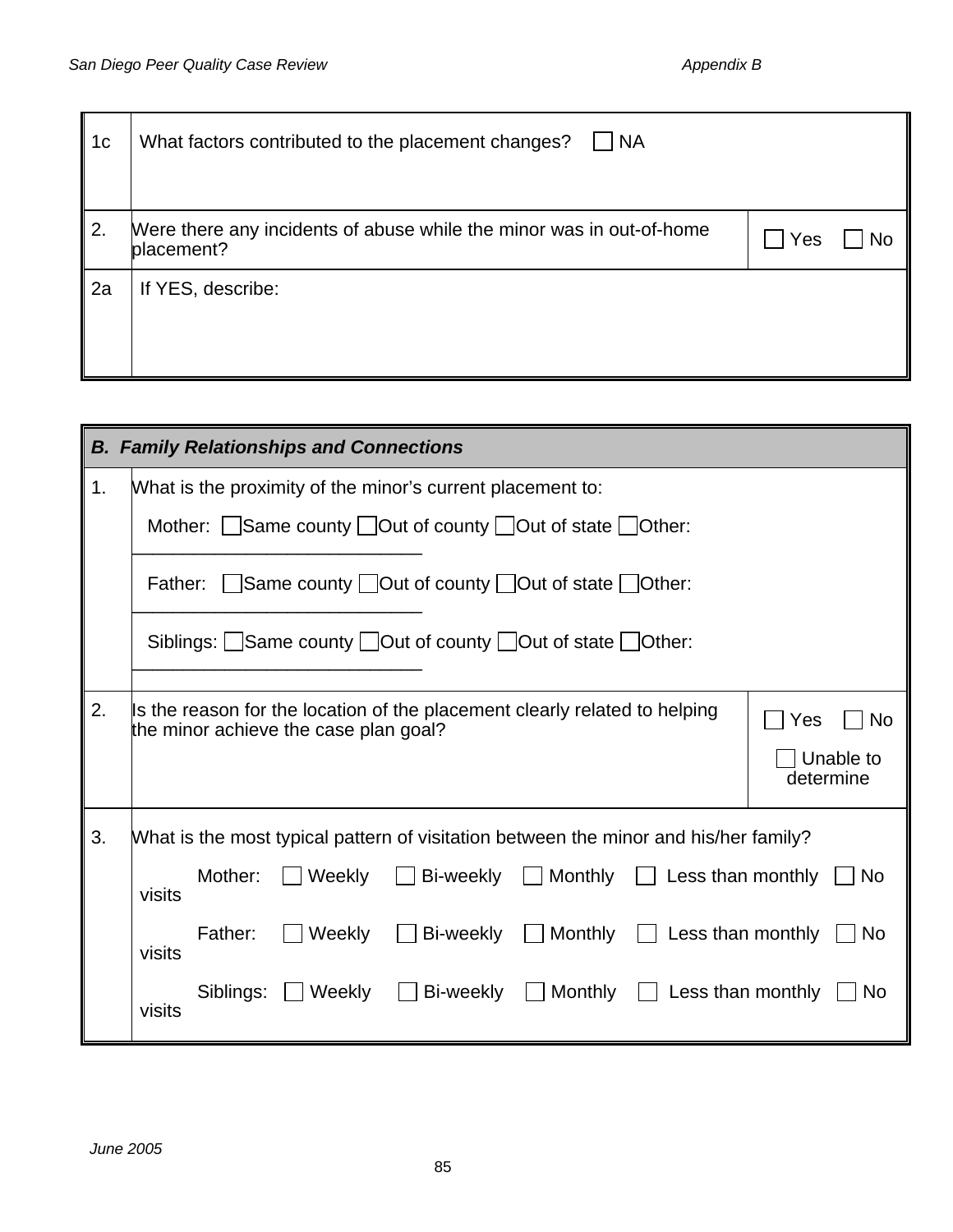# **SECTION IV: SUMMARY**

*A. Issues to follow-up with Probation Officer:*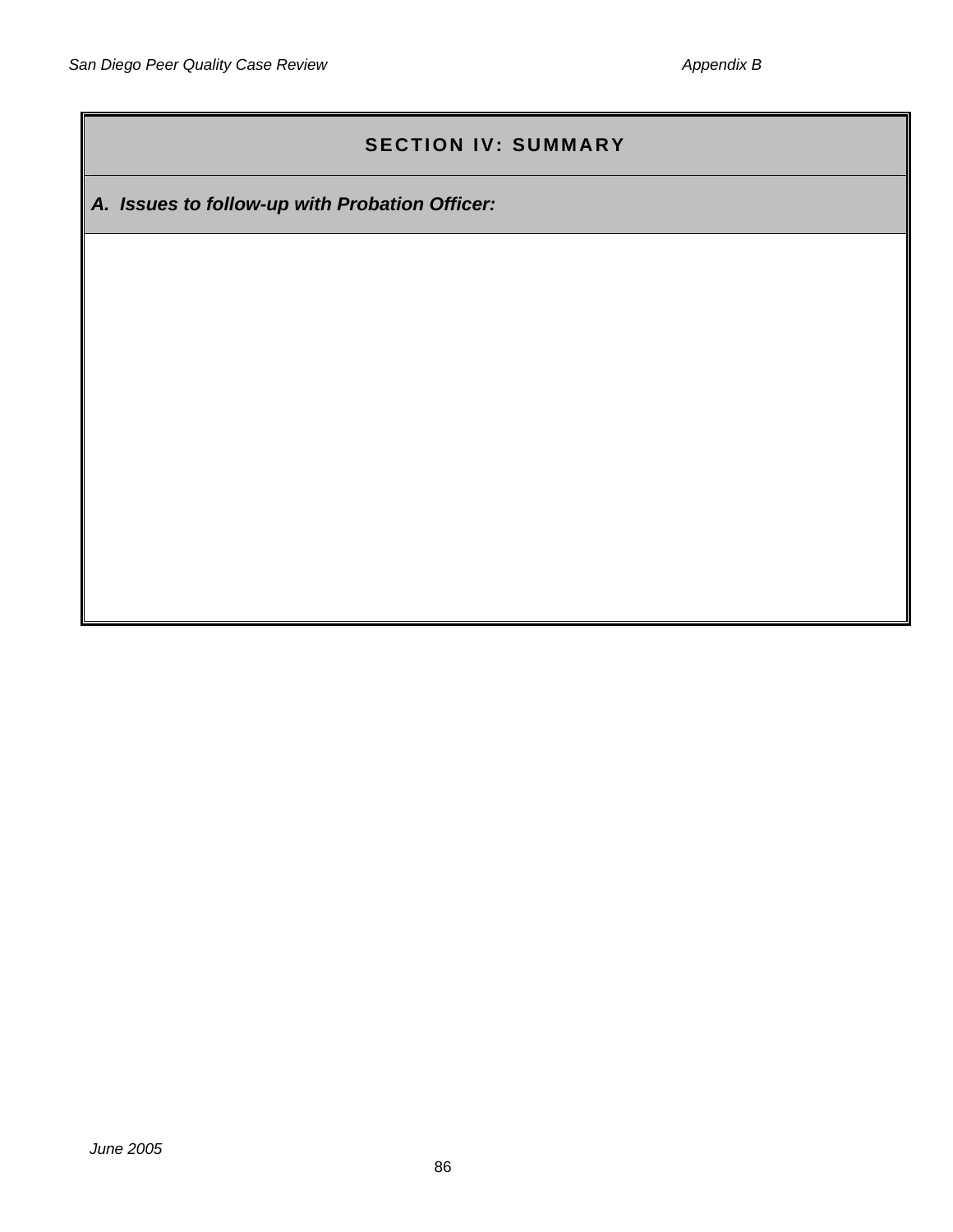# **PQCR INTERVIEW TEAM OBSERVATIONS**

Use this space to prepare for the debriefing session. Answers need to be specific to the focus topic:

\_\_\_\_\_\_\_\_\_\_\_\_\_\_\_\_\_\_\_\_\_\_\_\_\_\_\_\_\_\_\_\_\_\_\_\_\_\_\_\_\_\_\_\_\_\_\_\_\_\_\_\_\_\_\_\_\_\_\_\_\_\_\_\_

Identify documentation trends:

Identify training needs:

Identify needed systemic/policy changes:

Identify areas needing state technical assistance:

Other: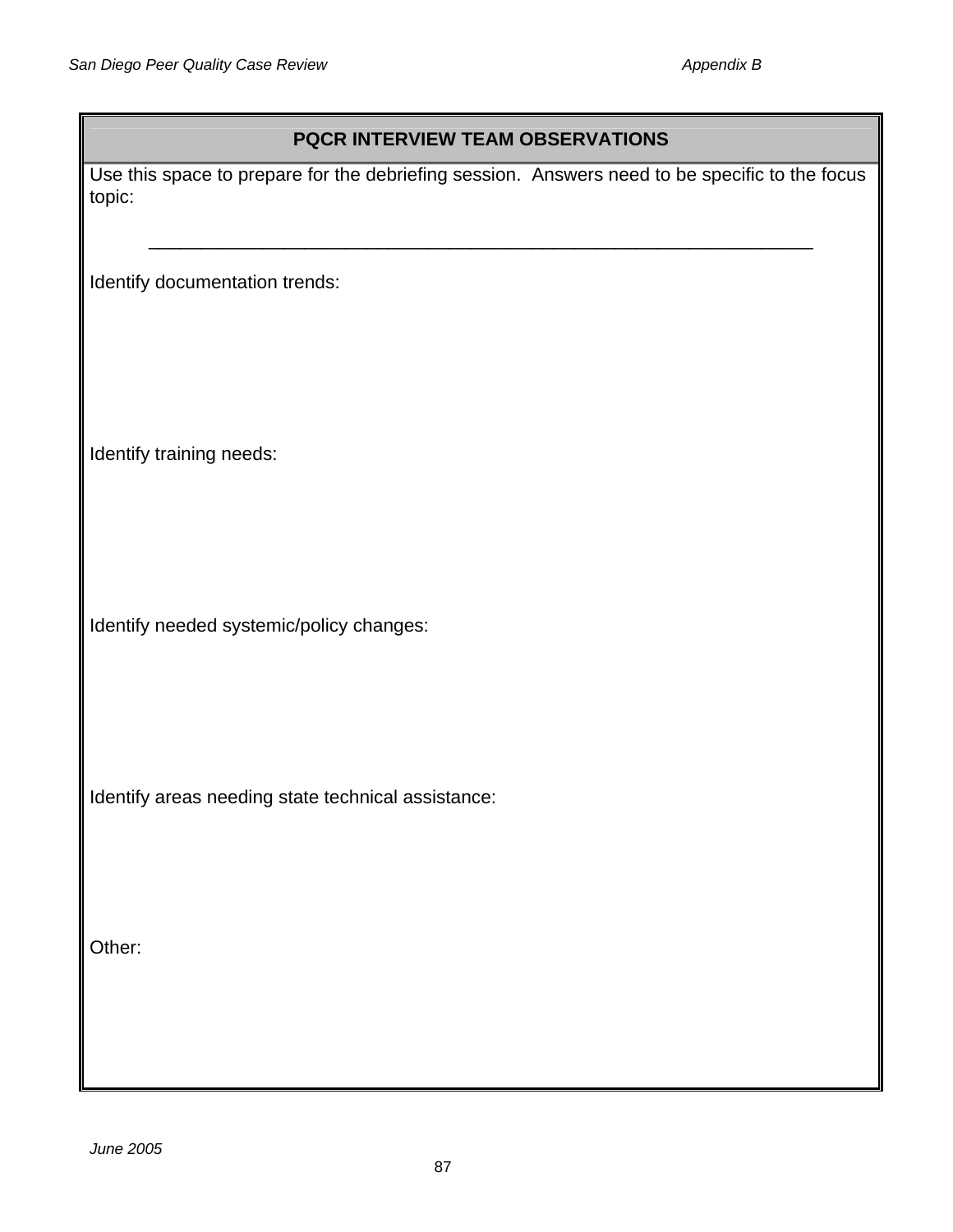## **CALIFORNIA CHILD WELFARE SERVICES OUTCOMES & ACCOUNTABILITY SYSTEM PEER QUALITY CASE REVIEW**

# **PROBATION**

# **PART II – DPO INTERVIEW TOOL**

| <b>INFORMATION</b>        |                    |
|---------------------------|--------------------|
| <b>County Name:</b>       | Case Name:         |
| <b>Probation Officer:</b> | Date of Interview: |
| Interviewer's Names:      |                    |

# **INTRODUCTIONS & BACKGROUND**

## *Probation Officer Background*

Introductions:

- \* Interviewer Team: Briefly identify interviewers and their work experience. Explain each interviewer's role (time keeper, recorder, and lead interviewer).
- Briefly explain purpose of the interview.
	- $\checkmark$  Anonymity
	- $\checkmark$  No right or wrong responses
	- $\checkmark$  Qualitative information about practice
	- 9 Concentrate responses on the focus topic: \_\_\_\_\_\_\_\_\_\_\_\_\_\_\_\_\_\_\_\_\_\_\_\_\_\_\_\_\_\_\_\_\_\_\_\_\_
	- $\checkmark$  Okay to generalize from other cases
- \* Ask probation officer for a summary of their DPO experience, length of time with the county, and length of time in the foster care placement program: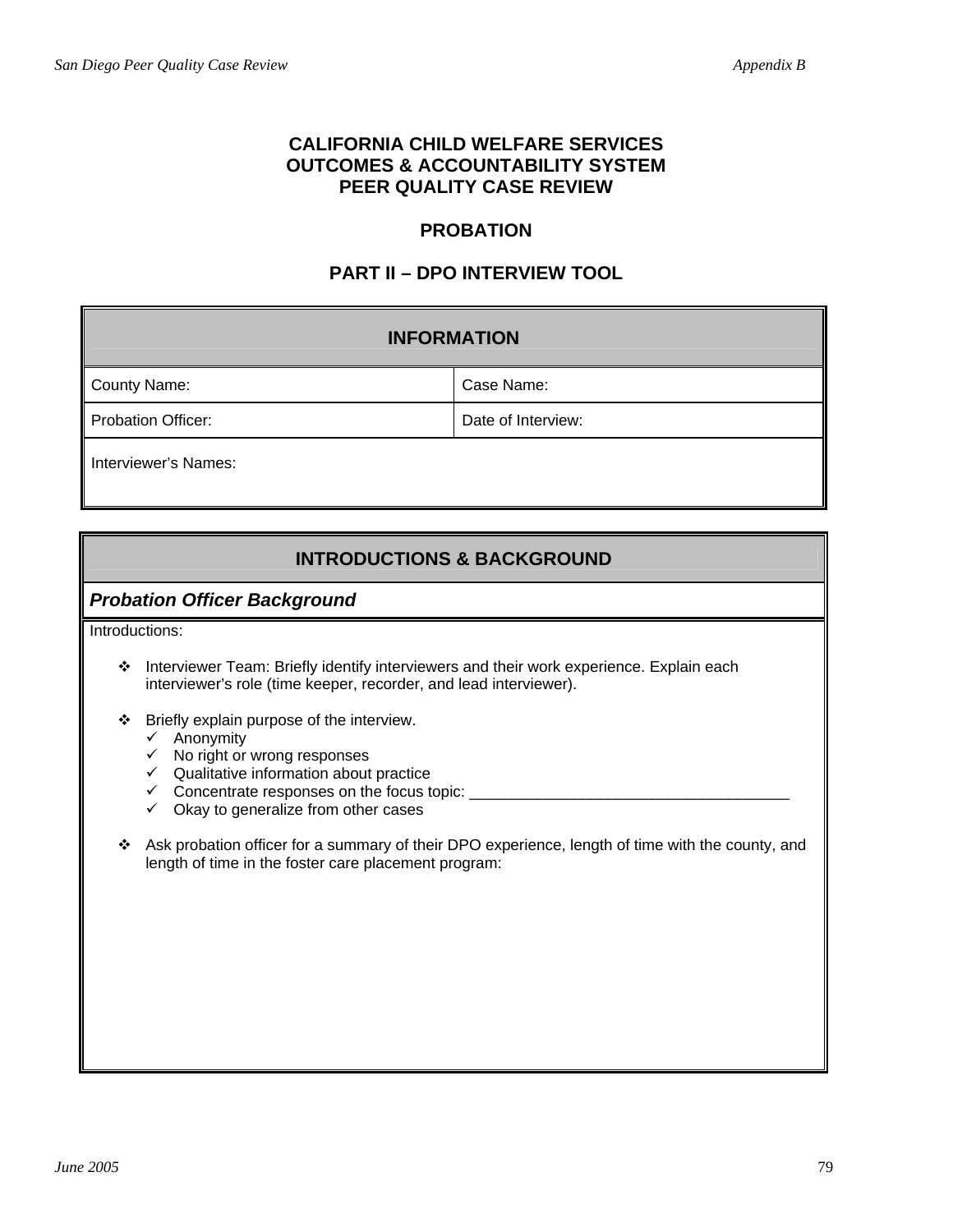|    | <b>Case Background</b>                                                                                                                                            |  |
|----|-------------------------------------------------------------------------------------------------------------------------------------------------------------------|--|
| 8. | The Team has been briefed on the history of the case. Please tell us how and when this case came<br>to you and briefly describe your interaction with the family. |  |
| 9. | Describe the attributes of this family. (Review Risk and Resiliency Checkup                                                                                       |  |
|    | Strengths<br>$\blacktriangleright$                                                                                                                                |  |
|    |                                                                                                                                                                   |  |
|    | Needs<br>➤                                                                                                                                                        |  |
|    |                                                                                                                                                                   |  |
|    |                                                                                                                                                                   |  |
|    |                                                                                                                                                                   |  |
|    |                                                                                                                                                                   |  |
|    |                                                                                                                                                                   |  |
|    |                                                                                                                                                                   |  |
|    |                                                                                                                                                                   |  |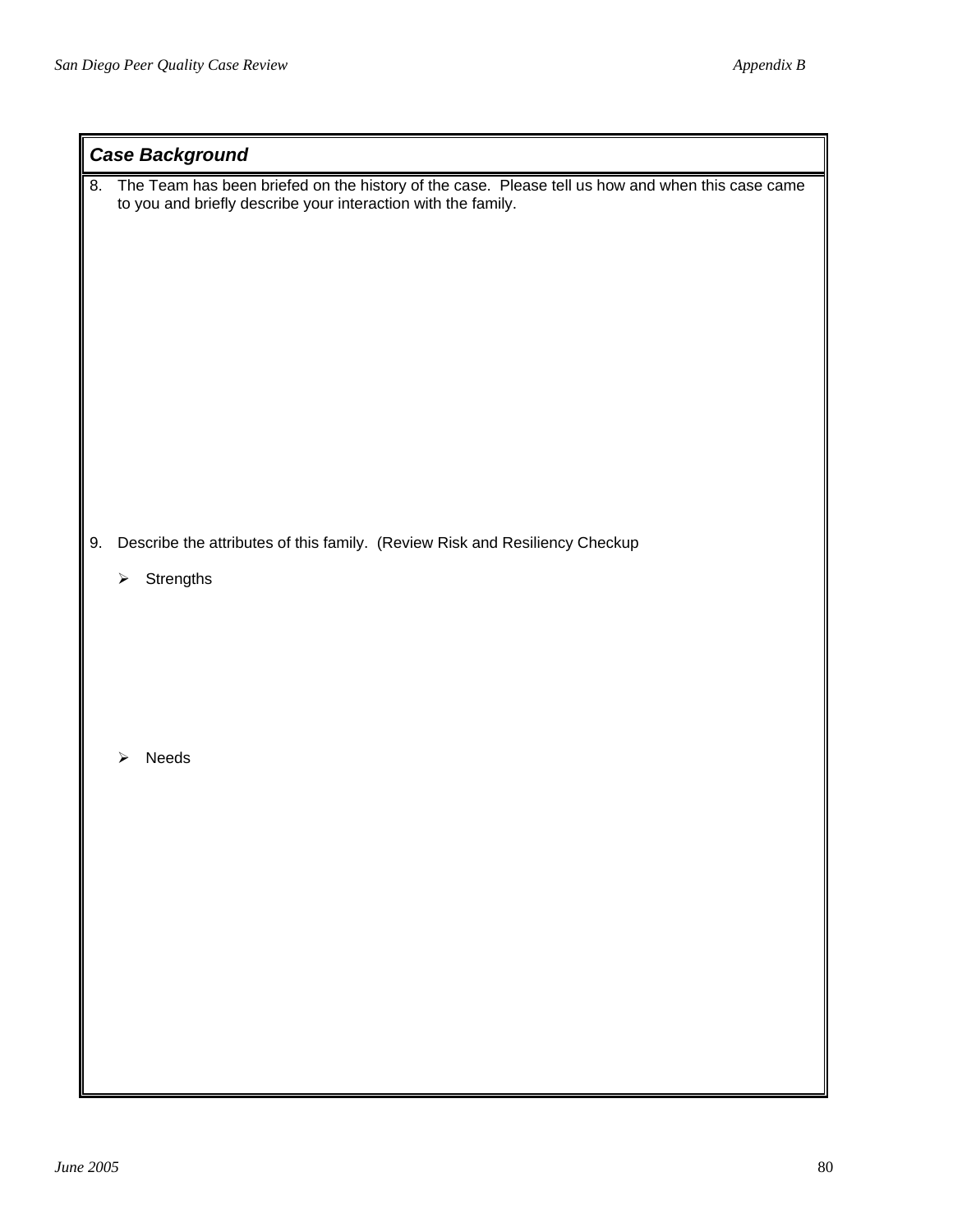#### *Delivery of Services*

10. How did you connect the minor and the parents to services?

11. Were there any barriers to accessing needed services (location, language, hours of operation, transportation)?

12. What has worked and what has not worked well for this family?

13. What challenges did you face as a DPO trying to visit with the minor at least monthly?

14. What challenges did you face as a DPO trying to visit with the parents at least monthly?

15. How did you assess the family's progress in meeting case plan objectives?

- $\checkmark$  Substance Abuse Treatment
- $\checkmark$  Mental Health Treatment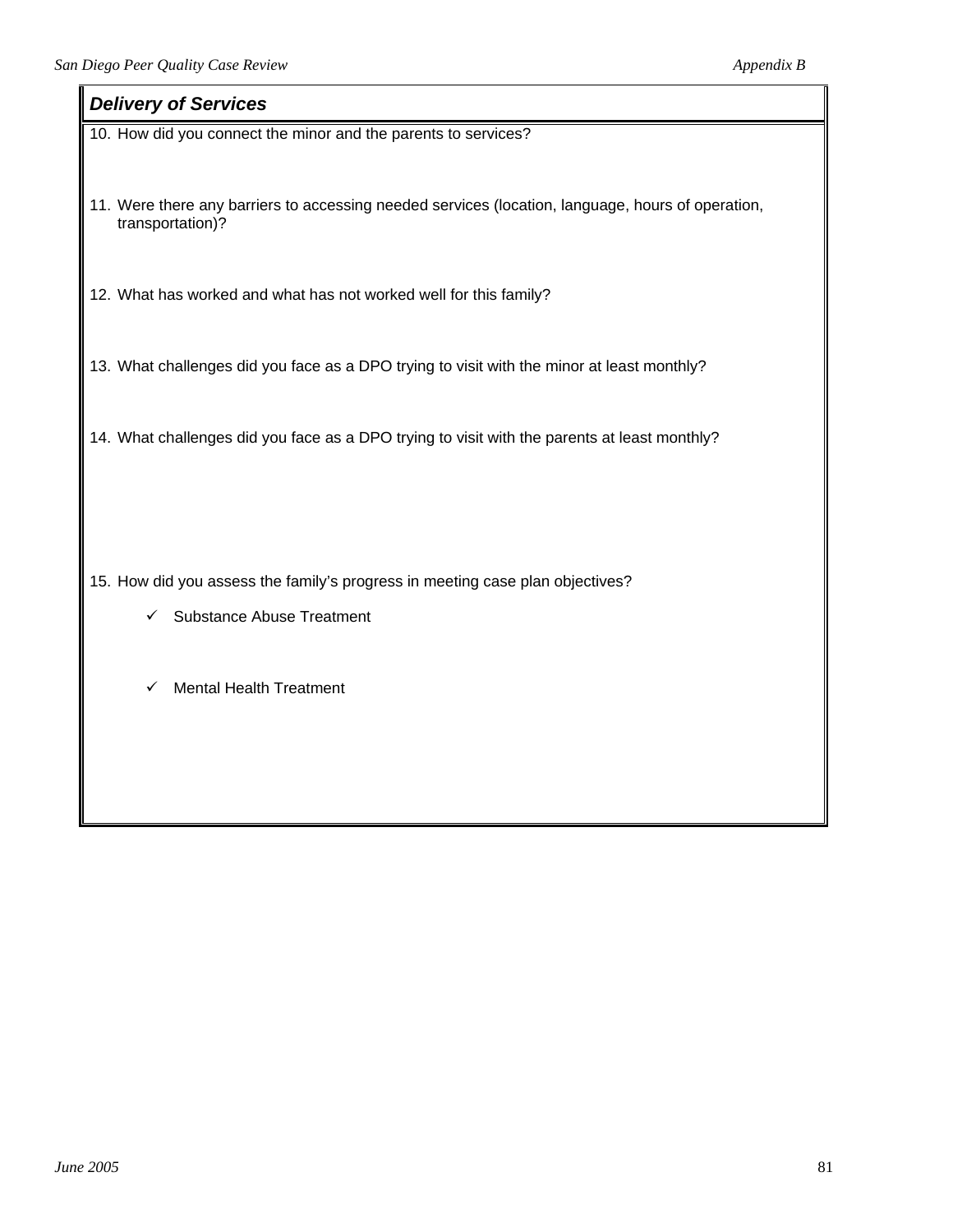| <b>PROBATION OFFICER OBSERVATIONS</b>                                                                                           |  |
|---------------------------------------------------------------------------------------------------------------------------------|--|
| 16. Was there anything about this case that you found especially difficult or challenging?                                      |  |
| 17. What improvements or changes would be useful to help you do your job more effectively? (training,<br>resources, procedures) |  |
| 18. What are the kinds of things you do as a DPO that you are especially proud of, or that others can<br>learn from?            |  |
| 19. Is there anything you would like to add?                                                                                    |  |

┃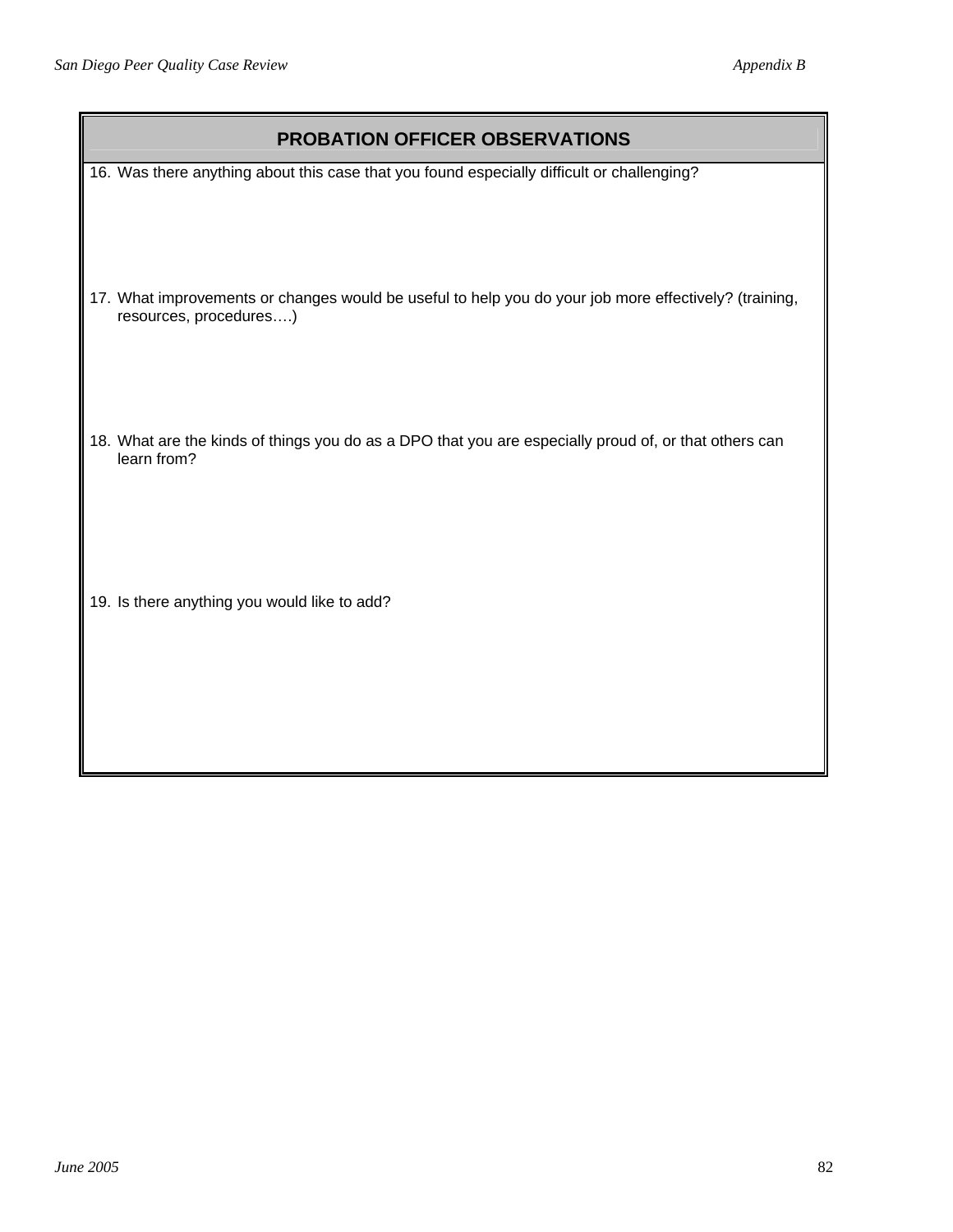| PQCR INTERVIEW TEAM OBSERVATIONS                                                                      |  |
|-------------------------------------------------------------------------------------------------------|--|
| Use this space to prepare for the debriefing session. Answers need to be specific to the focus topic: |  |
| Identify documentation trends based on the case review:                                               |  |
| Identify promising practices:                                                                         |  |
| Identify Barriers & Challenges:                                                                       |  |
| <b>Identify Training Needs:</b>                                                                       |  |
| Identify Systemic/Policy Changes:                                                                     |  |
| Identify Resource Issues:                                                                             |  |
| Identify areas needing state technical assistance:                                                    |  |
| Other:                                                                                                |  |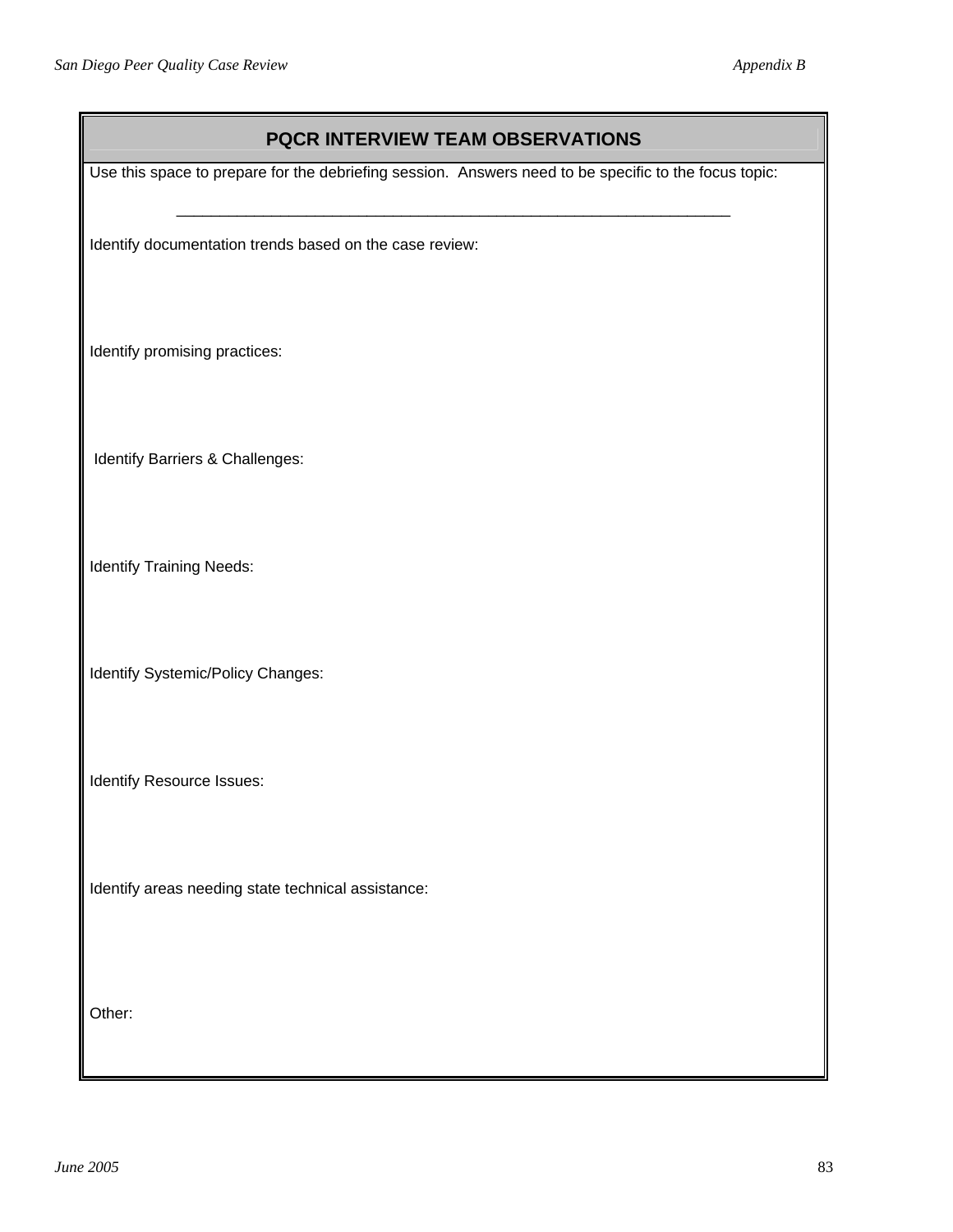## **CALIFORNIA CHILD WELFARE SERVICES OUTCOMES & ACCOUNTABILITY SYSTEM PEER QUALITY CASE REVIEW**

# **PROBATION**

# **PART III – SUPERVISOR INTERVIEW TOOL**

| <b>INFORMATION</b>   |                    |
|----------------------|--------------------|
| <b>County Name:</b>  | Case Name:         |
| Supervisor's Name:   | Date of Interview: |
| Interviewer's Names: |                    |

# **INTRODUCTIONS & BACKGROUND**

## *Probation Supervisor Background*

Introductions:

- \* Interviewer Team: Briefly identify interviewers and their work experience. Explain each interviewer's role (time keeper, recorder, and lead interviewer).
- Briefly explain purpose of the PQCR and the interview.
	- $\checkmark$  Anonymity
	- $\checkmark$  No right or wrong responses
	- $\checkmark$  Qualitative information about practice
	- 9 Concentrate responses on the focus topic: \_\_\_\_\_\_\_\_\_\_\_\_\_\_\_\_\_\_\_\_\_\_\_\_\_\_\_\_\_\_\_\_\_\_\_\_\_
	- $\checkmark$  Okay to generalize
- Ask supervisor for a summary of their experience, length of time with the county, and length of time in the foster care placement program: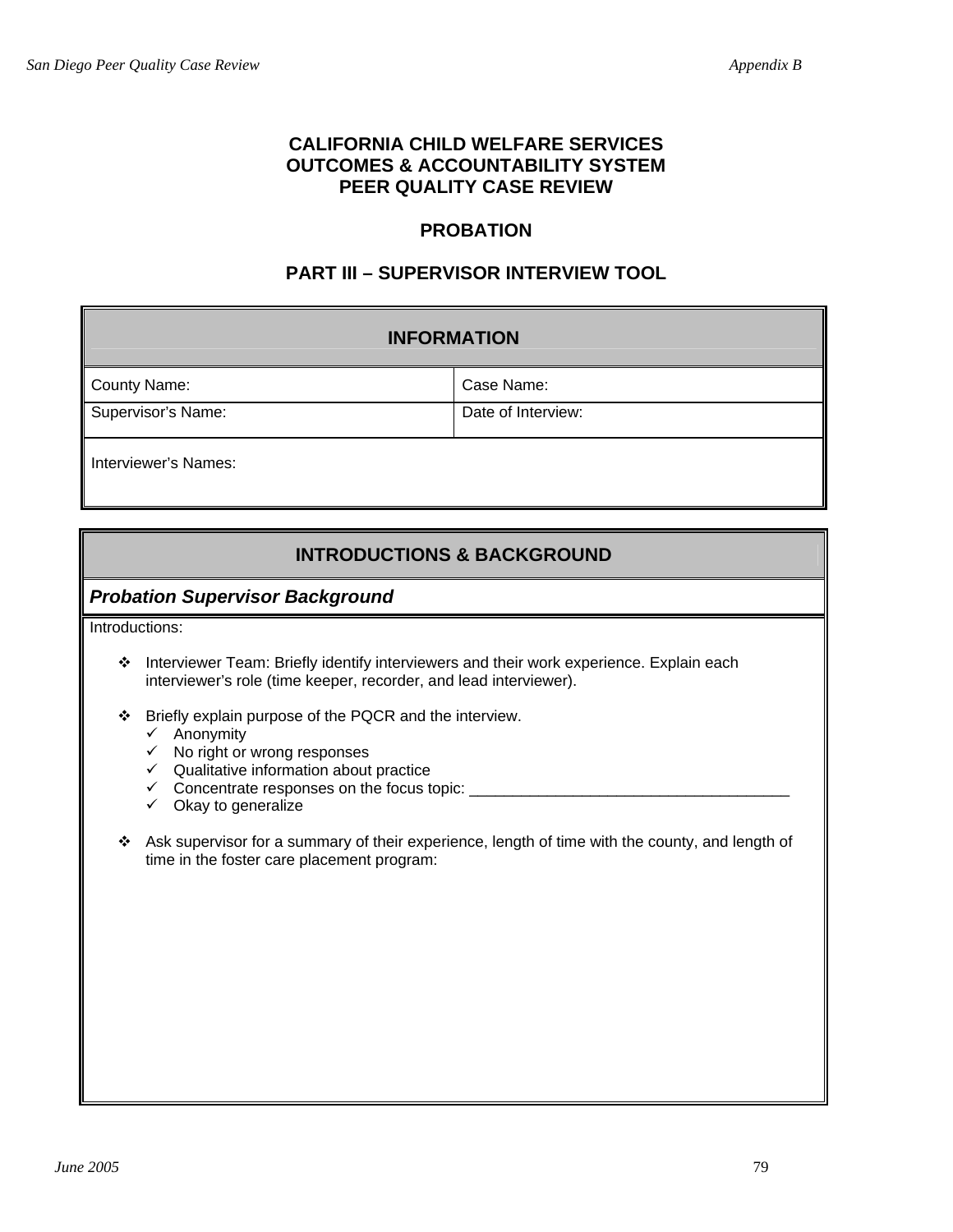|    | <b>County's Self Assessment</b><br>(Make sure the supervisor has time to review the SA prior to the interview) |
|----|----------------------------------------------------------------------------------------------------------------|
| 1. | Does the county's Self Assessment accurately represent the probation placement activities in your<br>county?   |
| 2. | What would you add to the Self Assessment?                                                                     |
|    |                                                                                                                |
|    |                                                                                                                |

## *Out-of-Home Placement*

1. Tell us about the county's placement program areas that are working well.

2. As a supervisor, what are the most significant challenges in working in the placement program?

3. Would you consider these challenges to be the same for probation officers? Why?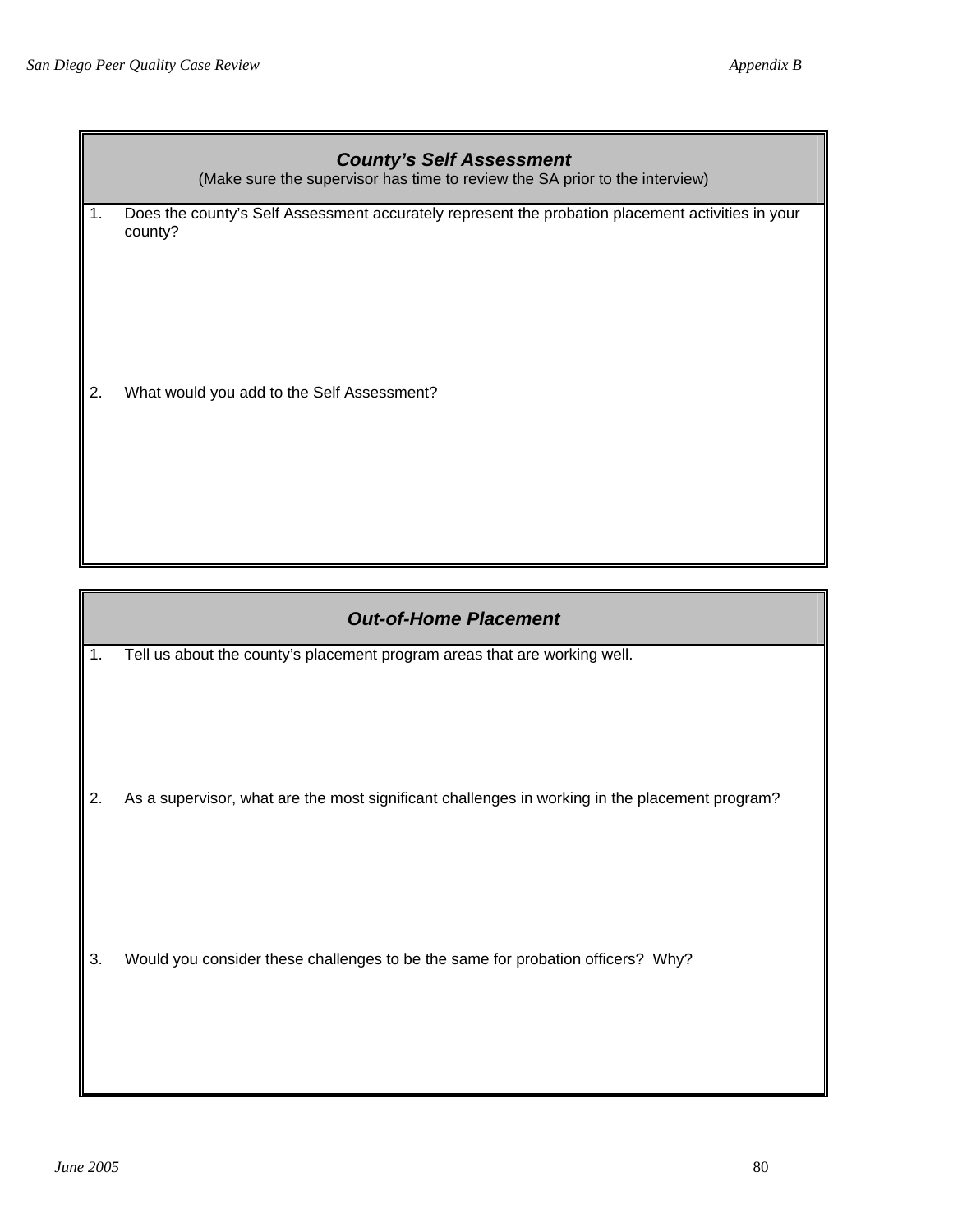| 4. | Describe the challenges of timely reunification?                                                                        |
|----|-------------------------------------------------------------------------------------------------------------------------|
| 5. | What are the most important factors that contribute to the successful reunification of a minor with<br>his/her parents? |
| 6. | Describe the challenges of permanency planning?                                                                         |
| 7. | How do you make sure the court is provided sufficient information to make informed decisions?                           |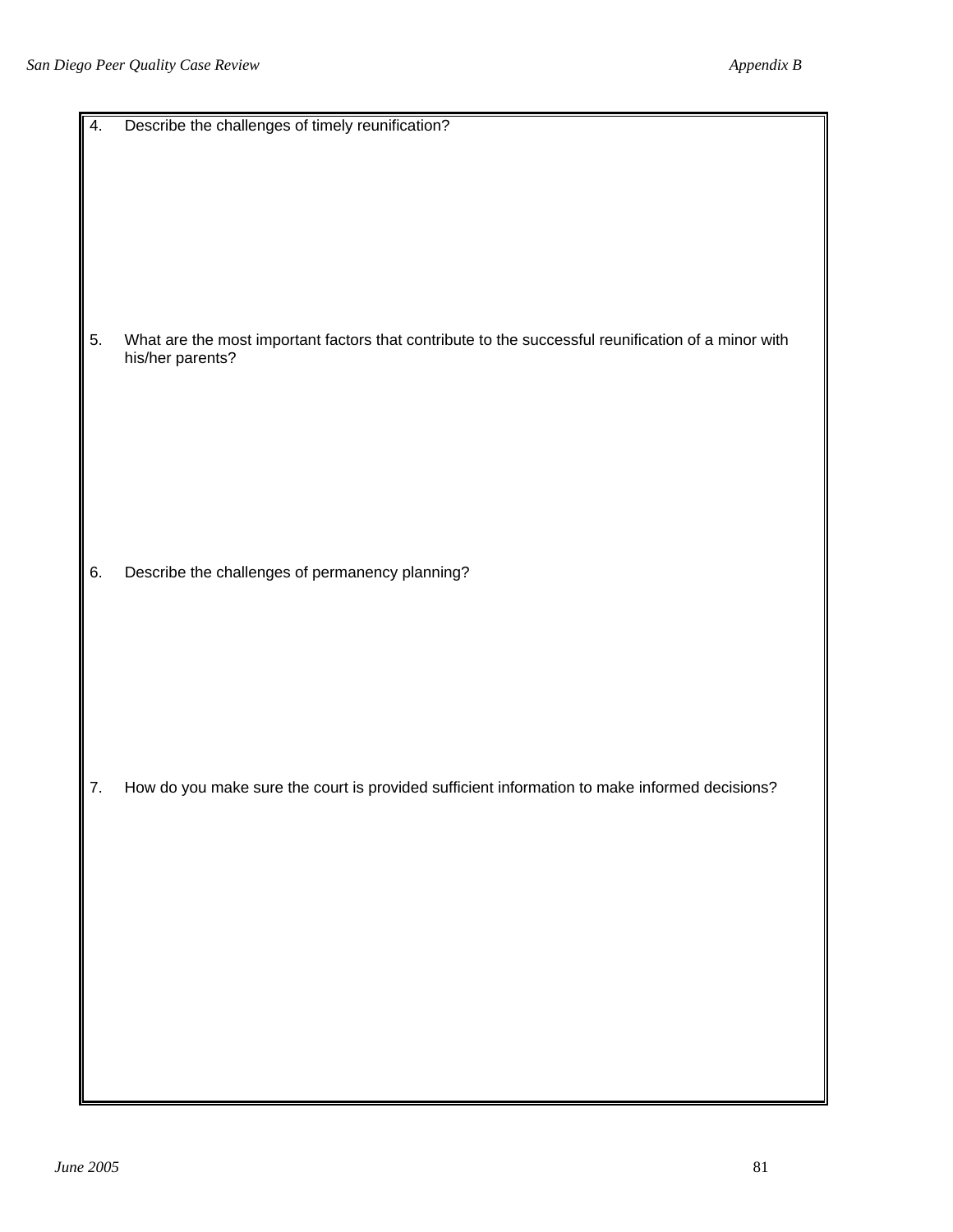|    | <b>Supervision</b>                                                                                                      |
|----|-------------------------------------------------------------------------------------------------------------------------|
| 1. | What do you do to help your staff with assessment, planning and monitoring a case?                                      |
| 2. | What challenges do you face as a supervisor in the placement program?                                                   |
| 3. | What changes would be useful to help you do your job more effectively?                                                  |
| 4. | What are the kinds of things you do as a supervisor that you are especially proud of, or that others<br>can learn from? |
| 5. | Is there anything you would like to add?                                                                                |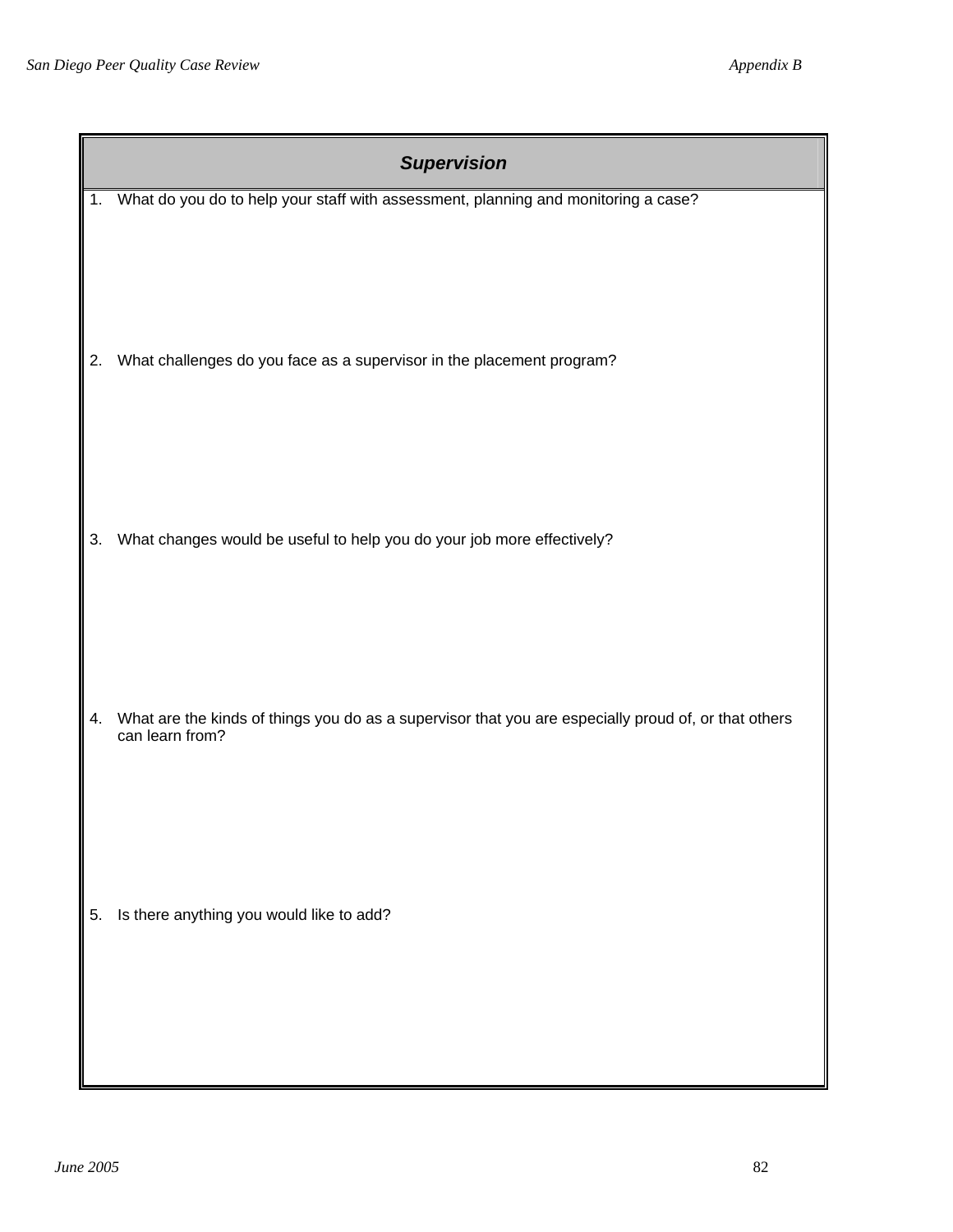| PQCR INTERVIEW TEAM OBSERVATIONS                                                                      |  |
|-------------------------------------------------------------------------------------------------------|--|
| Use this space to prepare for the debriefing session. Answers need to be specific to the focus topic: |  |
| Identify promising practices:                                                                         |  |
| Identify Barriers & Challenges:                                                                       |  |
| <b>Identify Training Needs:</b>                                                                       |  |
| Identify Systemic/Policy Changes:                                                                     |  |
| Identify Resource Issues:                                                                             |  |
| Identify areas needing state technical assistance:                                                    |  |
| Other:                                                                                                |  |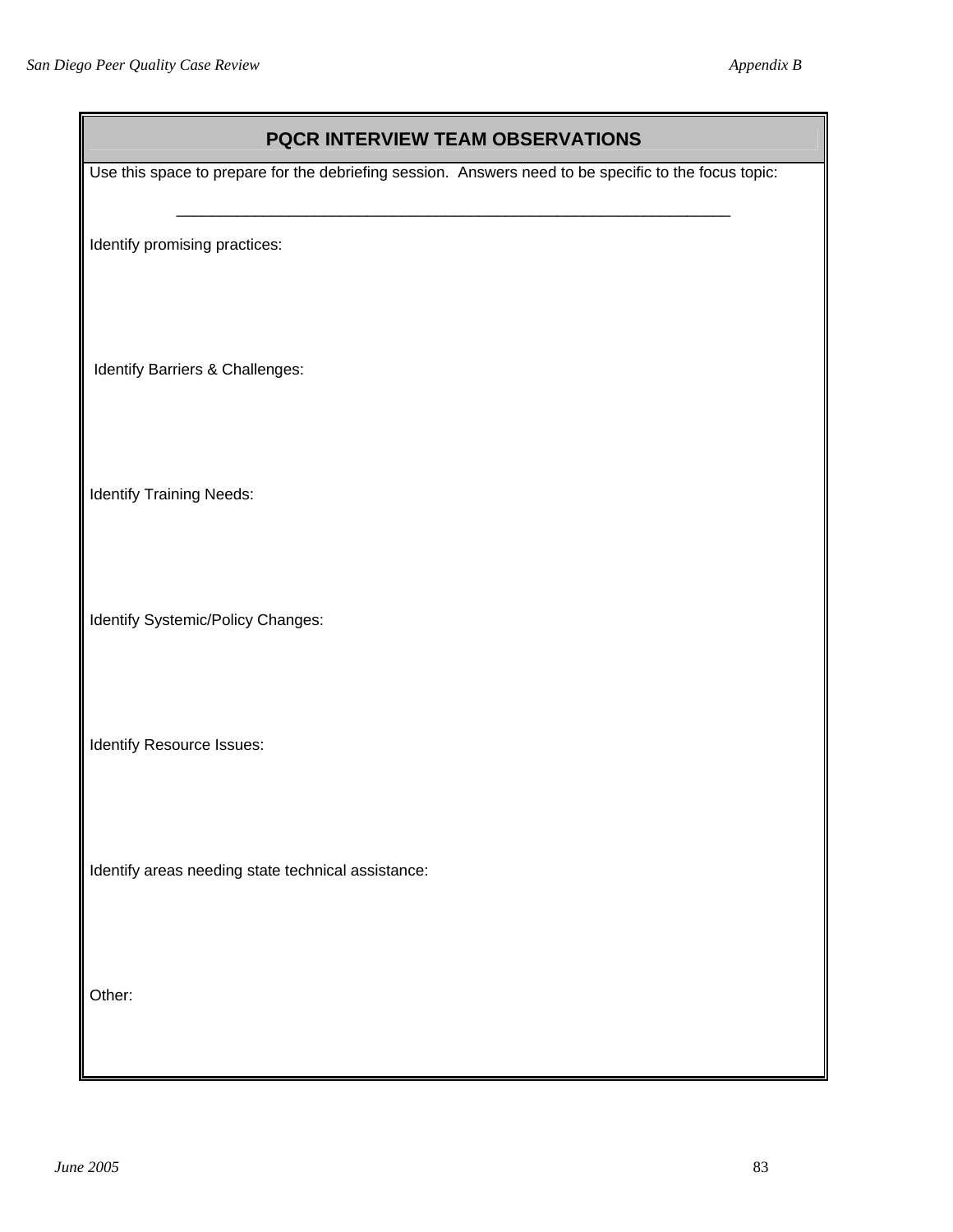# **V. Summary of Data**

Once the PQCR interviews were completed, the information recorded on the case review and the interview tools was compiled, analyzed and prioritized into major categories. Trends and recurring themes revealed by the data were identified. This information coupled with the Summary of Practice (see Section III), resulted in recommendations for improvement in the area of focus (see Section IV). CWS and Juvenile Probation compiled, analyzed and summarized their PQCR data separately, as detailed below.

# CWS: Social Workers

A total of 72 cases were reviewed. 46 of the cases were reunified timely and 26 cases were not reunified timely. The 46 cases reunified timely represented 64% of the sample, which parallels the County's outcomes data reports. The following **countywide** trends were observed.

# *Trends*

 $\triangleright$  Timely Reunification (46 cases)

*Case Characteristics* 

- Unlikely to have a previous case. (3 cases only)
- Substantial risk was the most common abuse allegation. (18 cases)
- Sexual abuse the least common abuse allegation. (2 cases)
- Unlikely to have a second allegation. (8 cases only)
- Mother was likely to be the perpetrator. (24 cases)
- Unlikely that the parents resided in the common address recorded for removal. (27 cases)
- Likely to have an updated case plan in CWS/CMS. (44 cases)
- Cases were likely to involve Hispanic families. (31 cases)
- Families were likely to have some form of housing (e.g. own home, renting an apartment or home, living with relatives or friends). (39 cases)
- Families were likely to either own their own vehicle (22 cases), use public transportation (16 cases) or both (4 cases).
- Families were likely to have some type of employment. (34 cases)

# *Assessment of Needs and Services*  Children

- Needs were likely to be assessed (45 cases)
- Needs were likely to include:
	- therapy (e.g. individual or family),
	- medical care (e.g. health or dental), and
	- a safe, nurturing and structured environment.
- Other needs included.
- acculturation,
	- school, childcare,
	- housing,
	- food,
	- sexual abuse treatment, and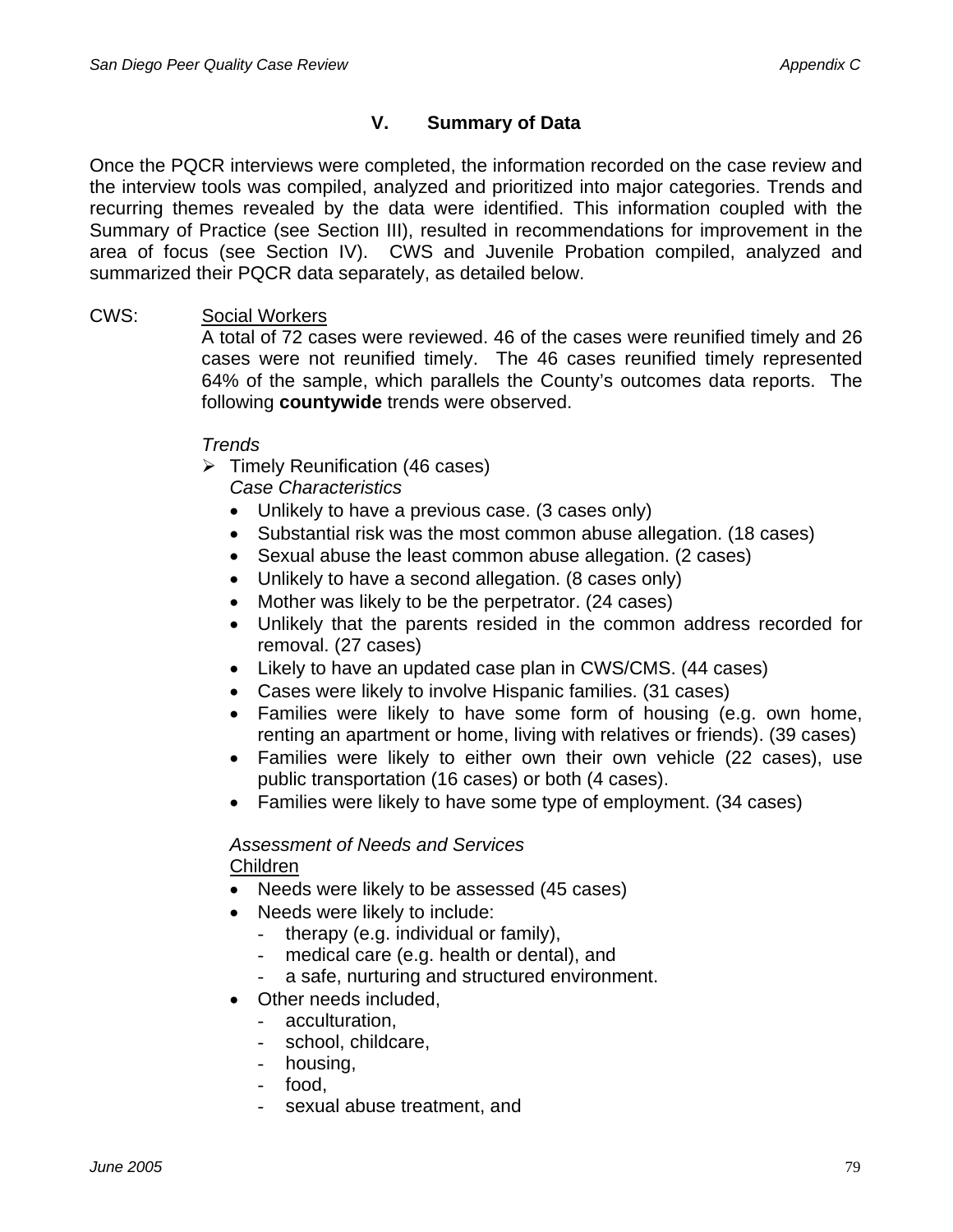- funding for extra-curricular activities.
- Likely to be assessed through
	- social worker observations,
	- assessments conducted by non-CWS staff (e.g. developmental assessments, psychological evaluations), and
	- communicating with caregivers, family members, school personnel, and service providers (e.g. therapists, public health nurse).
- Services were likely to be available and accessible. (43 cases)
- Unlikely to have special needs (10 cases)
	- **Special needs included:** 
		- special education,
		- medical (e.g. lung infection, heart murmur, positive toxicology at birth), and
		- psychological.

## **Parents**

- Needs likely to be assessed. (45 cases)
- Needs likely to be assessed through:
	- social worker observations,
	- review of the case file,
	- risk assessments,
	- communicating with service providers, family, collaterals, and family friends, and
	- results of assessments from psychological evaluations, psychiatric evaluations, substance and drug abuse reports, domestic violence reports.
- Needs likely to include:
	- domestic violence treatment, therapy (e.g. individual, family or couples),
	- drug treatment (e.g. drug testing, after care, or treatment)
	- psychological evaluations,
	- parenting skill development,
	- in-home support services,
	- anger management,
	- housing, and
	- transportation.
- Other needs included:
	- sexual abuse treatment,
	- education about how the child welfare system works, and
	- immigration.
- Services were likely to be available and accessible. (43 cases)
- Unlikely to have special needs (7 cases)
	- Special needs were:
		- psychological, and
		- psychiatric.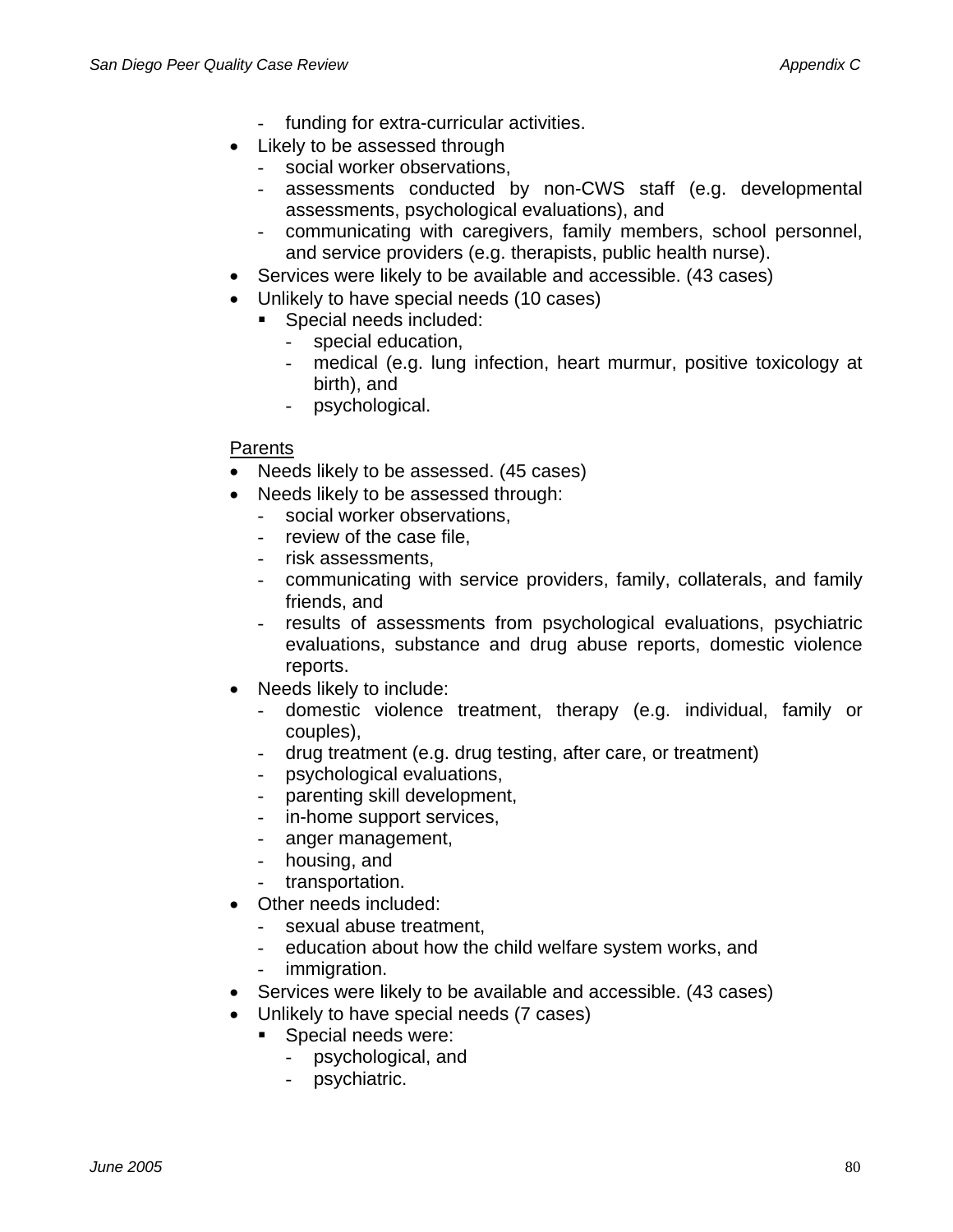# *Case Planning*

#### **General**

In both timely and not timely family reunification cases:

- *Extended family members* were likely to be involved in the case plan or case by providing a placement for the child (ren), facilitating visitations, reporting the parents' progress, or attending Family Unity meetings.
- *Cultural issues* were considered and likely to include language, poverty, immigration status, and family traditions.
- *Barriers to case plan development* most common were:
	- incarcerated parents,
	- parents' resistance to participating in the case plan,
	- parents' denial of problem,
	- parents being deported,
	- attorneys for children,
	- foster parents not supporting family reunification efforts,
	- difficulty locating service providers (e.g. therapists),
	- lack of interpreters, and,
	- lack of Spanish speaking services (e.g. anger management or psychiatrist, therapists).

## Child

- Unlikely to be involved because of age (i.e. too young). (29 cases)
	- **If involved, likely was through review of the case plan with the child** after it was developed or communication with the child about needs and to help develop the plan.

## Parent

- Likely to be involved (27 cases)
	- **If involved, likely was through review of the case plan with the parent** after it was developed, communication with the parents about their needs to help develop the plan.
	- If not involved, likely was because the social worker did not develop or update the case plan, the parent was incarcerated or the case plan was developed in another county.

## *Placement Stability*

- Children were likely to have at least two to seven placements (34 cases)
	- 12 cases had one placement
	- If multiple placements, it was likely because the child was
		- initially placed in the County's shelter (18 cases)
			- placed in a relative home (19 cases)
		- placed in a foster home (14 cases)
	- Other reasons for multiple placements included:
		- abuse in the foster home,
		- caregivers poor relationship with parents,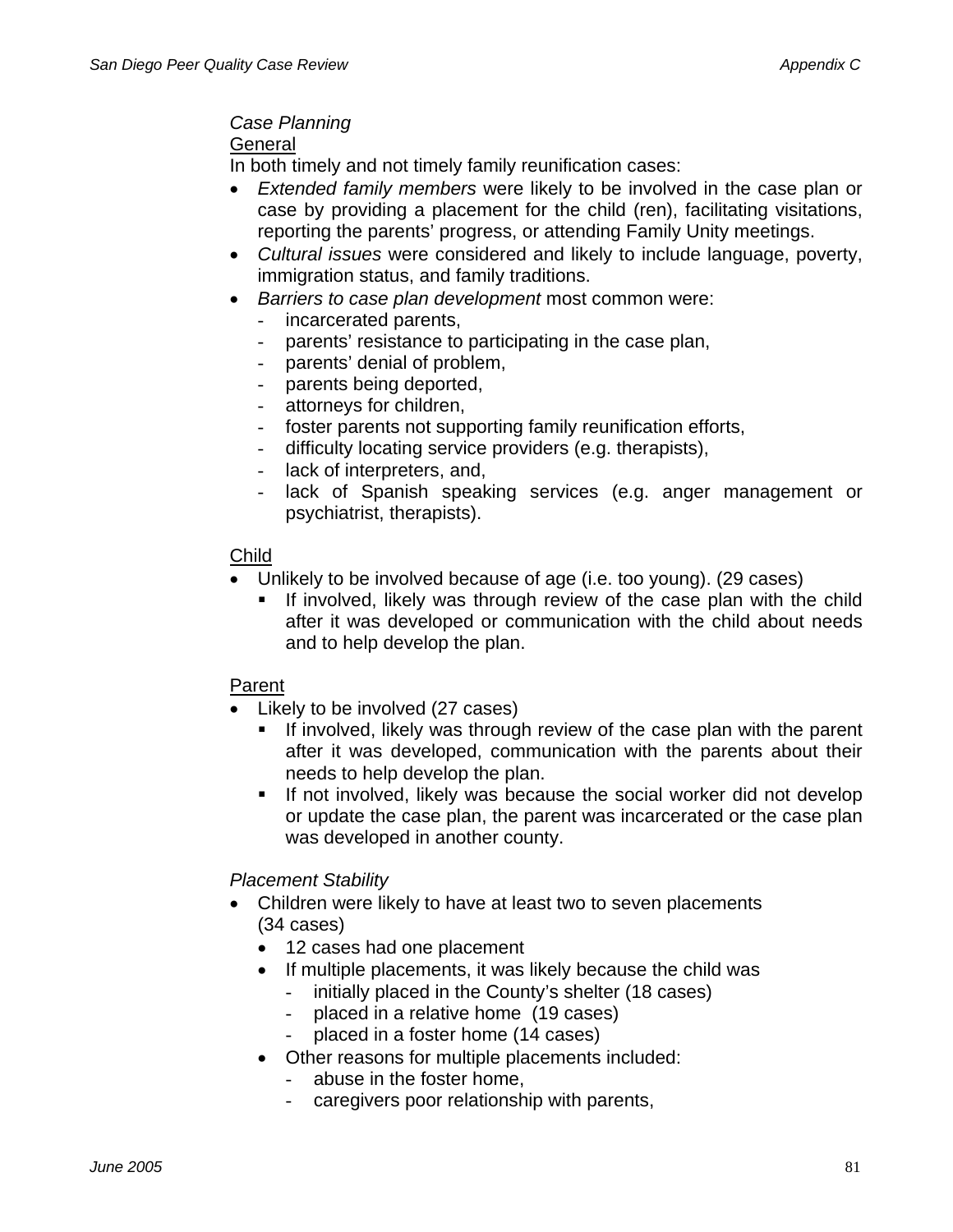- caregivers not facilitating visitations, and
- child had psychological problems (e.g. attempted suicide).
- Children were likely to be placed in the same region as their parents (22-28 cases)
- All or some siblings were likely to be placed together (21 cases)
	- If not placed, together it was likely because
		- there were insufficient adequate foster homes or relative/nonrelative extended family member placements who could accept siblings together, or
		- the siblings were not part of the child welfare case.
- Family connections were likely to be maintained while the child was placed in out-of-home care through visitations and regular contact. (43 cases)
	- More likely when the placement was a relative or non-relative extended family member.
- Placement connections were likely to be maintained. (23 cases)
	- Less likely when the child was too young to establish any community connections or the placement was located out of the child's original community.

# *Visitation*

- Applicable to both timely and not timely family reunification cases
- The pattern of visitation was observed to progress from supervised to unsupervised to overnights to trial home visits.
- The timing of the progression of visits varied and no clear trend was identified.
- Barriers to the progression of visits included:
	- parents' lack of progress,
	- parents' resistance to child welfare services,
	- children attorneys objections to progression of visits and needing their concurrence,
	- lack of transportation, and
	- lack of appropriate housing for visitations.
- Social workers were less likely to encounter any barriers when visiting children than when visiting parents.
	- **Barriers to visiting parents included:** 
		- parents' work schedule,
		- parents' incarcerated,
		- parents' transient, and
		- parents' whereabouts unknown.
- $\triangleright$  Not Timely Reunification (26 cases) *Case Characteristics* 
	- Unlikely to have a previous case. (3 cases only)
	- Emotional abuse and general neglect were the most common abuse allegation. (7 cases each)
	- Sexual abuse was the least common abuse allegation. (1 case)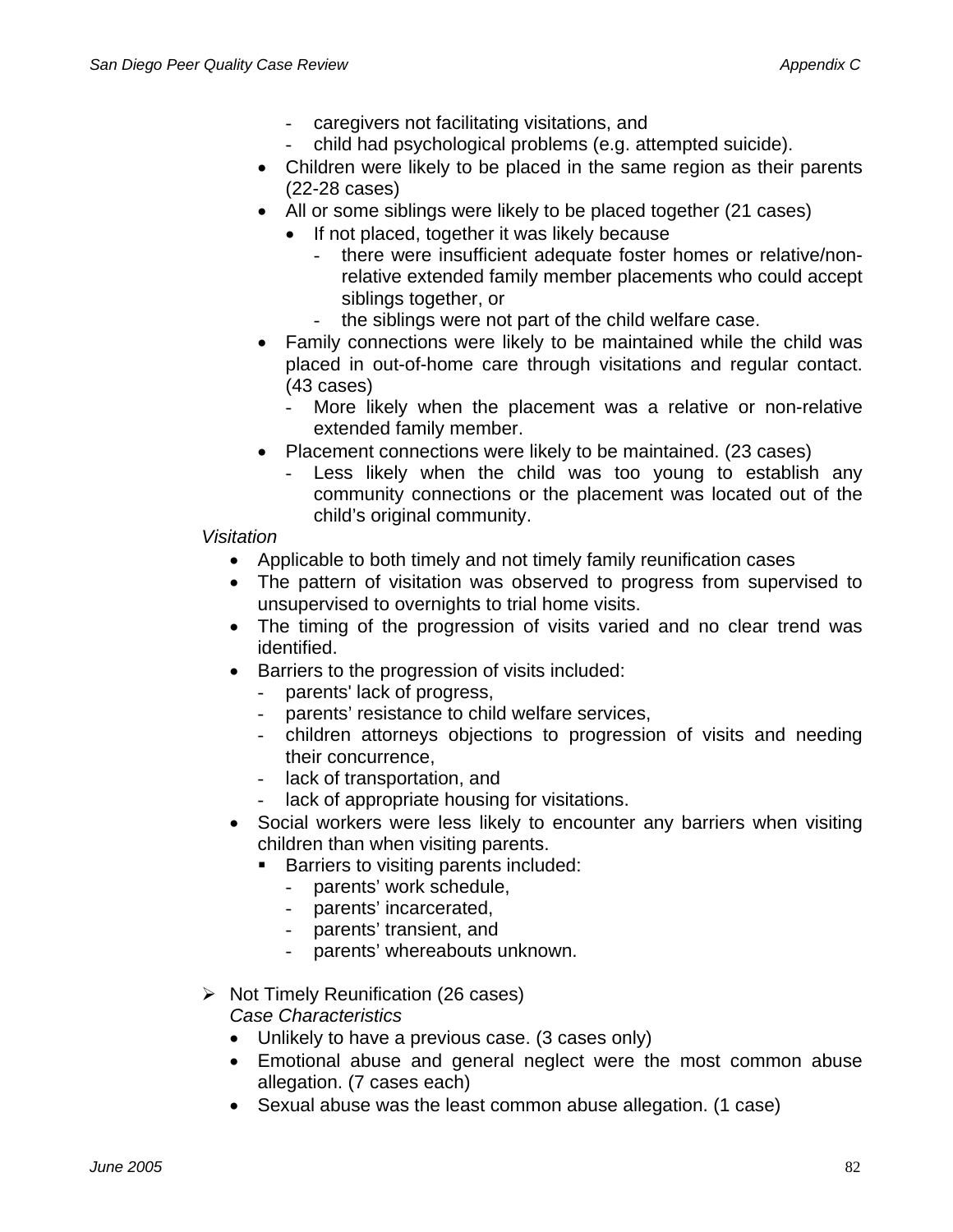- 1/3 of the cases were likely to have a second allegation. (8 cases)
- Mother was likely to be the perpetrator. (13 cases)
- Unlikely for the parents to reside in the common address recorded for removal. (17 cases)
- Likely to have an updated case plan in CWS/CMS. (26 cases)
- Cases were likely to involve Hispanic families (9 cases) or Caucasian families. (8 cases)
- Families were likely to have some form of housing (e.g. own home, renting an apartment of home, living with relatives or friends. (17 cases)
- Families were likely to either own their own vehicle (13 cases), use public transportation (10 cases) or both (2 cases).
- Families were likely to have some type of employment. (21 cases)

#### *Assessment of Needs and Services*  Children

- Needs likely to be assessed (26 cases)
- Needs likely to be assessed through:
	- social worker observations,
	- assessments conducted by non-CWS staff (e.g. developmental assessments, psychological evaluations),
	- communicating with caregivers, family members, school personnel, and service providers (e.g. therapists, public health nurse), reviewing the case file, and
	- conducting risk assessments.
- Needs likely to include:
	- therapy (i.e., individual or family),
	- medical (i.e., health or dental), and
	- a safe, nurturing and structured environment.
- Other needs included:
	- childcare, regional center services,
	- school,
	- housing, and
	- sexual abuse treatment.
- Services were likely to be available and accessible. (25 cases)
- Likely to have special needs. (11 cases)
	- Special needs included:
	- special education,
	- medical (e.g. failure to thrive),
	- psychological, language development (e.g. speech), and
	- hearing.

#### Parents

- Needs likely to be assessed (26 cases)
- Needs likely to be assessed through:
	- social worker observations,
	- review of the case file,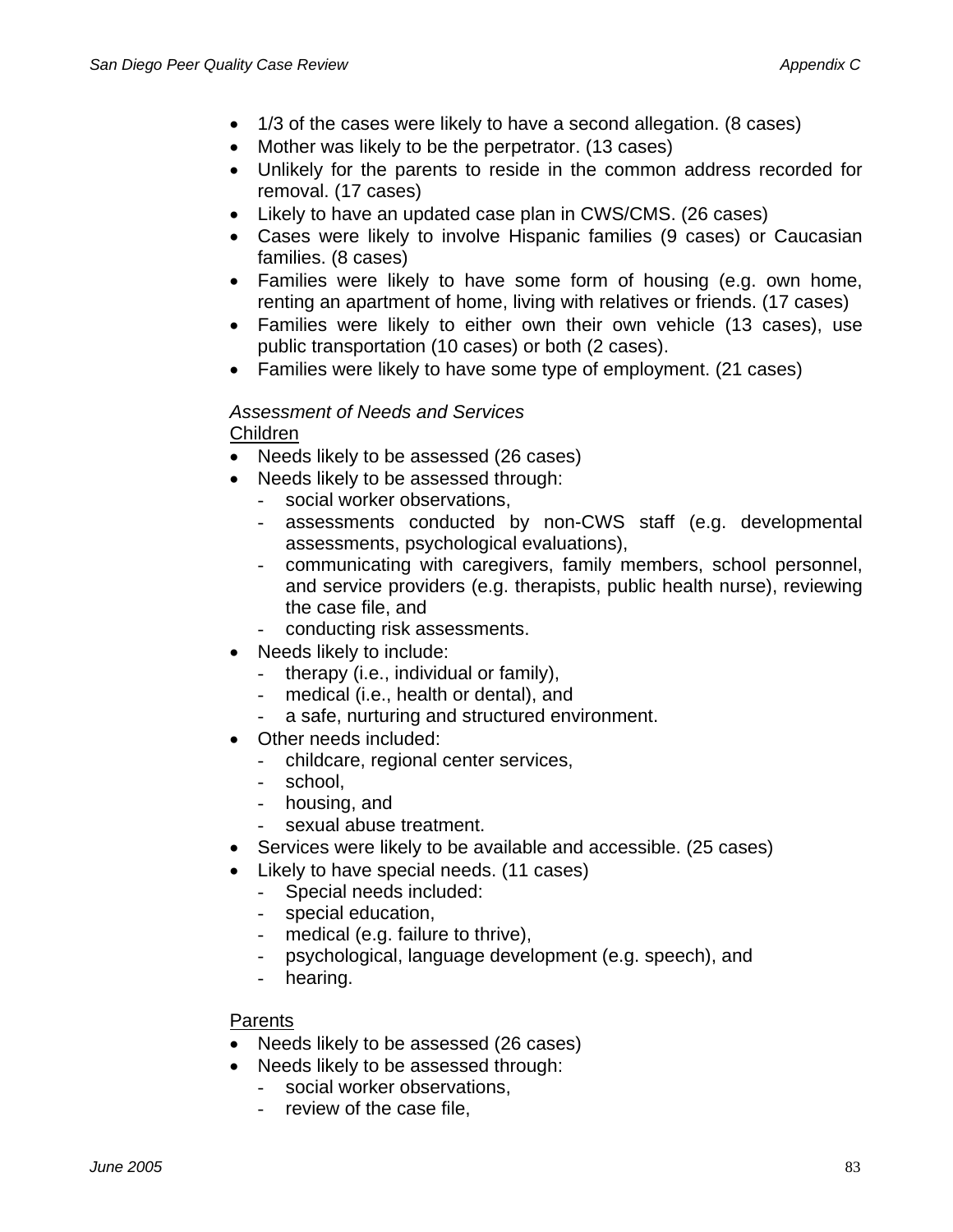- risk assessments.
- communicating with service providers, family, collaterals, and family friends,
- results of assessments from psychological evaluations, psychiatric evaluations, substance and drug abuse reports, domestic violence reports.
- Needs likely to include:
	- domestic violence treatment,
	- therapy (e.g. individual, family or couples),
	- drug treatment (e.g. drug testing, after care, or treatment),
	- psychological evaluations,
	- parenting skill development,
	- in-home support services,
	- anger management, housing, and
	- transportation.
- Other needs included:
	- sexual abuse treatment.
	- education about how the child welfare system works, and
	- immigration.
- Services for parents were likely to be available and accessible. (24 cases)
- Unlikely to have special needs. (9 cases)

### *Case Planning*

Child

- Unlikely to be involved because of age (15 cases)
	- If involved, likely was through review of the case plan with the child after it was developed or communication with the child about needs and to help develop the plan.

### Parent

- Likely to be involved (19 cases)
	- If involved, likely was through review of the case plan with the parent after it was developed, communication with the parents about their needs to help develop the plan.
	- If not involved, likely was because the social worker did not develop or update the case plan.

## *Placement Stability*

- Children were likely to have at least two to seven placements (25 cases)
	- One case had one placement
	- **If multiple placements, it was likely because the child was:** 
		- initially placed in the County's shelter, and then (18 cases)
		- placed in a relative home (19 cases)
		- placed in a foster home (14 cases)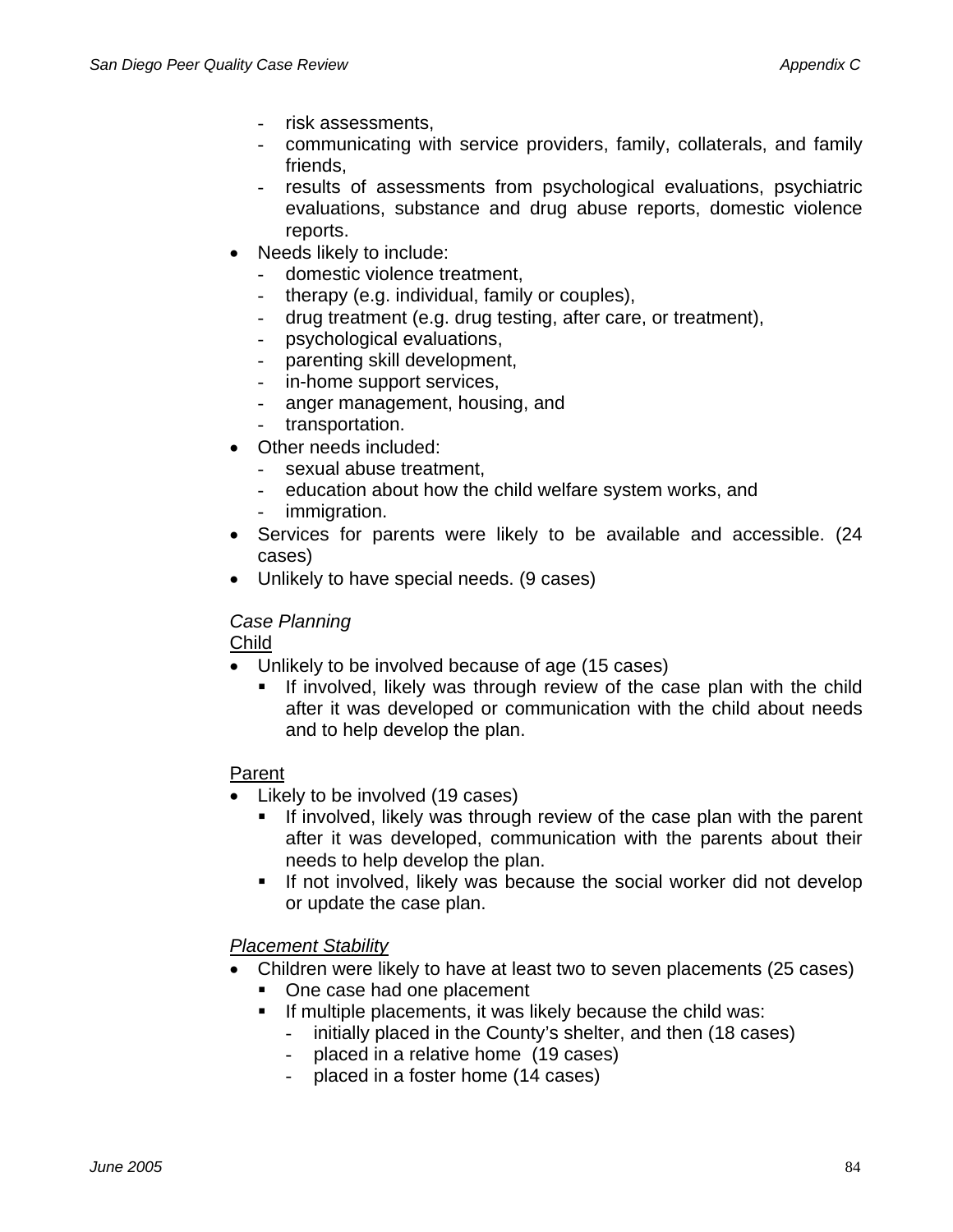- Other reasons for multiple placements included:
	- abuse in the foster home, and
	- social worker not satisfied with the care provided by the caregiver.
- Children were likely to be placed in the same region as their parents (16- 18 cases)
- Some or all siblings were likely to be placed together. (14 cases)
	- **If not placed, together it was likely because:** 
		- there were insufficient adequate foster homes or relative/nonrelative extended family member placements who could accept siblings together, or
		- the siblings were not part of the child welfare case.
- Family connections were likely to be maintained while the child was placed in out-of-home care through visitations and regular contact. (22 cases).
	- More likely when the placement was a relative or a non-relative extended family member.
- Placement connections were likely to be maintained half of the time. (11 cases)
	- Less likely when the child was too young to establish any community connections or the placement was located out of the child's original community.

*Visitation* 

- Applicable to both timely and not timely family reunification cases.
- The pattern of visitation was observed to progress from supervised to unsupervised to overnights to trial home visits.
- The timing of the progression of visits varied and no clear trend was identified.
- Barriers to the progression of visits included:
	- parents' lack of progress,
	- parents' resistance to child welfare services,
	- children attorneys objections to progression of visits and needing their concurrence,
	- lack of transportation, and
	- lack of appropriate housing for visitations.
- Social workers were less likely to encounter any barriers when visiting children than when visiting parents.
	- Barriers to visiting parents included:
		- parents' work schedule,
		- parents' incarcerated,
		- parents' transient, and
		- parents' whereabouts unknown.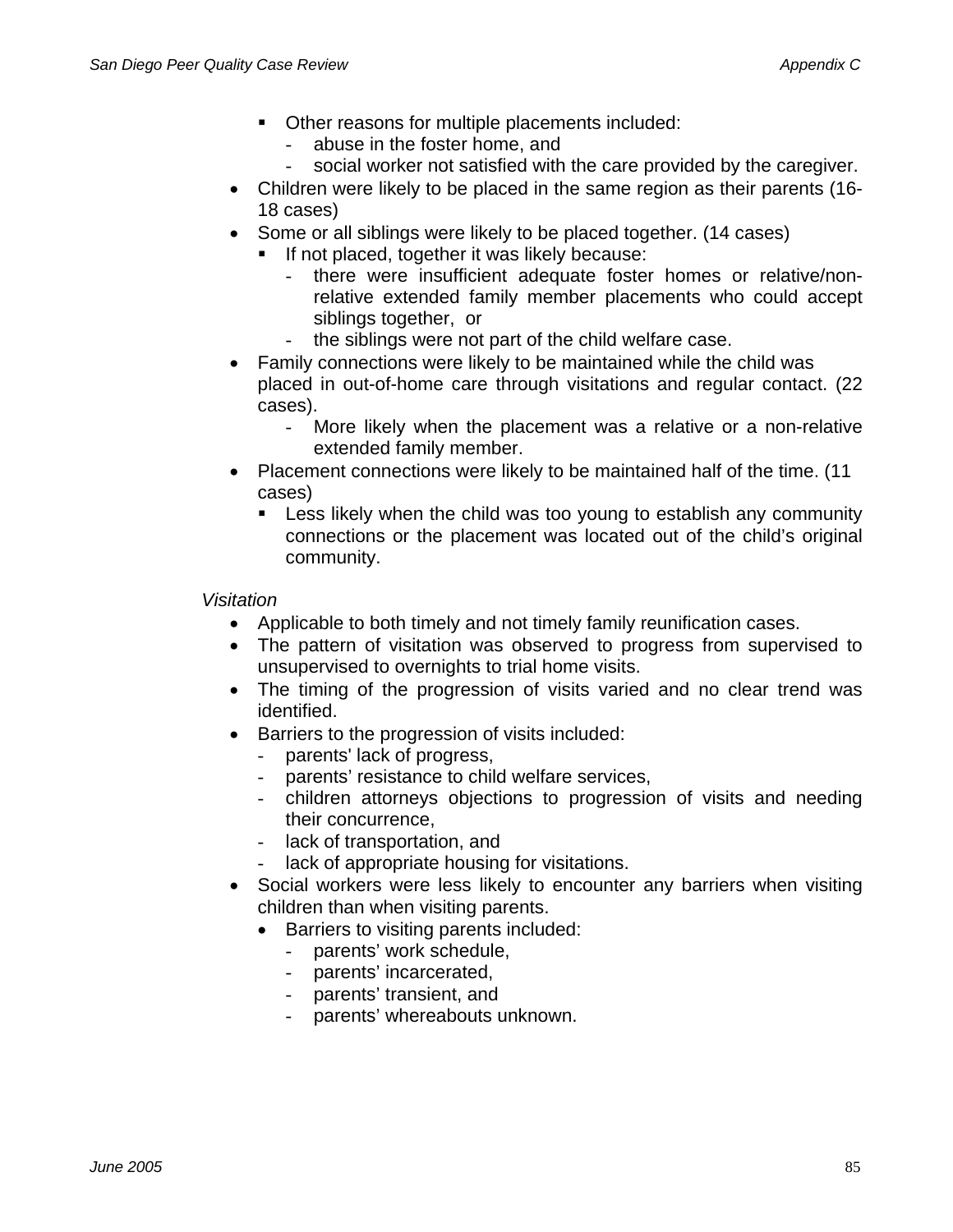#### **Supervisors**

#### *Trends*

A total of 22 supervisors were interviewed. The following trends and recurring themes were identified.

- $\triangleright$  Best Practices that facilitate timely family reunification
	- Family Unity Meetings Help locate relatives for placements and conduct quick relative assessments. Also, help identify support system and resources the family has. Lastly, it engages the family in the problem solving process.
	- Family Preservation Program (FPP) It is a flexible program adaptable to the family's needs. Also, provides feedback to the case carrying social worker because the FPP worker has constant contact with the family. Lastly, the FPP helps the family remain focus and reunified.
	- Community Services for Families These contract services providers facilitate quicker access to services because they are co-located in CWS offices.
	- Substance Abuse Recovery Management System (SARMS) It helps address drug treatment and provides drug testing for clients presenting with alcohol and drug issues.
	- Visitation Centers Provide a venue for families to have supervised visits.
	- Juvenile Drug Court Monitors parents compliance with drug treatment and rehabilitation.
	- Indian Health Council Working with this organization helps address the needs of Native American children.
- $\triangleright$  Supervisors processes with social workers that help with timely reunification
	- On-going risk assessments.
	- Focus on protective and safety issues for children.
	- Review of family strengths and progress.
	- Review court reports and narratives.
	- Ask about efforts for reunification.
	- Encourage contact with service providers and attorneys.
	- Joint decision making with community on Native American cases.
	- Monthly meetings
	- An open door policy.
	- Unit case reviews.
	- Case consultation
	- Discuss best practices at unit meetings.
	- Cover duty schedule or paperwork to help free up the social workers time.
	- Mentor new staff with experienced staff.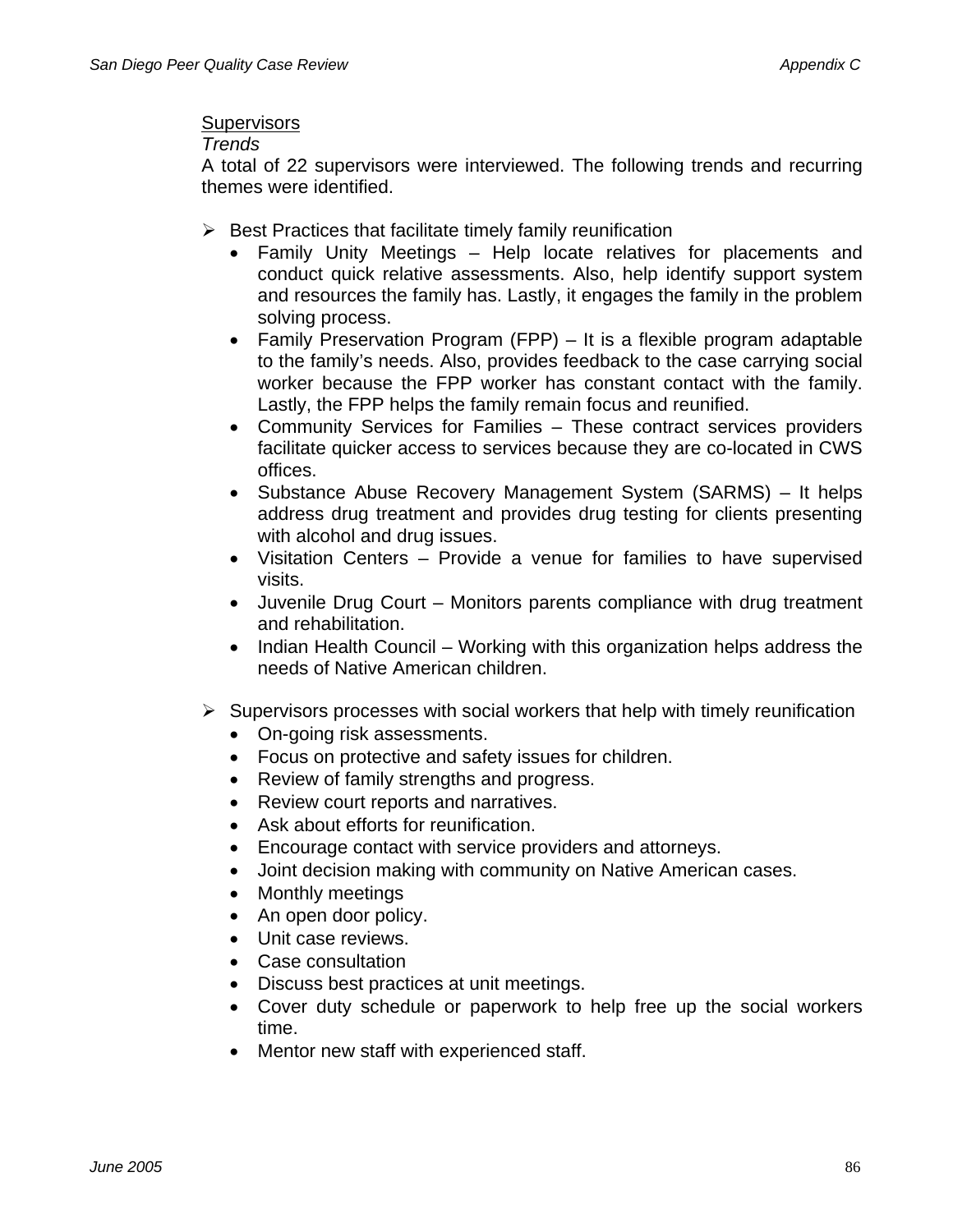#### *Recurring Themes*

Recurring themes were present when the supervisors were asked about the significant themes they observe when working with family reunification cases.

The themes were as follows:

- $\triangleright$  Timely family reunification occurs when:
	- Social workers spend increasingly more time with the family.
	- The families are engaged via strength-based and non-adversarial interviews and interactions.
	- The family's support systems are identified and used.
	- Everyone involved in the case works as a team with (e.g. family, social worker, foster parents, community, service providers, attorneys, etc.).
	- Case plans are individualized, realistic and focused.
	- Graduated visitations (e.g. supervised to unsupervised to overnights to trial home visits) are facilitated.
	- Services are provided early during the case and the services are specific and individualized to the family's needs and characteristics.
- $\triangleright$  Not timely family reunification occurs when:
	- Parents lack knowledge about how the child welfare system works.
	- Parents lack insight into why they are involved in the child welfare system.

### Court Officers

### *Trends*

Seven Court officers completed the interview tool. The information gathered from the court officers revealed trends in the following areas:

- $\triangleright$  Agency's influence on family reunification decision:
	- Social workers have the greatest influence.
	- Supervisors have a low to medium influence.
	- Managers have no or medium influence depending on the manager.
- $\triangleright$  Court influence on family reunification decision:
	- Juvenile dependency judges have the greatest influence.
	- County Counsel and the dependency attorneys have a low to medium influence.
	- Court Appointed Special Advocates (CASA) have a low influence.
- $\triangleright$  Factors for successful family reunification:
	- The top two factors are (1) parents' compliance with the case plan and (2) parents' willingness and ability to participate in services by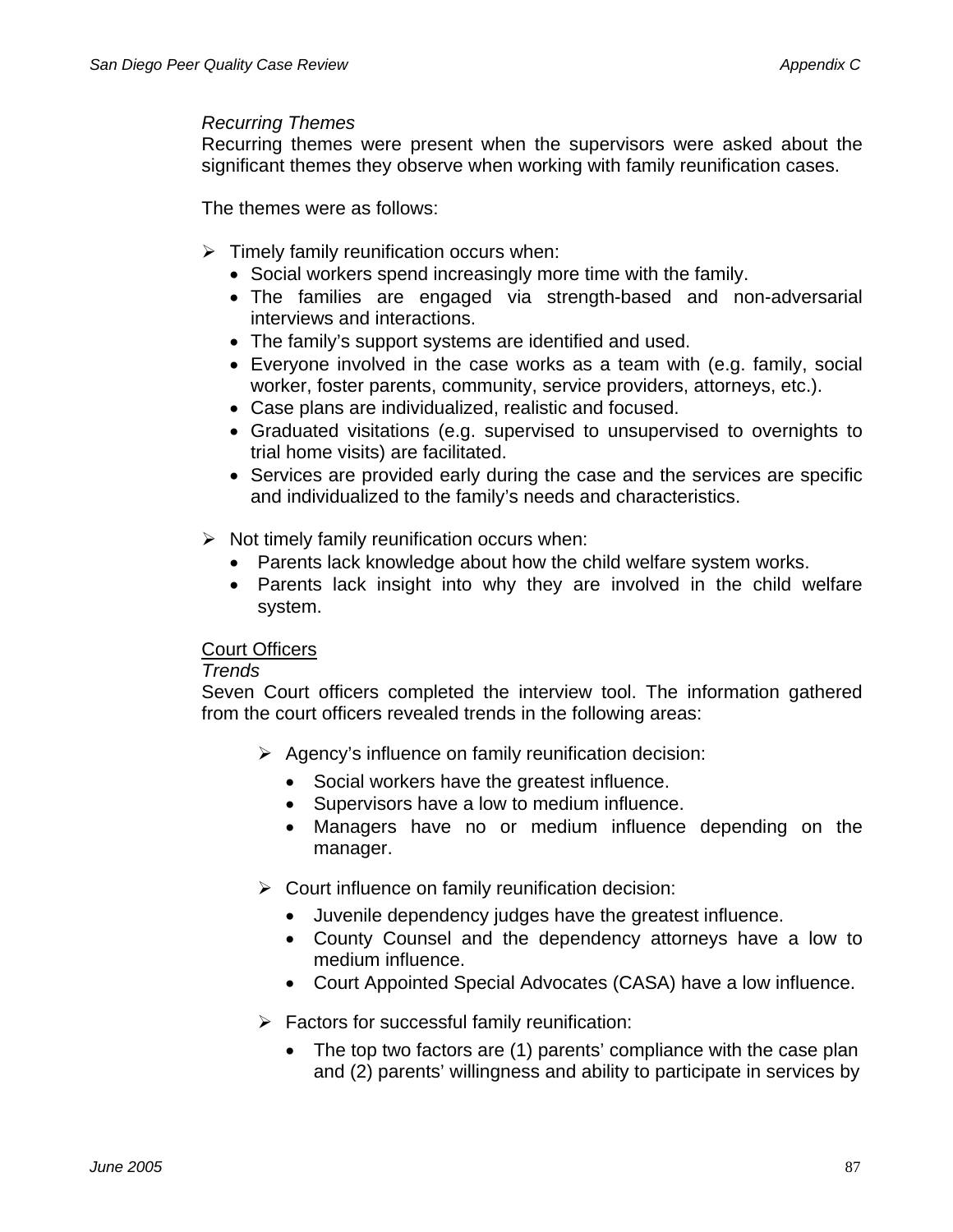their own initiative and with minimal guidance from the social worker.

• Other factors are (1) a working relationship between the social workers and parents, (2) parents' sobriety, (3) services offered in a timely manner, (4) sufficient visitation and (5) input from service providers (e.g. therapist).

## *Recurring Themes*

The information gathered from the court officers revealed recurring themes in the following area:

- $\triangleright$  Court continuances in family reunification cases:
	- Continuances slow down the family's progress towards reunification.
	- Continuances delay the progression of visitations and frustrate families.
	- Top two reasons for continuances are (1) to obtain more input from service providers and, (2) the bench officer requests additional information.
	- The next three reasons are (1) the parents are not present at the hearing, (2) late court reports, or (3) improper notice to parties.
	- Other reasons are (1) the child's attorney has not seen the child, (2) case has been set for trial or (3) no court report submitted.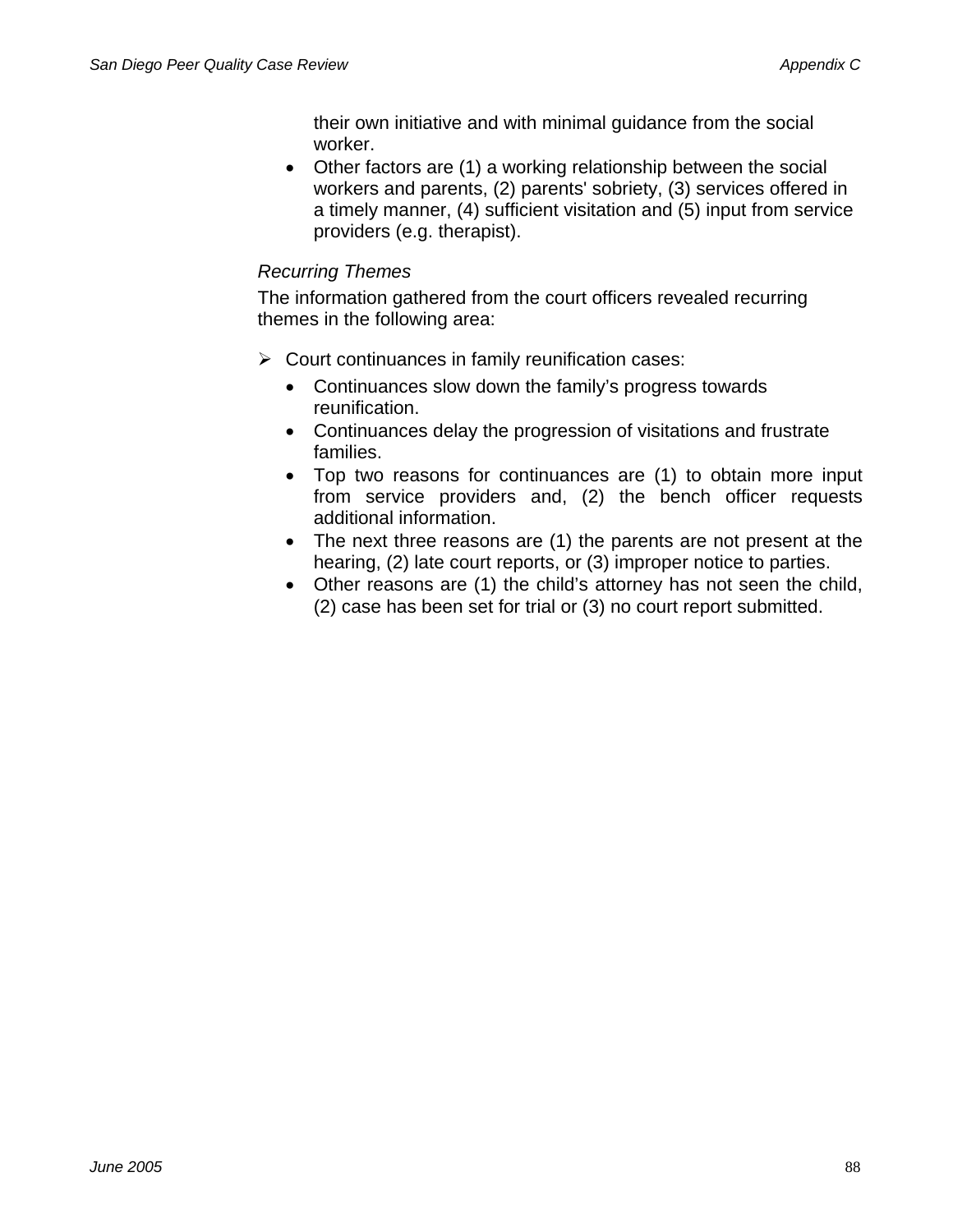# **VI. Summary of Practice**

Once the PQCR interviews were completed, the information recorded on the interview tools was compiled, analyzed and summarized. Strengths, barriers/challenges and training needs were identified. This information coupled with the Summary of Data (see Section II), resulted in recommendations for improvement in the area of focus (see Section IV). CWS and Juvenile Probation compiled, analyzed and summarized their PQCR practice separately, as detailed below.

### CWS: Social Workers

*Factors that promote timely family reunification* 

- $\triangleright$  Attorneys for Children
	- Positive and trusting relationship with the child's attorney.
- $\triangleright$  Case Plans
- Developing individualized case plans.
- Reviewing protective issue, case plan and case progress with parents.
- $\triangleright$  Foster Parents/Caregivers
	- Foster parents/caregivers assisting and cooperation with family reunification efforts.
- $\triangleright$  Parents
	- Compliance with child welfare services.
	- Cooperation with child welfare services.
	- Motivation and determination to reunify.
	- Recognizing protective issue.
	- Making progress in services
	- Engaging in services early.
	- Parents' having appropriate housing.
- **▶ Service Providers** 
	- Positive working relationship with service providers.
	- Constant communication with service providers.
	- For Spanish cases, working with service provider Desarrollo Integral de la Familia (DIF).
- $\triangleright$  Visitation
- On-going and consistent visitations.

### *Social Work Practices that promote timely reunification*

- $\triangleright$  Case Management
	- Engaging in conscientious case management.
	- Conducting on-going risk assessments.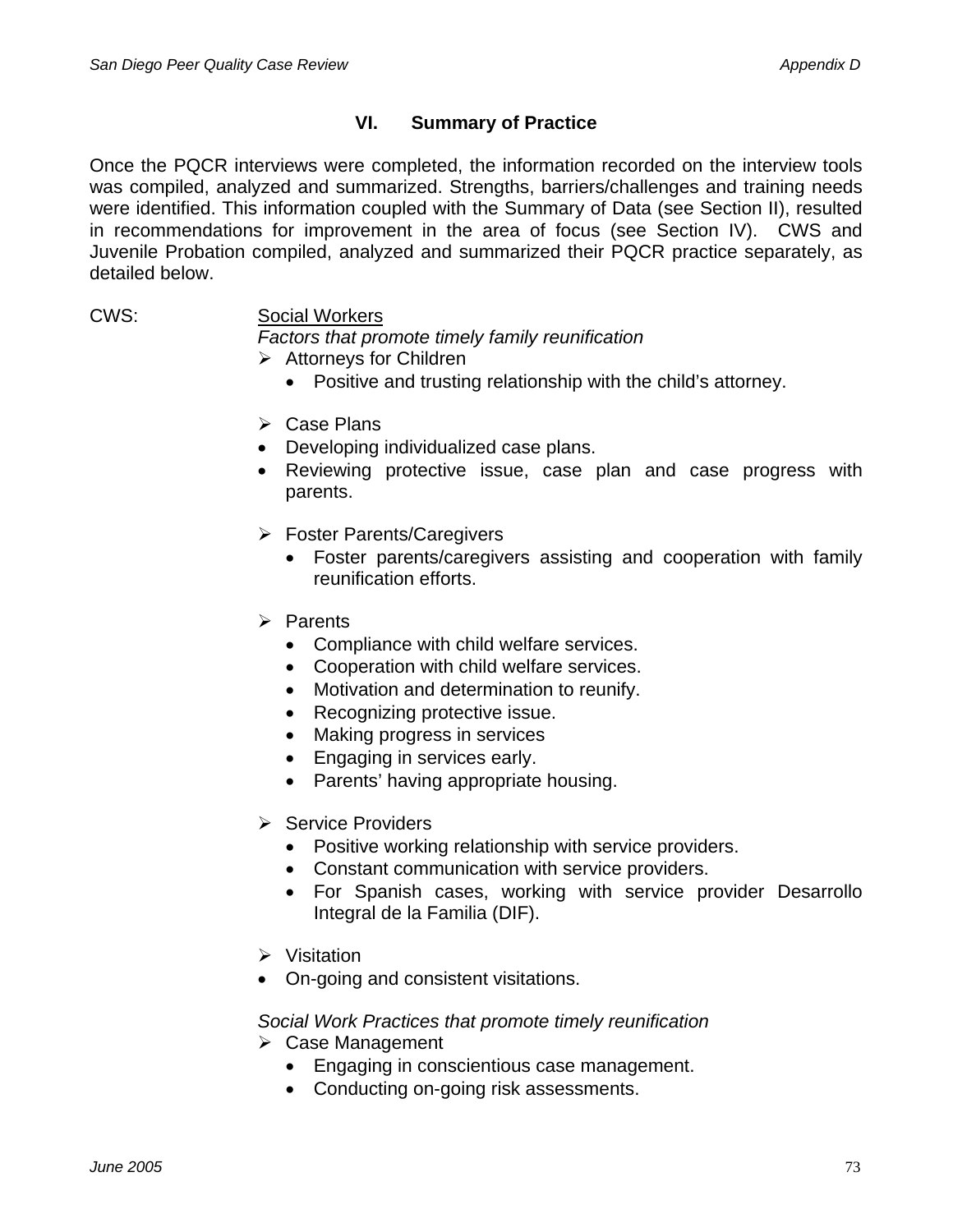- $\triangleright$  Communication
	- Have good communication with everyone involved (e.g. parents, attorneys, foster parents, other support persons).
- ¾ Placement
	- Finding a good placement for the child.
- $\triangleright$  Relationship Building
	- Establishing rapport with the family.
	- Treating families with respect, non-judgmental and positive attitude.
	- Helping the parents overcome resistance and frustration.
	- Spending time with the family (e.g. more time in the home).
	- Educate parents about how the child welfare system works.
	- Focusing on family strengths and appropriate support systems.
	- Help eliminate barriers to family reunification.
	- Supporting the parent-child relationship.
- $\triangleright$  Services
	- In-home support services.
	- Arranging for appropriate, culturally sensitive and individualized services (e.g. substance/drug abuse treatment, therapy, parenting classes, anger management etc.).
- $\triangleright$  Visitations
	- Ensuring visitations occur.

#### *Challenges/Barriers to timely family reunification*

- $\triangleright$  Agency
	- High caseloads
	- Multiple case transfers
	- Lack of time for social workers to complete all tasks.
	- Lack of support staff (e.g. transportation, word processing).
	- Conflicting opinions between social worker, supervisor and manager.
	- A lot of paperwork
- ¾ Parents
	- Parents' non-compliance with case plan activities.
	- Parents' lack of motivation.
	- Parents' delay in engaging in services.
	- Parents' denial of protective issue.
	- Parents' resistance.
	- Parents incarcerated.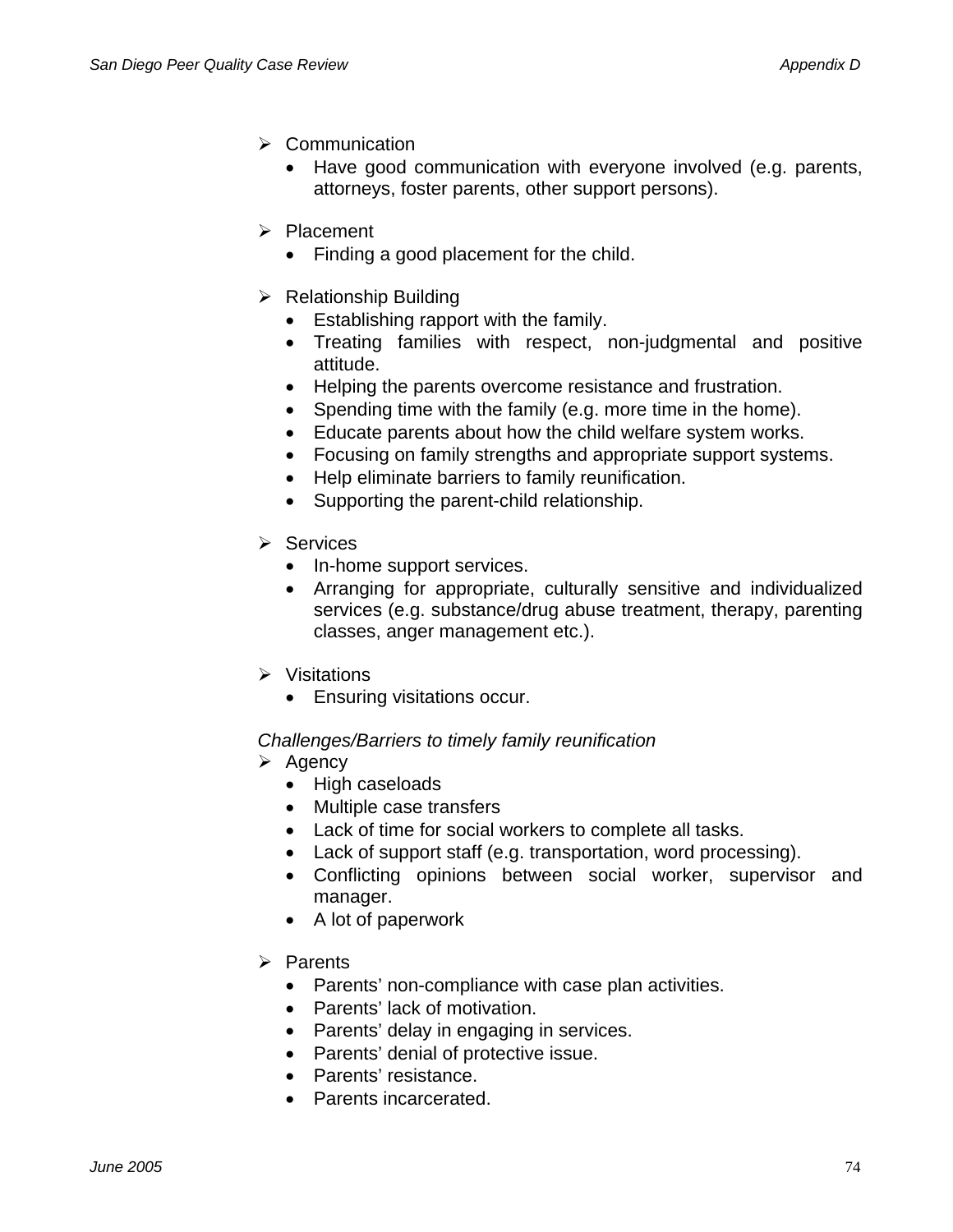- Parents' sporadic participation in services.
- Parents' lack of knowledge and understanding of how the child welfare system works.
- Unrealistic expectations of parents.
- Deportation of parents.
- Parents' lack of knowledge and understanding of how the child welfare system works.
- Relapses by parents with substance or drug addiction problems.
- Lack of transportation.
- Lack of housing.
- Lack of financial stability.
- A weak parent-child relationship.
- Families with multi-generation abuse.
- Immigration issues.
- **▶ Foster Parents** 
	- Foster parents' with de facto status.
- $\triangleright$  Juvenile Court and Attorneys
	- Court continuances
	- Attorneys for children and needing their concurrence.
	- Attorneys case managing cases.
	- Social worker being second-guessed by the judges and attorneys.
	- Legal timeframes too short.
- ¾ Placement
	- Family and social work in different regions.
	- Large sibling groups in different placements.
- $\triangleright$  Service Providers
	- Vague reports from service providers (e.g. therapists, DIF).
	- Lack of appropriate input from service providers (e.g. therapists).
	- Drug testing not being random.
	- Service providers not helping families (e.g. therapy).
	- Insufficient Spanish speaking service providers.
	- Having to make multiple requests for reports from service providers (e.g. DIF, therapists).
	- Late reports from service providers (e.g. therapists).
	- Waiting lists for services (e.g. domestic violence).
- $\triangleright$  Visitation
	- Supervised visits lasting a long time.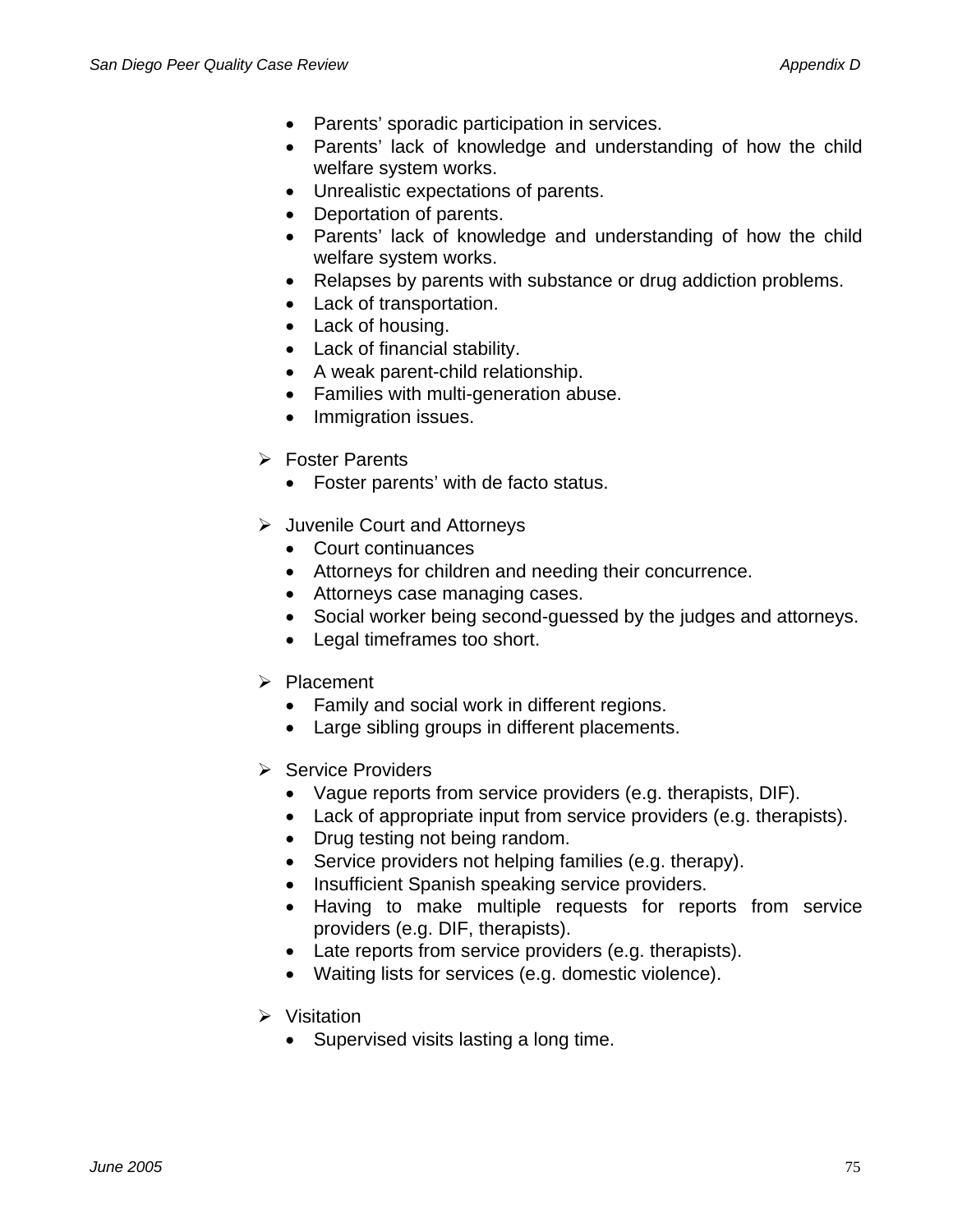## **Supervisors**

The information gathered from the supervisors revealed the following:

## *Practice Strengths*

- $\triangleright$  Social Work Practices that facilitate timely reunification
	- Engaging families in a non-adversarial manner.
	- Contact with service providers and collateral persons.
	- Developing good rapport with the attorneys.
	- Social worker going the extra mile to help families and believing in the clients capacity to change.
	- Being consistent with clients.
	- Maintaining and supporting the familial relationships throughout the life of the case (e.g. a lot of visitations).
	- Reviewing case plans with clients.
	- Good placement-matching for the child and foster parent.
	- Good supervision by supervisors.
- $\triangleright$  Impact of concurrent planning on family reunification cases
	- Informs parents of the importance of providing the child with permanency.
	- Works well when the prognosis for reunification is low.
	- Can motivate parents to engage in the case plan activities sooner.

### *Challenges/Barriers*

- $\triangleright$  Agency
	- High social worker caseloads
	- Multiple case transfers
	- Low wages for social workers
	- Hiring social workers that do not have a social work background.
- $\triangleright$  Caregivers
	- Caregivers who have poverty, housing and drug problems.
	- De facto parents involved in a family reunification case.
	- Foster parents that do not believe in family reunification.

### $\triangleright$  Clients

- Insufficient parent-child interactions.
- Parents not ready in legal timeframes.
- Families with complex service needs.
- Parent's delay in engaging in services.
- Intergenerational child abuse and chemical dependency issues.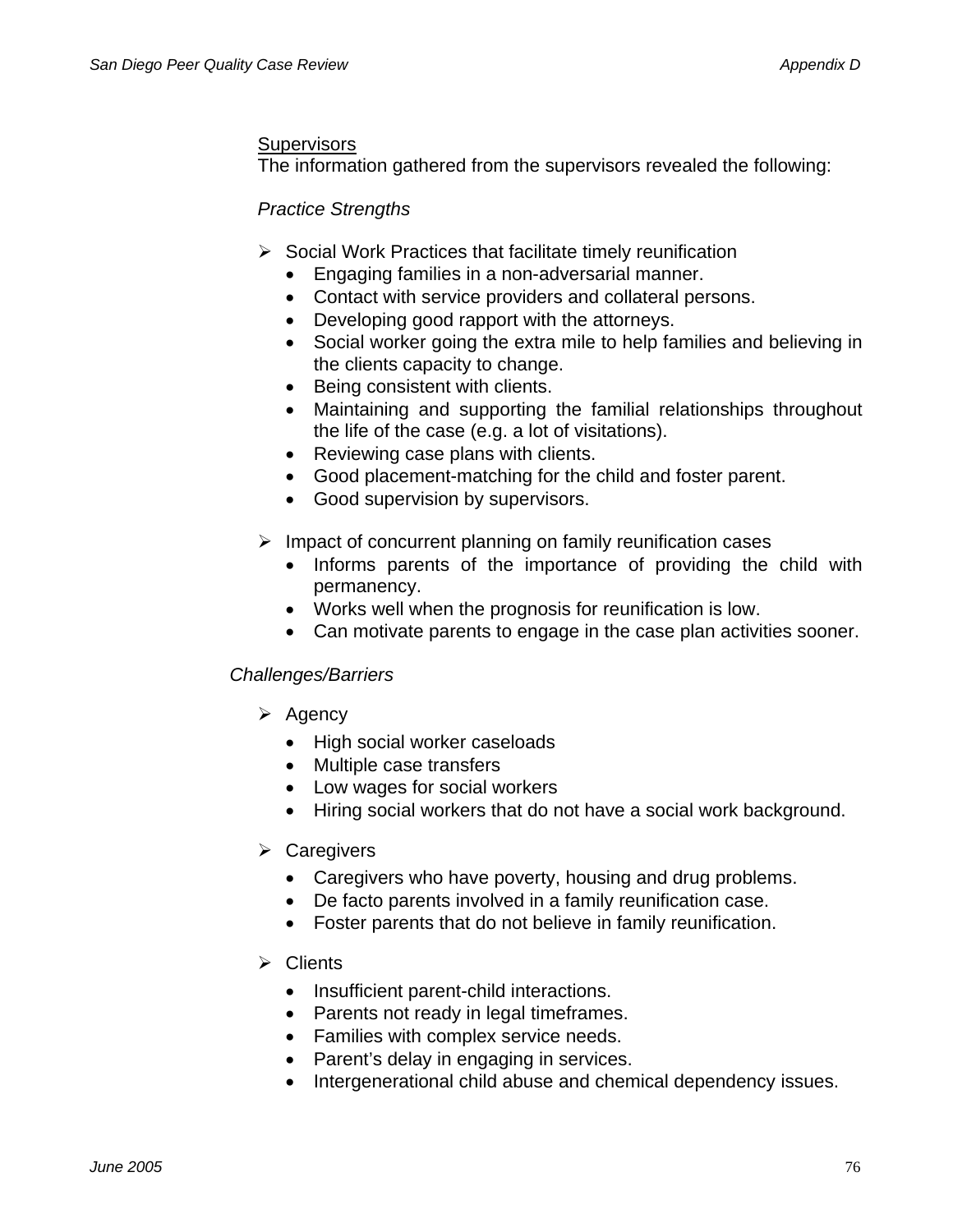- ¾ Concurrent Planning
	- Creates an adversarial relationship between the family and the concurrent planning family placement.
	- CSF workers do not want to work on concurrent planning cases because it is very frustrating due to the adversarial relationship between the family and the concurrent planning family placement.
- ¾ Juvenile Court
	- Juvenile Court system is adversarial.
	- Child attorneys are resistant to the social workers' recommendations.
	- Judges make decisions contrary to the Agency's recommendations.
	- Judges case managing cases.
	- Child attorneys requiring social work staff obtain concurrence.
	- Continuances
- $\triangleright$  Mental Health
	- Clients with dual-diagnosis.
	- Lack of culturally competent therapists.
- ¾ Services/Resources
	- SARMS program does not really address the clients' chemical dependency/substance abuse problem. There appears to be a lack of in-depth treatment.
	- Lack of affordable housing.
	- Lack of support staff for social workers, especially for social workers working in rural areas.
	- Lack of transportation for clients.
	- Lack of services for rural areas.
	- Lack of resources/services for bi-lingual clients
	- Waiting list for services.
	- Resistance from Indian reservations for cases involving American Indian families.
- $\triangleright$  Training
	- Lack of drug education and its impact for social workers.
- $\triangleright$  Visitation
	- Insufficient visitation centers.
	- Non-purposeful visitations.
	- Lack of visitation resources (transportation, scheduling).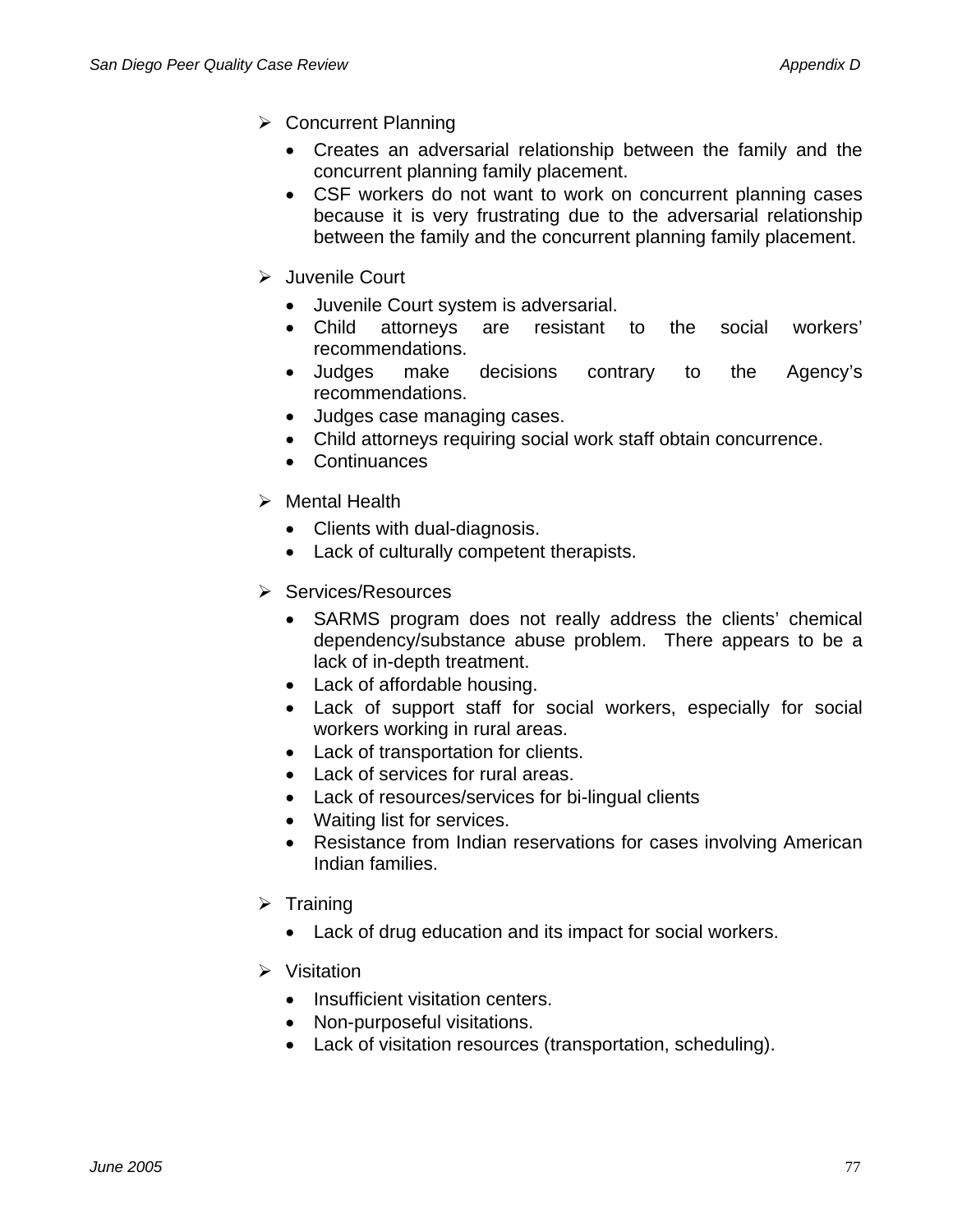#### Court Officers *Practice*

- $\triangleright$  Completion of the case plan when the family is reunified
	- Rarely is a family reunified without completing all of the case plan activities. There are instances a family may be reunified without all of the case plan activities being completed such as,
		- the parent is non-offending parent and really did not need the services, or
		- where the parent(s) have completed the major activities of the case plan.
- $\triangleright$  Information to the Juvenile Court for family reunification decisions
	- Juvenile Court is being provided sufficient and adequate information to make informed reunification decisions.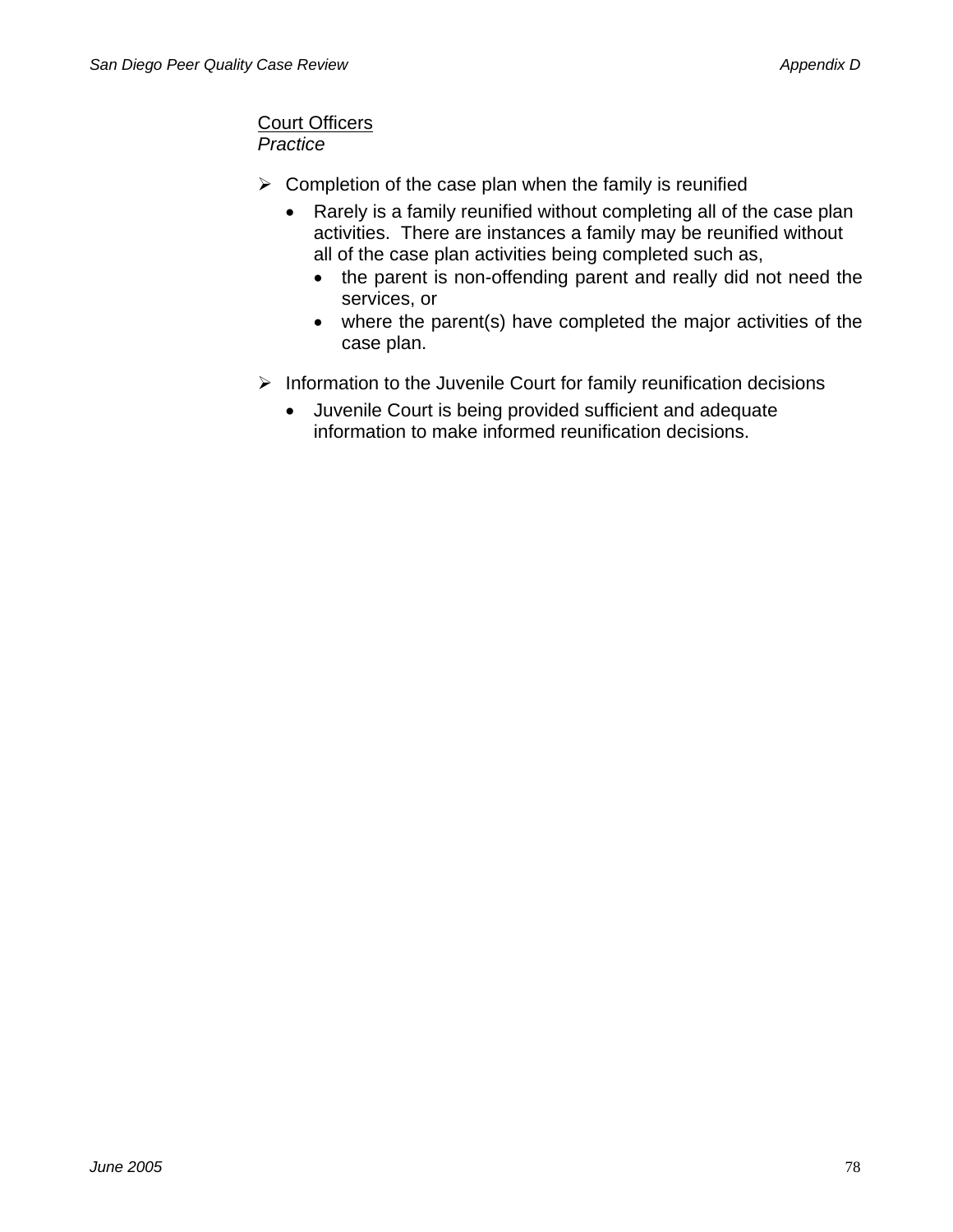## **Recommendations**

An advantage of conducting the PQCR is that recommendations for improvement are made by the staff who are directly working with children and families. The recommendations may relate to training, systemic/policy changes and/or needed State technical assistance. The recommendations for CWS and Juvenile Probation are set forth below.

## CWS: Social Workers

*Training* 

 $\triangleright$  Foster Parents

• Their role in family reunification cases.

## ¾ Social Workers

- How to engage and work with parents,
- Understanding the trauma of abuse, and
- More on-the-job training during the initial social work training.

## *Systemic/Policy Changes*

- $\triangleright$  Agency
	- Decrease caseload size for social workers,
	- Increase the number of social workers, and
	- Increase number of social workers working in the Indian Specialty Unit.
- $\triangleright$  Resources
	- Increase resources for housing,
	- Increase financial resources for families,
	- Increase in-home support services for families,
	- Increase number of therapists who accept Medi-Cal, and
	- Increase services for American Indian families.
- ¾ Court/Attorneys
	- Decrease caseload size so they can better understand what is happening in a case,
	- Increase preparedness of attorneys for court hearings, and
	- County Counsel act as stronger advocates for social workers at court hearings.
- $\triangleright$  Service Providers
	- Increase timely and consistent feedback from and follow-up by service providers (e.g. therapists),
	- Improve services and delivery of services for clients,
	- Develop services to help clients who are illiterate learn how to read,
	- Increase Spanish speaking providers,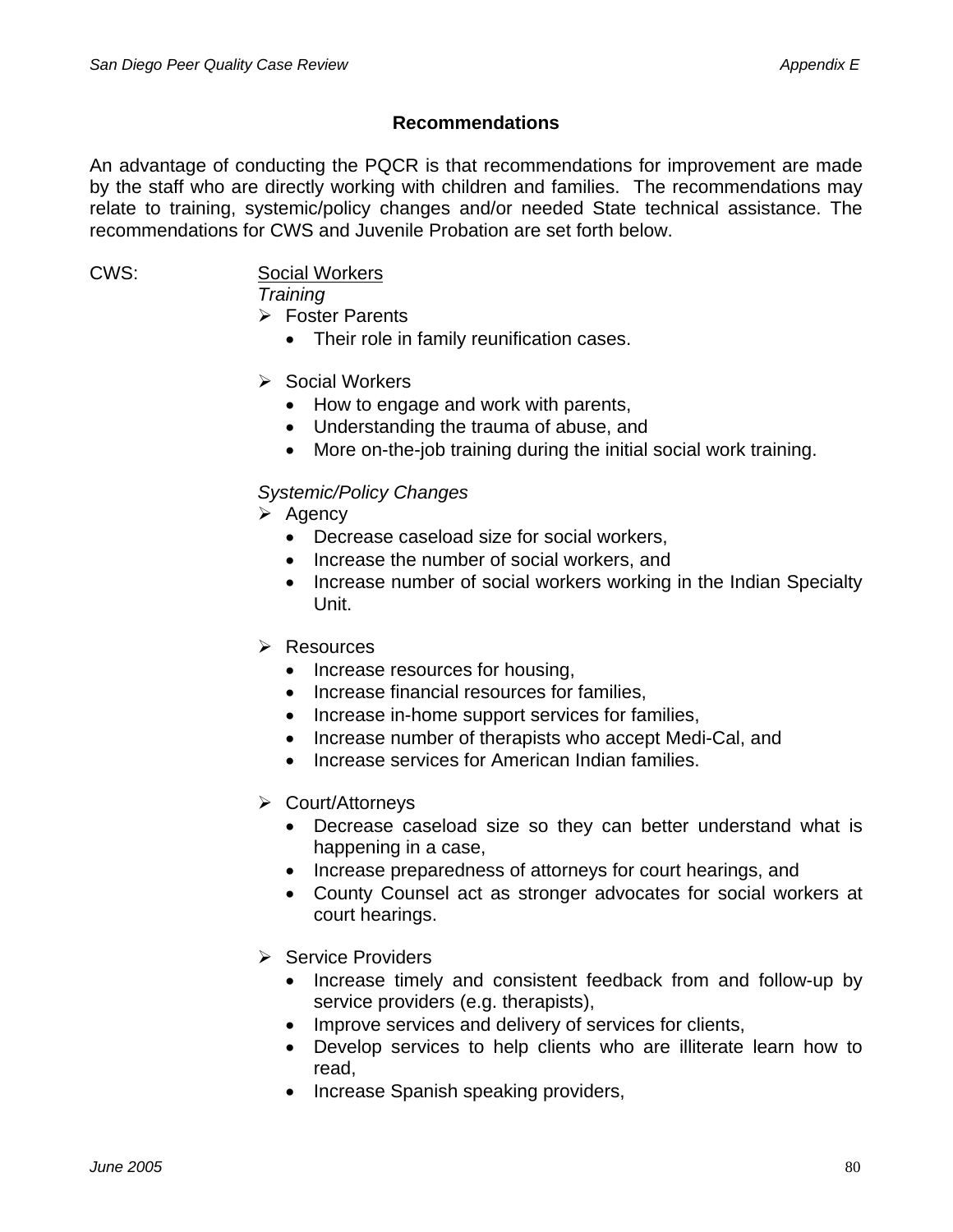- Improve services to adequately engage clients and improve functioning, and
- Evaluate the Treatment, Evaluation and Resource Management (TERM) team to identify its strengths, areas of need and how to improve the quality of services and therapists.

#### *State Technical Assistance*

No State technical assistance was identified.

### **Supervisors**

*Training* 

- $\triangleright$  Agency
	- In-house training regionally on how to work together
	- Day to day functioning of how CWS operates.
	- How does it all fit together (small/big picture).
	- Train managers and administration on the responsibilities of social workers and their duties.
- $\triangleright$  Cross Agency
	- Cross-agency training with foster parents, attorneys, and social workers on family reunification.
	- Training for therapists on what social workers need and parents need.
- $\triangleright$  Foster Parents
	- Foster parents' role as a team member in family reunification cases.
- $\triangleright$  Social Workers
	- How to communicate about concurrent planning,
	- How to conduct effective assessment of a family's progress,
	- Regional cross-program training,
	- Attachment between the parent and child,
	- Promoting positive parent-child interaction during visitations,
	- Cultural competency (e.g. American Indian),
	- Impact of maltreatment (e.g. domestic violence), and
	- Resources available for clients.

### *Systemic/Policy Changes*

- Obtain a grant to create a daycare center for foster parents.
- Obtain taxi vouchers for clients to use to attend services and visitations.
- Institute a mandatory meeting with the family, social work staff and other pertinent persons between the Detention Hearing and the Jurisdictional Hearing.